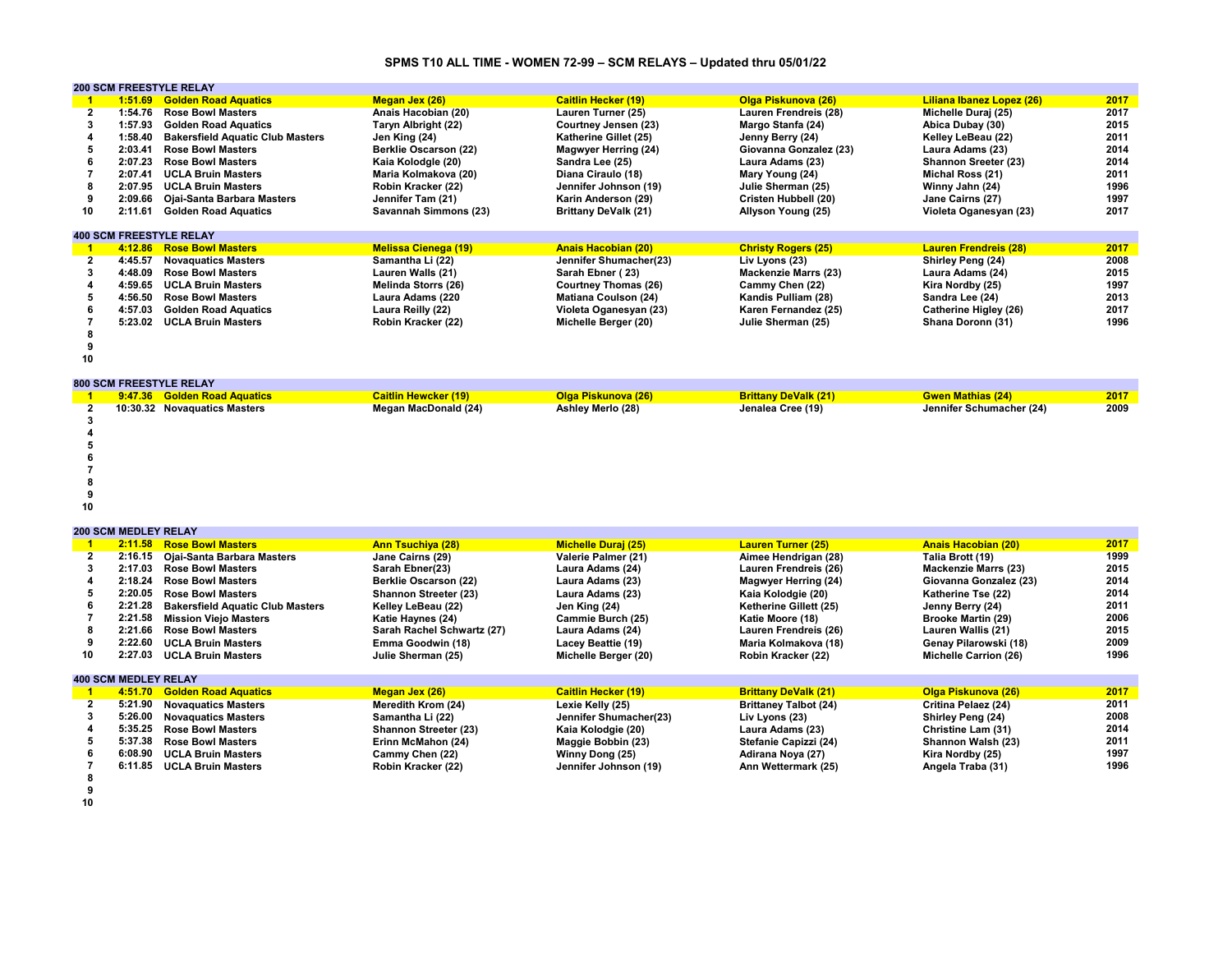## **SPMS T10 ALL TIME - WOMEN 100-119 – SCM RELAYS – Updated thru 05/01/22**

|                         |                             | <b>200 SCM FREESTYLE RELAY</b>             |                            |                              |                               |                              |      |
|-------------------------|-----------------------------|--------------------------------------------|----------------------------|------------------------------|-------------------------------|------------------------------|------|
| $-1$                    |                             | 1:52.65 Mission Viejo Masters              | <b>Kelsey Muller (26)</b>  | Rebekka Olsen (28)           | <b>Cynthia Lewis (33)</b>     | <b>Lindsey Hartman (27)</b>  | 2008 |
| $\overline{2}$          | 1:55.35                     | <b>El Segundo Masters</b>                  | Heidi Hannenian (26)       | Diane Graner Gallas (33)     | Mary Bergen (27)              | Sheila Coffman (33)          | 1997 |
| 3                       | 1:56.14                     | <b>UCLA Bruin Masters</b>                  | Gina Battaglia (21)        | Michelle Phillips (22)       | Julia Voitovitsch (29)        | Heather Shannon (44)         | 2005 |
| 4                       | 1:56.44                     | <b>Costa Mesa Aquatic Club</b>             | Aleah Ryan (38)            | <b>Brigitte Winkler 926)</b> | Emma Buerger (23)             | Sarah Yao (25)               | 2021 |
| 5                       | 1:57.74                     | <b>Rose Bowl Masters</b>                   | Mary Bergen (22)           | Judith Murphy (33)           | Cynthia Miller (22)           | Aimee Berzins (25)           | 1992 |
| 6                       | 1:57.98                     | <b>Novaguatics Masters</b>                 | Kathleen Barris (26)       | <b>Brandy Bounds (24)</b>    | <b>Margaret Reilly (36)</b>   | Micha Burden (24)            | 2005 |
| $\overline{7}$          | 1:59.09                     |                                            |                            | Tomo Kawasaki (26)           |                               |                              | 1997 |
|                         |                             | <b>Southern California Aquatic Masters</b> | Lynn Canning (36)          |                              | Debbie Evans (20)             | Harmony Johnson (19)         |      |
| 8                       | 1:59.75                     | <b>UCLA Bruin Masters</b>                  | Laura Ferretti (19)        | Megan Lazzar (22)            | Larie Dodd (34)               | Gretchen Ballard (28)        | 2006 |
| 9                       | 2:01.14                     | <b>Rose Bowl Masters</b>                   | Stephanie Ah-Quah (27)     | Kyla Clopein (19)            | Lauren Turner (27)            | Karen Younkins (33)          | 2019 |
| 10                      | 2:01.91                     | <b>UCLA Bruin Masters</b>                  | Janice Yung (28)           | Kathy Glaser (23)            | Heather Shannon (43)          | Tanya Petrossian (21)        | 2004 |
|                         |                             |                                            |                            |                              |                               |                              |      |
|                         |                             | <b>400 SCM FREESTYLE RELAY</b>             |                            |                              |                               |                              |      |
| $\overline{1}$          |                             | 4:21.54 Long Beach Masters                 | <b>Kathy Stuppy (24)</b>   | Jill Keenan (25)             | <b>Maureen Mendoza (33)</b>   | <b>Theresa Bixby (36)</b>    | 1994 |
| $\overline{2}$          |                             | 4:23.46 UCLA Bruin Masters                 | Megan Lazzar (22)          | Laura Ferretti (19)          | Laurie Dodd (34)              | Megan Melgaard (26)          | 2006 |
| 3                       |                             | 4:25.85 Long Beach Masters                 | Jill Keenan (24)           | Jill Matthews (21)           | Veronica Hibben (37)          | Stephani Munatones (29)      | 1993 |
| $\overline{\mathbf{4}}$ |                             | 4:26.92 Novaquatics Masters                | Heidi Kraus (28)           | Ashley Merlo (28)            | Lana Kraus (31)               | <b>Su Wang (27)</b>          | 2009 |
| 5                       | 4:30.10                     | Southern California Aquatic Masters        | Andrea Bennette (29)       | Ellen Leppek (32)            | Shirley Kim (23)              | Grace Moon (24)              | 1995 |
| 6                       | 4:30.34                     | <b>Las Vegas Masters</b>                   | Megan Ripoli (29)          | Vioet Colavito (29)          | Colleen Burke (27)            | Shannon Colavito (25)        | 2012 |
| $\overline{7}$          | 4:33.06                     | <b>Mission Viejo Masters</b>               | Katie Haynes (24)          | Christy Bode (30)            | Katie Moore (18)              | <b>Brooke Martin (29)</b>    | 2006 |
| 8                       | 4:33.80                     | <b>Novaquatics Masters</b>                 | Lana Encheff (32)          | Heidi Kraus (29)             | Jessica Goldacre (27)         | Katie Christenson (27)       | 2010 |
| 9                       | 4:35.04                     | <b>Las Vegas Masters</b>                   |                            |                              | Bailey Hinz (29)              | Melissa Giovanni (36)        | 2015 |
|                         |                             |                                            | Briana Emig (24)           | Stephanie Hank (26)          |                               |                              |      |
| 10                      | 4:37.70                     | <b>Las Vegas Masters</b>                   | Shannon Colavito (24)      | Jodi Val (31)                | Vioet Colavito (28)           | Jamie Grolle (28)            | 2011 |
|                         |                             |                                            |                            |                              |                               |                              |      |
|                         |                             | <b>800 SCM FREESTYLE RELAY</b>             |                            |                              |                               |                              |      |
| $-1$                    |                             | 9:59.30 Las Vegas Masters                  | <b>Briana Emig (24)</b>    | <b>Stephanie Hank (26)</b>   | <b>Bailey Hinz (29)</b>       | <b>Melissa Giovanni (36)</b> | 2015 |
| $\overline{2}$          |                             | 10:56.61 Las Vegas Masters                 | Jamie Grolle (28)          | Jodi Val (31)                | Skye Longhurst (25)           | Colleen Burke (26)           | 2011 |
| $\mathbf{3}$            |                             | 10:57.88 Rose Bowl Masters                 | Katherine Klosterman (24)  | Lauren Turner (24)           | Meghan O'Donnell (33)         | Amy Jensen (30)              | 2016 |
| $\overline{\mathbf{4}}$ |                             | 10:59.42 South Bay Swim Team               | Elizabeth Silver (31)      | Sarah Page (27)              | Dede Moore (31)               | Susan Stohrer (28)           | 1991 |
| 5                       |                             | 11:04.30 Las Vegas Masters                 | Megan Ripoli (29)          | Julie Rapp (25)              | Jodi Val (32)                 | Colleen Burke (27)           | 2012 |
| 6                       |                             | 11:06.16 Rose Bowl Masters                 | Laura Adams (22)           | Sandra Lee (24)              | Kandis Pulliam (28)           | Kathy Chung (32)             | 2013 |
| $\overline{7}$          |                             | 11:11.12 South West Aquatic Masters        | Trisha Commons (31)        | Simone Myara (24)            | Chrisl Bellolli (35)          | Julie Flanagan (21)          | 1995 |
| 8                       |                             | 11:19.02 Novaguatics Masters               | Samantha Li (22)           | Shirley Peng (24)            | Rachel Spencer (30)           | Tanya MacLein (32)           | 2008 |
| 9                       |                             | 11:47.29 UCLA Bruin Masters                | Linda Lewis (27)           | Laura Erskine (29)           | Lillian Lathrop (30)          | Shana Doronn (21)            | 1996 |
| 10                      |                             | 12:27.81 Novaquatics Masters               |                            |                              |                               | Kathleen Meloney (27)        | 2007 |
|                         |                             |                                            | Tara Anderson (28)         | Kaitlin Lyons (28)           | Robyn Kehril (29)             |                              |      |
|                         | <b>200 SCM MEDLEY RELAY</b> |                                            |                            |                              |                               |                              |      |
|                         |                             |                                            |                            |                              |                               |                              |      |
| $\overline{1}$          | 2:05.79                     | <b>Golden Road Aquatics</b>                | <b>Margo Stanfa (24)</b>   | <b>Taryn Albright (22)</b>   | <b>Lizz Grainger (24)</b>     | <b>Abica Dubay (30)</b>      | 2015 |
| $\overline{2}$          | 2:06.38                     | <b>Mission Viejo Masters</b>               | Kelsey Muller (26)         | <b>Cynthia Lewis (33)</b>    | Rebekah Olsen (28)            | <b>Lindsey Hartman (27)</b>  | 2008 |
| 3                       | 2:10.11                     | <b>Rose Bowl Masters</b>                   | Lauren Turner (26)         | Michelle Duraj (26)          | Stefanie Capizzi (31)         | Lauren Frendreis (29)        | 2018 |
| $\overline{\mathbf{4}}$ | 2:10.62                     | <b>Rose Bowl Masters</b>                   | Lauren Turner (27)         | Maria Carlson (24)           | Kyla Clopein (19)             | Lauren Frendreis (30)        | 2019 |
| 5                       | 2:11.35                     | <b>Rose Bowl Masters</b>                   | <b>Christy Rogers (25)</b> | Michelle Duraj (25)          | <b>Lauren Turner (25)</b>     | Shannon Streeter (26)        | 2017 |
| 6                       | 1:13.97                     | <b>Mission Viejo Masters</b>               | Alicia Thornton (25)       | Booke Martin (28)            | Amy Simpson (27)              | Jennifer Connellan (28)      | 2005 |
| $\overline{7}$          | 2:17.41                     | <b>UCLA Bruin Masters</b>                  | Laura Ferretti (19)        | Megan Melgaard (26)          | Laurie Dodd (34)              | Megan Lazzar (22)            | 2006 |
| 8                       | 2:18.37                     | <b>Ojai-Santa Barbara Masters</b>          | Robin Dotson (20)          | Kelly Gleason (23)           | Jane Cairns (28)              | Wenke Hansen (29)            | 1998 |
| 9                       |                             | 2:20.17 Las Vegas Masters                  | Megan Ripoli (29)          | Colleen Burke (27)           | Violet Colavito (29)          | Shannon Colavito (25)        | 2012 |
| 10                      |                             | 2:21.14 Long Beach Masters                 | Katie Burch (23)           | Steph Aalberts (21)          | Julie Paque (42)              | Elizabeth Nagy (26)          | 2000 |
|                         |                             |                                            |                            |                              |                               |                              |      |
|                         | <b>400 SCM MEDLEY RELAY</b> |                                            |                            |                              |                               |                              |      |
| $\overline{1}$          |                             | 4:49.93 UCLA Bruin Masters                 | <b>Laura Ferretti (19)</b> | <b>Laurie Dodd (34)</b>      | <b>Rachael Dillon (23)</b>    | <b>Gretchen Ballard (28)</b> | 2006 |
| $\overline{2}$          |                             |                                            |                            |                              |                               |                              | 2009 |
|                         |                             | 5:10.11 Mission Viejo Masters              | Melissa DiGregorio (23)    | Kelly Wilkings (23)          | Nicole Talbot (32)            | Jessica Helliwell (34)       |      |
| 3                       | 5:10.82                     | <b>Mission Viejo Masters</b>               | Alicia Thornton (25)       | <b>Brooke Martin (28)</b>    | Amy Simpson (27)              | Jennifer Connellan (28)      | 2005 |
| 4                       | 5:11.44                     | <b>Rose Bowl Masters</b>                   | Stefanie Capizzi (31)      | Michelle Duraj (26)          | Lauren Frendreis (29)         | Gina Sereno (23)             | 2018 |
| 5                       | 5:12.13                     | <b>Las Vegas Masters</b>                   | Shannon Colavito (25)      | Colleen Burke (27)           | Violet Colavito (29)          | Megan Ripoll (29)            | 2012 |
| 6                       | 5:15.79                     | <b>Novaquatics Masters</b>                 | Meredith Choy (26)         | <b>Brandy Bounds (25)</b>    | Allison McGookin (31)         | Natasha Granovsky (25)       | 2006 |
| $\overline{7}$          | 5:15.87                     | <b>Las Vegas Masters</b>                   | Melissa Giovanni (36)      | Briana Emig (24)             | Stephanie Hank (26)           | Bailey Hinz (29)             | 2015 |
| 8                       | 5:18.39                     | <b>Piranha Swim Team</b>                   | Lynda Anderson (30)        | <b>Tracy McFarlane (25)</b>  | Vanessa Richey (25)           | Lori Westra (25)             | 1991 |
| 9                       |                             | 5:26.62 UC Irvine                          | Amie Prichard (21)         | Maura Berger (25)            | Stacey Gavigan (31)           | Connie Tong (30)             | 2001 |
| 10                      |                             | 5:27.57 Venice Masters                     | Nell Regan (25)            | Carole Shigaki (40)          | Charlotte Smits van Oyen (24) | Deanna Xanthos (23)          | 1995 |
|                         |                             |                                            |                            |                              |                               |                              |      |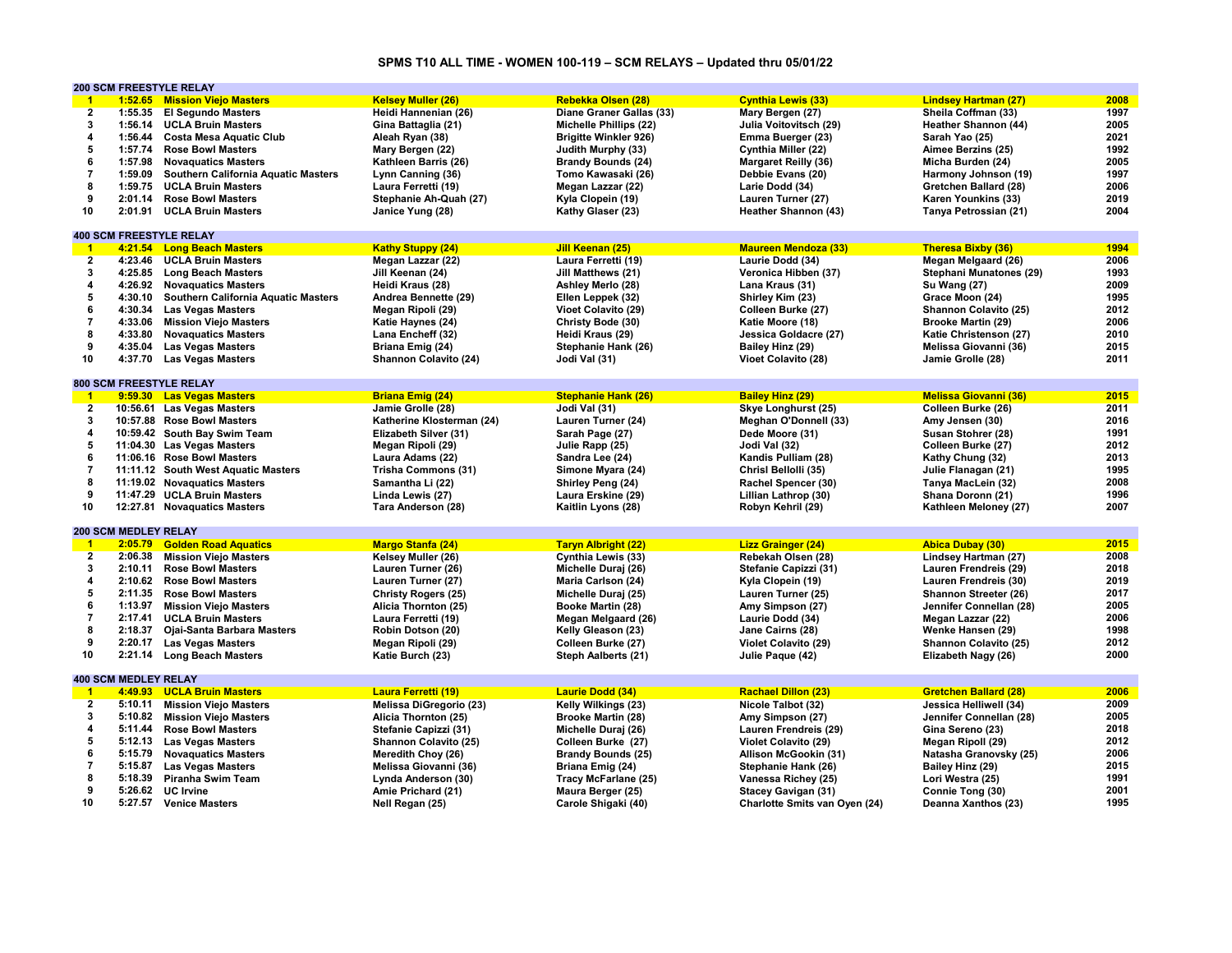## **SPMS T10 ALL TIME - WOMEN 120-159 – SCM RELAYS – Updated thru 05/01/22**

|                         |                             | <b>200 SCM FREESTYLE RELAY</b>              |                               |                              |                               |                                 |      |
|-------------------------|-----------------------------|---------------------------------------------|-------------------------------|------------------------------|-------------------------------|---------------------------------|------|
| $\blacksquare$ 1        |                             | 1:52.76 Mission Viejo Masters               | <b>Kimberlee Frith (25)</b>   | <b>Cynthia Lewis (34)</b>    | <b>Rebekah Olsen (29)</b>     | <b>Ahelee Sue Osborne (51)</b>  | 2009 |
| $\overline{2}$          | 1:57.96                     | <b>UCLA Bruin Masters</b>                   | Megan Melgaard (26)           | Laurie Dodd (34)             | Julia Voitovitsch (30)        | Janice Yung (30)                | 2006 |
| $\mathbf 3$             |                             | 2:00.04 South Bay Swim Team                 | Susan Stohrer (29)            | Dede Moore (32)              | Amy Quinn (30)                | Carole Shigaki (37)             | 1992 |
| 4                       | 2:00.22                     | Southern California Aquatic Masters         | Cynthia Griffith (29)         | Mary Klaus-martin (45)       | Karen Schmuhle (27)           | Diane Graner (25)               | 1989 |
| 5                       | 2:01.37                     | <b>West Hollywood Aquatics</b>              | Andrea DeVuono (32)           | Amy Dantzler (29)            | Lisa Bove (33)                | Morri Spang (37)                | 1994 |
| 6                       | 2:01.61                     | <b>Mission Viejo Masters</b>                | Tami Engel (42)               | Alicia Thornton (25)         | Jennifer Batcheller (37)      | Mary Lou Woods (46)             | 2005 |
| $\overline{7}$          | 2:02.46                     | <b>Novaquatics Masters</b>                  | Emily Perez (29)              | Cristina Pelaez (22)         | Katie Osborne (46)            | Emily Odgers (41)               | 2009 |
| 8                       | 2:02.93                     |                                             |                               |                              |                               |                                 | 1990 |
|                         |                             | <b>Novaquatics Masters</b>                  | Janis Wikander (38)           | Mary Hamilton (36)           | Sheri Horwitz (27)            | Valerie Hagopian (28)           |      |
| 9                       | 2:03.20                     | <b>Triton Swimming &amp; Triathlon Team</b> | <b>Meghan Hawthorne (22)</b>  | Jessica Enman (34)           | Janelle Pietrzak (34)         | Lisa Bove (54)                  | 2014 |
| 10                      | 2:03.29                     | <b>UCLA Bruin Masters</b>                   | Laurie Dodd (32)              | Christie Ciraulo (51)        | Dianna Oliver (22)            | Heather Shannon (43)            | 2004 |
|                         |                             |                                             |                               |                              |                               |                                 |      |
|                         |                             | <b>400 SCM FREESTYLE RELAY</b>              |                               |                              |                               |                                 |      |
| $\mathbf{1}$            |                             | 4:11.35 Mission Viejo Masters               | <b>Rebekah Olsen (29)</b>     | <b>Cynthia Lewis (34)</b>    | <b>Kimberlee Frith (25)</b>   | <b>Ahelee Sue Osborne (51)</b>  | 2009 |
| $\overline{2}$          |                             | 4:20.64 Mission Viejo Masters               | Cynthia Lewis (33)            | Rebekah Olsen (28)           | Lindsey Hartman (27)          | Jessica Helliwell (33)          | 2008 |
| 3                       |                             | 4:21.15 Las Vegas Masters                   | Melisaa Giovanni (39)         | Susan Hitch (40)             | Kasey Marks (23)              | Mary Lee (36)                   | 2018 |
| 4                       |                             | 4:23.39 Golden Road Aquatics                | <b>Christine Hammond (51)</b> | Lizz Grainger (24)           | Taryn Albright (22)           | Abica Dubay (30)                | 2015 |
| 5                       | 4:27.81                     | <b>Novaquatics Masters</b>                  | Amy Collins (40)              | <b>Astrid Cybulskis (37)</b> | Heidi Cough (30)              | Lana Encheff (33)               | 2011 |
| 6                       | 4:28.52                     | <b>Golden Road Aquatics</b>                 | Olga Piskunova (26)           | Caroline Fernandez (28)      | <b>Christine Hammond (53)</b> | Lizz Grainger (26)              | 2017 |
| 7                       | 4:30.80                     | <b>Novaguatics Masters</b>                  | <b>Astrid Cybulskis (38)</b>  | Heidi Cough (31)             | Jenny Perrey (32)             | Ashley Merlo (31)               | 2012 |
| 8                       |                             | 4:35.92 Las Vegas Masters                   | Kari Adams (44)               | Violet Colavito (27)         | Heidi Boodt (41)              | Jamie Val (27)                  | 2010 |
| 9                       | 4:41.00                     | Ojai-Santa Barbara Masters                  | Robin Dotson (20)             | Kelly Gleason (23)           | Carole Borland (55)           | Kim Nielsen (37)                | 1998 |
| 10                      | 4:41.05                     | South Bay Swim Team                         | Susan Stohrer (29)            | Ann Finley (30)              | Dede Moore (32)               | <b>Nadine Thompson (33)</b>     | 1992 |
|                         |                             |                                             |                               |                              |                               |                                 |      |
|                         |                             | <b>800 SCM FREESTYLE RELAY</b>              |                               |                              |                               |                                 |      |
| $\blacksquare$          |                             | 8:57.45 Mission Vielo Masters               | <b>Nichole Talbot (32)</b>    | <b>Cynthia Lewis (34)</b>    | <b>Kimberlee Frith (25)</b>   | <b>Rebekah Olsen (29)</b>       | 2009 |
| $\overline{2}$          |                             | 9:37.23 Las Vegas Masters                   | Mary Lee (36)                 | Susan Hitch (40)             | Kasey Marks (23)              | Melissa Giovanni (39)           | 2018 |
| 3                       |                             | 9:59.95 West Hollywood Aquatics             | Andrea DeVuono (32)           | Kathleen Walsh (33)          | Lisa Bove (33)                | Amy Dantzler (29)               | 1994 |
| $\overline{\mathbf{4}}$ |                             |                                             |                               |                              |                               |                                 | 1993 |
|                         |                             | 10:04.71 Long Beach Masters                 | Stephani Munatones (29)       | Lucy Johnson (46)            | Jill Matthews (21)            | Jill Keenan (24)                |      |
| $\sqrt{5}$              |                             | 10:04.81 Novaquatics Masters                | Cristina Pelaez (24)          | ashley McClure (24)          | Cynthia Lewis (36)            | <b>Astrid Cybulskis (37)</b>    | 2011 |
| 6                       |                             | 10:10.20 Mission Viejo Masters              | <b>Margaret Reilly (34)</b>   | Lisa Augerson (40)           | Joy Leutner (45)              | Tami Engel (40)                 | 2003 |
| $\overline{7}$          |                             | 10:29.76 South Bay Swim Team                | Susan Stohrer (29)            | Ann Finley (30)              | Dede Moore (32)               | <b>Nadine Thompson (33)</b>     | 1992 |
| 8                       |                             | 10:30.67 West Hollywood Aquatics            | Morri KleineSpang (45)        | Lindy KleineSpang (45)       | Michelle Goulet (28)          | Susan Trainer (24)              | 2001 |
| 9                       |                             | 10:39.64 Mission Viejo Masters              | Kelsey Muller (26)            | Kimberley Beck (31)          | Jessica Helliwell (33)        | Cynthia Lewis (33)              | 2008 |
| 10                      |                             | 10:50.02 Mission Viejo Masters              | Jennifer Batcheller (37)      | Lisa Augerson (42)           | <b>Wendy Theders (38)</b>     | Tami Engel (42)                 | 2005 |
|                         |                             |                                             |                               |                              |                               |                                 |      |
|                         | <b>200 SCM MEDLEY RELAY</b> |                                             |                               |                              |                               |                                 |      |
| $\mathbf{1}$            |                             | 2:06.05 Mission Viejo Masters               | <b>Rebekah Olsen (29)</b>     | <b>Cynthia Lewis (34)</b>    | <b>Kimberlee Frith (25)</b>   | <b>Jennifer Batcheller (41)</b> | 2009 |
| $\overline{2}$          |                             | 2:11.41 West Hollywood Aquatics             | Andrea DeVuono (32)           | Karen Melick (37)            | Lisa Bove (33)                | Amy Dantzler (29)               | 1994 |
| 3                       | 2:13.75                     | <b>Mission Viejo Masters</b>                | Rebekah Olsen (30)            | Cynthia Lewis (35)           | Katie Moore (22)              | T J Sorenson (44)               | 2010 |
| $\overline{4}$          | 2:15.67                     | South Bay Swim Team                         | Diane Graner (25)             | Cynthia Griffith (29)        | Karen Schmuhle (27)           | Mary Klaus-Martin (45)          | 1989 |
| 5                       | 2:16.34                     | <b>Las Vegas Masters</b>                    | Melissa Giovanni (39)         | Kasey Marks (23)             | Susan Hitch (40)              | Mary Lee (36)                   | 2018 |
| 6                       | 2:16.54                     | <b>Mission Viejo Masters</b>                | <b>Margaret Reilly (34)</b>   | Jennifer Richter (35)        | Lisa Augerson (40)            | Danah Jones (32)                | 2003 |
| $\bf 7$                 | 2:18.18                     | South Bay Swim Team                         | Ramsey McDaniel (30)          | Dianna tate (36)             | Shirley Kim (25)              | Stephani Munatones (33)         | 1997 |
| 8                       | 2:20.58                     | <b>West Hollywood Aquatics</b>              | Andrea DeVuono (32)           | Jessica Seaton (43)          | Midi Hansen (30)              | Donna Williams (39)             | 1996 |
| 9                       | 2:20.79                     | <b>Long Beach Masters</b>                   | Mimi Frank (47)               | Jill Keenan (25)             | Kathy Stuppy (24)             | Andrea Bennett (28)             | 1994 |
| 10                      |                             | 2:20.90 Novaquatics Masters                 | <b>Astrid Cybulskis (37)</b>  | Amy Collins (40)             | Heidi Cough (30)              | Lana Encheff (33)               | 2011 |
|                         |                             |                                             |                               |                              |                               |                                 |      |
|                         | <b>400 SCM MEDLEY RELAY</b> |                                             |                               |                              |                               |                                 |      |
| $\blacksquare$          |                             | 4:33.44 Mission Viejo Masters               | <b>Ahelee Sue Osborn (51)</b> | <b>Cynthia Lewis (34)</b>    | <b>Rebekah Olsen (29)</b>     | <b>Kimberlee Frith (25)</b>     | 2009 |
| $\overline{2}$          | 4:54.01                     | <b>West Hollywood Aquatics</b>              | Andrea DeVuono (32)           | Karen Melick (37)            | Marianne Kelly (31)           | Amy Dantzler (29)               | 1994 |
| 3                       | 5:06.24                     | <b>Novaguatics Masters</b>                  | <b>Courtney Martz (24)</b>    | Stephanie Kramer (38)        | Heidi Cough (31)              | Carly Heninger (34)             | 2012 |
| 4                       | 5:18.24                     | South Bay Swim Team                         | Carole Shigaki (37)           | Susan Stohrer (29)           | Dede Moore (32)               | Marcia Barry (44)               | 1992 |
|                         |                             |                                             |                               |                              |                               |                                 |      |
| 5                       | 5:18.88                     | South Bay Swim Team                         | Sydney Gitelson (23)          | Cynthia Snyder (46)          | Amy Hoang (31)                | Van Hoang (32)                  | 2011 |
| 6                       | 5:21.89                     | <b>UCLA Bruin Masters</b>                   | Christie Ciraulo (51)         | Judith Nakamatsu (37)        | Julia Voitovitsch (28)        | Heather Shannon (43)            | 2004 |
| $\overline{7}$          |                             | 5:23.72 Las Vegas Masters                   | Melissa Giovanni (35)         | Karin Wegner (42)            | <b>Megan Andrus (33)</b>      | <b>Violet A Colavito (31)</b>   | 2014 |
| 8                       | 5:26.52                     | <b>West Hollywood Aquatics</b>              | Lisa Bove (33)                | Erin Childs (36)             | Phranc Gottlieb (36)          | Kathleen Walsh (33)             | 1994 |
| 9                       | 5:26.91                     | <b>Novaguatics Masters</b>                  | Alicia Thornton (30)          | Emily Perez (30)             | Megan Hedges (38)             | Tanya McLean (34)               | 2010 |
| 10                      |                             | 5:28.02 Las Vegas Masters                   | Maiko Bray (32)               | Stephanie Hank (27)          | Susan Hitch (38)              | Violet A Colavito (33)          | 2016 |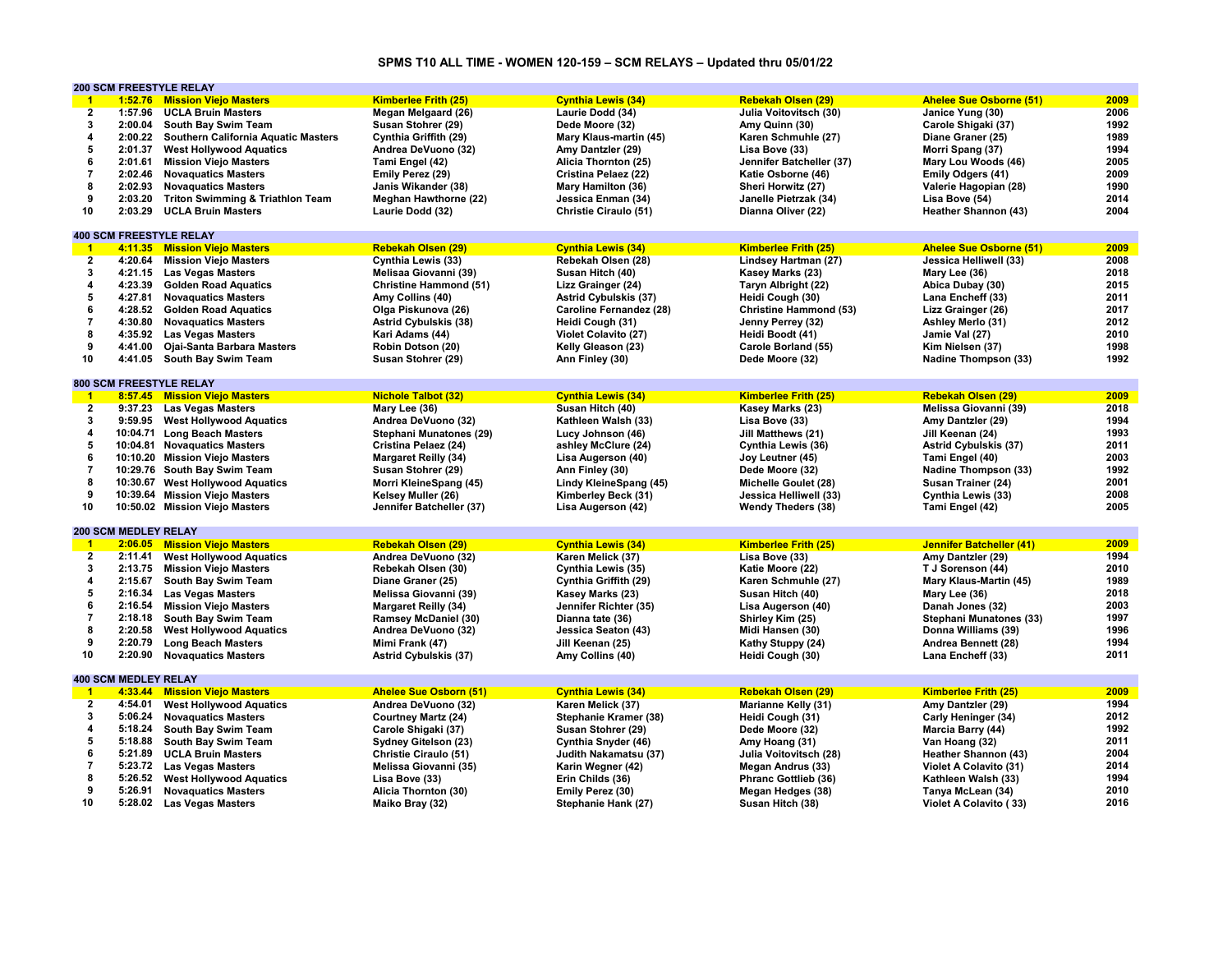## **SPMS T10 ALL TIME - WOMEN 160-199 – SCM RELAYS – Updated thru 05/01/22**

|                         |                             | <b>200 SCM FREESTYLE RELAY</b>              |                               |                               |                              |                               |      |
|-------------------------|-----------------------------|---------------------------------------------|-------------------------------|-------------------------------|------------------------------|-------------------------------|------|
| $^{\circ}$ 1            | 1:58.41                     | <b>Novaquatics Masters</b>                  | <b>Emily Odgers (40)</b>      | <b>Julia Juliusson (43)</b>   | <b>Susanne Simpson (48)</b>  | <b>Ahelee Sue Osborn (50)</b> | 2008 |
| $\overline{2}$          | 2:02.90                     | <b>Conejo Valley Masters</b>                | Lisa Schoenneman (52)         | Deanna Koehler (45)           | Jennifer Weiderman (48)      | Becky Cleavenger (51)         | 2014 |
| $\mathbf{3}$            | 2:05.41                     | <b>UCLA Bruin Masters</b>                   | Veronica Hibben (59)          | Jenni Carlson (45)            | Mary Raygoza (28)            | Christie Ciraulo (62)         | 2015 |
| 4                       | 2:06.21                     | Southern California Aquatic Masters         | Rachel Pinto (42)             | Marci Baun (51)               | Romina Caristo (42)          | Ana Fradkin (46)              | 2019 |
| 5                       |                             | 2:07.34 Conejo Valley Masters               | Jennifer Weiderman (49)       | Beata Konopka (46)            | Deanna Koehler (46)          | Becky Cleavenger (52)         | 2015 |
| 6                       | 2:08.24                     | <b>West Hollywood Aquatics</b>              | Susan Shore (46)              | Laura Labelle (44)            | Tamara Draper (27)           | Amy Dantzler (44)             | 2008 |
| $\overline{7}$          |                             |                                             |                               |                               |                              |                               | 2019 |
|                         | 2:08.49                     | <b>Las Vegas Masters</b>                    | Susan Hitch (41)              | Lesley Hodges (44)            | Brooke Ivey (22)             | Pamela Ivey (58)              |      |
| 8                       | 2:09.91                     | <b>Mission Viejo Masters</b>                | Jennifer Batcheller (39)      | <b>Wendy Theders (40)</b>     | Maggie Williams-Dalgart (40) | Lori Lamoureux (48)           | 2007 |
| 9                       | 2:10.06                     | <b>Ojai Masters</b>                         | Christel Rogero (41)          | <b>Monterey Xepoleas (41)</b> | Sarah DelVecchio (43)        | Laura Schreiner (43)          | 2008 |
| 10                      | 2:10.09                     | <b>Rose Bowl Masters</b>                    | Nina Paddock (45)             | Heidi Khalil (46)             | Nancy Leichter (46)          | Cecilie Boysen (53)           | 2017 |
|                         |                             |                                             |                               |                               |                              |                               |      |
|                         |                             | <b>400 SCM FREESTYLE RELAY</b>              |                               |                               |                              |                               |      |
| $\blacksquare$          |                             | 4:30.45 Las Vegas Masters                   | Kari Adams (47)               | <b>Melissa Giovanni (34)</b>  | <b>Karin Wegner (41)</b>     | <b>Katy Phifer (40)</b>       | 2013 |
| $\overline{2}$          |                             | 4:32.55 Mission Viejo Masters               | Colleen Chandler (44)         | Joy Leutner (45)              | <b>Margaret Reilly (34)</b>  | Tami Engel (40)               | 2003 |
| 3                       | 4:33.17                     | <b>Novaquatics Masters</b>                  | Julia Juliusson (45)          | Lisa Dorman (42)              | Megan Hedges (38)            | <b>Astrid Cybulskis (36)</b>  | 2010 |
| $\overline{\mathbf{4}}$ |                             | 4:33.47 West Hollywood Aquatics             | Elizabeth Vucinich (29)       | Morri KleineSpang (53)        | Susan Shore (47)             | Amy Dantzler (45)             | 2009 |
| 5                       | 4:35.21                     | <b>Southern California Aquatic Masters</b>  | <b>Shirley Fladoos (46)</b>   | Rossella Pescatori (46)       | Rachel Pinto (41)            | Ana Fradkin (45)              | 2018 |
| 6                       | 4:35.50                     | <b>Mission Viejo Masters</b>                |                               |                               |                              |                               | 2009 |
| $\overline{7}$          | 4:37.84                     |                                             | Bonnie Spivey (51)            | T J Sorenson (43)             | Kelly Richell (44)           | Jennifer Batcheller (41)      | 2009 |
|                         |                             | <b>Las Vegas Masters</b>                    | Kari Adams (43)               | Carolyn Battin (55)           | Joanne Saul (51)             | Paula James (50)              |      |
| 8                       |                             | 4:38.61 Conejo Valley Masters               | Lisa Schoenneman (54)         | Deanna Koehler (47)           | Leslie Monroe (42)           | Jennifer Weiderman (50)       | 2016 |
| 9                       | 4:39.54                     | Southern California Aquatic Masters         | Ana Fradkin (46)              | Rachel Pinto (42)             | Rosssella Pescatori (48)     | Shirley Fladoos (47)          | 2019 |
| 10                      | 4:42.49                     | Southern California Aquatic Masters         | Ana Fradkin (44)              | Karena Liberty Gurr (47)      | Rossella Pescatori (46)      | Shirley Fladoos (45)          | 2017 |
|                         |                             |                                             |                               |                               |                              |                               |      |
|                         |                             | <b>800 SCM FREESTYLE RELAY</b>              |                               |                               |                              |                               |      |
| $-1$                    |                             | 9:46.95 Conejo Valley Masters               | Jennifer Weiderman (49)       | <b>Arlette Godges (51)</b>    | Deanna Koehler (46)          | <b>Becky Cleavenger (52)</b>  | 2015 |
| $\overline{2}$          |                             | 10:02.95 Las Vegas Masters                  | Kari Adams (47)               | Melissa Giovanni(34)          | Karin Wegner (41)            | Katy Phifer (40)              | 2013 |
| 3                       |                             | 10:07.11 Conejo Valley Masters              | Lisa Schoenneman (52)         | Becky Cleavenger (51)         | Jennifer Weiderman (48)      | Deanna Koehler (45)           | 2015 |
| 4                       |                             | 10:09.67 Las Vegas Masters                  | Kari Adams (43)               | Jamie Val (26)                | Joanne Saul (51)             | Carolyn Battin (55)           | 2009 |
| 5                       |                             | 10:17.86 Novaguatics Masters                | Emily Odgers (41)             | Julia Juliusson (44)          | <b>Barbara Lastelic (43)</b> | Colleen Yanco (50)            | 2009 |
| 6                       |                             | 10:31.58 Las Vegas Masters                  |                               | Heidi Boodt (42)              |                              |                               | 2011 |
|                         |                             |                                             | Kari Adams (45)               |                               | Becky Lamph (43)             | Dara Goldsmith (45)           |      |
| $\overline{7}$          |                             | 10:33.73 Novaquatics Masters                | Amy Collins (40)              | Heidi Kaspers (44)            | Jill Rendl (44)              | Julia Juliusson (46)          | 2011 |
| 8                       |                             | 10:41.55 South Bay Swim Team                | Jennifer Santillano (39)      | Carole Shigaki (37)           | Marcia Barry (44)            | Mimi Frank (45)               | 1992 |
| 9                       |                             | 11:05.27 Long Beach Grunions                | Patricia Powers (49)          | <b>Heather Lambert (52)</b>   | Vicki Roberts (43)           | Jacqueline Cole (26)          | 2006 |
| 10                      |                             | 11:09.05 Las Vegas Masters                  | Kari Adams (49)               | Robin Barry (48)              | Stefanie Ishii (48)          | Karin Wegner (43)             | 2015 |
|                         |                             |                                             |                               |                               |                              |                               |      |
|                         | <b>200 SCM MEDLEY RELAY</b> |                                             |                               |                               |                              |                               |      |
| $\mathbf{1}$            | 2:16.66                     | <b>Southern California Aquatic Masters</b>  | Ana Fradkin (46)              | Rossella Pescatori (48)       | <b>Shirley Fladoos (47)</b>  | <b>Rachel Pinto (42)</b>      | 2019 |
| $2^{r}$                 |                             | 2:18.61 Las Vegas Masters                   | Katy Phifer (40)              | Karin Wegner (41)             | Kari Adams (47)              | Melissa Giovanni (34)         | 2013 |
| 3                       |                             | 2:20.87 South Bay Swim Team                 | Karena Liberty Gurr (47)      | Rossella Pescatori (46)       | Shirley Fladoos (45)         | Ana Fradkin (44)              | 2017 |
| $\overline{\mathbf{4}}$ | 2:20.93                     | <b>Conejo Valley Masters</b>                | Beata Konopka (45)            | Jennifer Weiderman (48)       | Lisa Schoenneman (52)        | Becky Cleavenger (51)         | 2014 |
| ${\bf 5}$               | 2:21.51                     | <b>UCLA Bruin Masters</b>                   | Jenni Carlson (45)            | Mary Raygoza (28)             | Christie Ciraulo (62)        | Veronica Hibben (59)          | 2015 |
| 6                       | 2:23.21                     |                                             |                               |                               |                              |                               | 2010 |
| $\overline{7}$          |                             | <b>Novaquatics Masters</b>                  | <b>Astrid Cybulskis (36)</b>  | Lisa Dorman (42)              | Megan Hedges (38)            | Julia Juliusson (45)          | 2003 |
|                         | 2:23.40                     | <b>Mission Viejo Masters</b>                | Joy Leutner (45)              | Colleen Chandler (44)         | <b>Margaret Reilly (34)</b>  | Tami Engel (40)               |      |
| 8                       | 2:23.70                     | <b>Conejo Valley Masters</b>                | Beata Konopka (46)            | Lisa Schoenneman (53)         | Leslie Monroe (41)           | Deanna Koehler (46)           | 2015 |
| 9                       | 2:24.31                     | <b>Southern California Aquatic Masters</b>  | Amy Kupic (51)                | <b>Shirley Fladoos (46)</b>   | Ana Fradkin (45)             | Rachel Pinto (41)             | 2018 |
| 10                      | 2:24.35                     | <b>Southern California Aquatic Masters</b>  | Elisa Nye (43)                | Rossella Pescatori (45)       | Ana Fradkin (43)             | Monica Kung (38)              | 2016 |
|                         |                             |                                             |                               |                               |                              |                               |      |
|                         | <b>400 SCM MEDLEY RELAY</b> |                                             |                               |                               |                              |                               |      |
| $\blacktriangleleft$    |                             | 5:11.43 Conejo Valley Masters               | Beata Konopka (46)            | Jennifer Weiderman (49)       | <b>Leslie Monroe (41)</b>    | Deanna Koehler (46)           | 2015 |
| $\overline{2}$          | 5:12.11                     | Southern California Aquatic Masters         | Marci Baun (51)               | Romina Caristo (42)           | Ana Fradkin (46)             | Rachel Pinto (42)             | 2019 |
| 3                       | 5:12.30                     | <b>Las Vegas Masters</b>                    | Paula James (52)              | Colleen Burke (26)            | Kari Adams (45)              | Becky Lamph (43)              | 2011 |
| $\overline{\mathbf{4}}$ |                             | 5:12.73 Novaquatics Masters                 | Ahelee Sue Osborn (49)        | Christen Foster (32)          | Susanne Simpson (47)         | <b>Monique Daviss (44)</b>    | 2007 |
| 5                       |                             | 5:12.98 Las Vegas Masters                   | Paula James (50)              | Kirsten Eddins-Jackson (41)   | Kari Adams (43)              | Carolyn Battin (55)           | 2009 |
| 6                       |                             | 5:13.52 Conejo Valley Masters               | Beata Konopka (45)            | Jennifer Weiderman (48)       | Becky Cleavenger (51)        | Lisa Schoenneman (52)         | 2014 |
| $\overline{7}$          | 5:21.40                     | <b>Las Vegas Masters</b>                    | Susan Hitch (41)              | Karin Wegner (47)             |                              |                               | 2019 |
| 8                       |                             |                                             |                               |                               | Megan Johnston (38)          | Lesley Hodges (44)            |      |
|                         | 5:27.35                     | <b>Conejo Valley Masters</b>                | <b>Adrienne Cleverly (24)</b> | Lisa Schoenneman (51)         | Deanna Koehler (44)          | Becky Cleavenger (50)         | 2013 |
| 9                       |                             | 5:31.22 Southern California Aquatic Masters | Marci Baun (50)               | Romina Caristo (41)           | Abigail Rea (45)             | Ana Fradkin (45)              | 2018 |
| 10                      |                             | 5:31.41 West Hollywood Aquatics             | Elizabeth Vucinich (31)       | Laura Labelle (47)            | Olivia Karlin (47)           | Susan Shore (49)              | 2011 |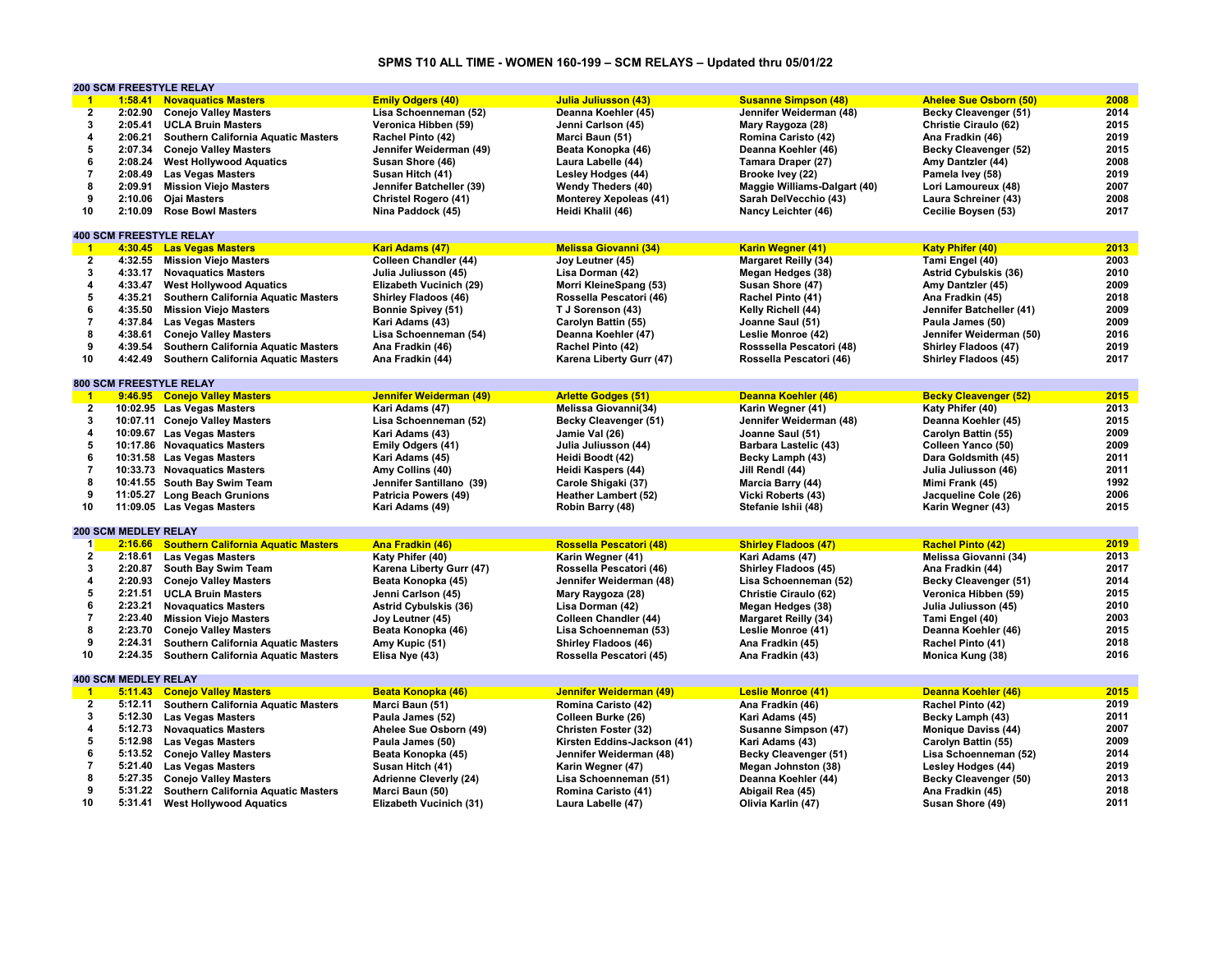## **SPMS T10 ALL TIME - WOMEN 200-239 – SCM RELAYS – Updated thru 05/01/22**

|                         | 200 SCM FREESTYLE RELAY        |                                |                               |                              |                              |                              |      |
|-------------------------|--------------------------------|--------------------------------|-------------------------------|------------------------------|------------------------------|------------------------------|------|
| $-1$                    | 1:58.50                        | <b>UCLA Bruin Masters</b>      | <b>Erika Stebbins (43)</b>    | Jenny Cook (55)              | <b>Christie Ciraulo (60)</b> | Veronica Hibben (57)         | 2013 |
| $\overline{2}$          | 2:02.78                        | <b>Conejo Valley Masters</b>   | Becky Cleavenger (55)         | Jennifer Weiderman (52)      | Beata Konopka (49)           | Arlette Godges (54)          | 2018 |
| 3                       | 2:05.39                        | <b>UCLA Bruin Masters</b>      | Heather Shannon (45)          | Jenny Cook (48)              | Vicki Serianni (55)          | Christie Ciraulo (53)        | 2006 |
| 4                       | 2:07.71                        | <b>UCLA Bruin Masters</b>      | Veronica Hibben (58)          | Jenni Carlson (44)           | Christie Ciraulo (61)        | Jenny Cook (56)              | 2014 |
| 5                       | 2:08.44                        | <b>Rose Bowl Masters</b>       | Nancy Leichter (48)           | Heidi Khalil (48)            | Cecilie Boysen (55)          | Kim O'Grady (58)             | 2019 |
| 6                       | 2:12.26                        | <b>Las Vegas Masters</b>       | Joane Saul-Zachau (58)        | Pamela Ivey (55)             | Kari Adams (50)              | Michelle Ashworth (53)       | 2016 |
|                         |                                |                                |                               |                              |                              |                              |      |
| $\overline{\mathbf{7}}$ | 2:13.69                        | <b>UCLA Bruin Masters</b>      | Olivia Karlin (55)            | Mary Jurey (53)              | Christie Ciraulo (66)        | Laurie Zeiger Dodd (47)      | 2019 |
| 8                       | 2:17.65                        | <b>UCLA Bruin Masters</b>      | Renate Winkler (66)           | Brenda Jarmakani (57)        | Rory Barish (48)             | Kelly Thomas (29)            | 2004 |
| 9                       | 2:18.89                        | <b>Mission Viejo Masters</b>   | Gwen Uthus (54)               | Robin Smith (53)             | Julie Heather (50)           | Mindy Dougherty (56)         | 2008 |
| 10                      |                                | 2:18.92 Las Vegas Masters      | Michelle Ashworth (55)        | Pamela Ivey (57)             | Dara Goldsmith (52)          | Joanne Saul-Zachau (60)      | 2018 |
|                         |                                |                                |                               |                              |                              |                              |      |
|                         | <b>400 SCM FREESTYLE RELAY</b> |                                |                               |                              |                              |                              |      |
| $\mathbf{1}$            | 4:20.42                        | <b>Conejo Valley Masters</b>   | <b>Arlette Godges (55)</b>    | <b>Becky Cleavenger (56)</b> | <b>Eve Maidenberg (43)</b>   | <b>Jill Gellatly (52)</b>    | 2019 |
| $\overline{2}$          | 4:24.64                        | <b>UCLA Bruin Masters</b>      | Veronica Hibben (57)          | Jenny Cook (55)              | Christie Ciraulo (60)        | Erika Stebbins (43)          | 2013 |
| 3                       | 4:26.58                        | <b>Conejo Valley Masters</b>   | Arlette Godges (51)           | Lisa Schoenneman (53)        | Jennifer Weideerman (49)     | Becky Cleavenger (52)        | 2015 |
|                         |                                |                                |                               |                              |                              |                              |      |
| 4                       | 4:47.29                        | <b>Las Vegas Masters</b>       | Kari Jauch (52)               | Michelle Ashworth (55)       | Joanne Saul-Zachau (60)      | Karin Wegner (46)            | 2018 |
| 5                       | 4:51.36                        | <b>Las Vegas Masters</b>       | Kari Adams (50)               | Pamela Ivey (55)             | Joanne Saul-Zachau (58)      | Michelle Ashworth (53)       | 2016 |
| 6                       | 4:56.57                        | <b>Las Vegas Masters</b>       | Michelle Ashworth (52)        | Joanne Saul-Zachau (57)      | Pamela Ivey (54)             | Priscilla Brunella (55)      | 2015 |
| $\overline{\mathbf{7}}$ |                                | 5:00.11 Las Vegas Masters      | Carolyn Battin (58)           | Beverly Meteyer (59)         | Joanne Saul-Zachau (54)      | Paula James (53)             | 2012 |
| 8                       | 5:04.74                        | <b>Rose Bowl Masters</b>       | Heidi Khalil (45)             | Nancy Leichter (45)          | Sarah Osborne (54)           | Susan Gold (56)              | 2016 |
| 9                       | 5:05.99                        | <b>Las Vegas Masters</b>       | Michelle Ashworth (50)        | Joanne Saul-Zachau (55)      | Dara Goldsmith (47)          | Beverly Meteyer (60)         | 2013 |
| 10                      | 5:10.61                        | <b>Rose Bowl Masters</b>       | Nayiri Doudikian-Scaff (47)   | <b>Cheryl Simmons (50)</b>   | Cecilie Boysen (53)          | Fiona Harwich (55)           | 2017 |
|                         |                                |                                |                               |                              |                              |                              |      |
|                         | 800 SCM FREESTYLE RELAY        |                                |                               |                              |                              |                              |      |
| $-1$                    |                                | 9:29.43 UCLA Bruin Masters     | Veronica Hibben (57)          | <b>Christie Ciraulo (60)</b> | <b>Laurie Dodd (41)</b>      | <b>Erika Stebbins (43)</b>   | 2013 |
| $\overline{2}$          |                                |                                |                               |                              |                              |                              |      |
|                         |                                | 9:52.70 Conejo Valley Masters  | Jennifer Weiderman (50)       | Arlette Godges (52)          | Deanna Koehler (47)          | Becky Cleavenger (53)        | 2016 |
| 3                       |                                | 10:11.27 UCLA Bruin Masters    | <b>Christie Ciraulo (59)</b>  | Veronica Hibben (56)         | Jenny Cook (54)              | Erika Stebbins (42)          | 2012 |
| 4                       |                                | 10?29.68 Las Vegas Masters     | Carolyn Battin (58)           | Paula James (53)             | Michelle Ashworth (49)       | Kari Adams (46)              | 2012 |
| ${\bf 5}$               |                                | 10:43.25 Las Vegas Masters     | Kari Jauch (52)               | Michelle Ashworth (55)       | Karin Wegner (46)            | Joanne Saul-Zachau (60)      | 2018 |
| 6                       |                                | 11:04.04 Novaquatics Masters   | Colleen Yanco (49)            | Ahelee Sue Osborn (50)       | Lynn Kubasek (50)            | Kim Thornton (56)            | 2008 |
| $\overline{7}$          |                                | 11:06.12 Las Vegas Masters     | Joanne Saul (53)              | <b>Beverly Meteyer (58)</b>  | Paula James (52)             | Carolyn Battin (57)          | 2011 |
| 8                       |                                | 11:06.92 Las Vegas Masters     | Michelle Ashworth (52)        | Priscilla Brunella (55)      | Pamela Ivey (54)             | Joanne Saul-Zachau (57)      | 2015 |
| 9                       |                                | 11:24.29 Rose Bowl Masters     | Cecilie Boysen (53)           | Fiona Harwich (55)           | Nancy Leichter (46)          | Nayiri Doudikian-Scaff (47)  | 2017 |
| 10                      |                                | 11:42.89 Rose Bowl Masters     | Kimberly Morgan (48)          | Fiona Harwich (53)           | Susan Gold (55)              | <b>Cheryl Simmons (48)</b>   | 2015 |
|                         |                                |                                |                               |                              |                              |                              |      |
|                         | <b>200 SCM MEDLEY RELAY</b>    |                                |                               |                              |                              |                              |      |
|                         |                                |                                |                               |                              |                              |                              |      |
| $\mathbf{1}$            |                                | 2:13.32 UCLA Bruin Masters     | <b>Erika Stebbins (43)</b>    | Jenny Cook (55)              | <b>Christie Ciraulo (60)</b> | <b>Veronica Hibben (57)</b>  | 2013 |
| $\overline{2}$          | 2:17.47                        | <b>Conejo Valley Masters</b>   | Beata Konopka (49)            | Jennifer Weiderman (52)      | Arlette Godges (54)          | <b>Becky Cleavenger (55)</b> | 2018 |
| 3                       | 2:18.76                        | <b>Conejo Valley Masters</b>   | Nancy Kirkpatrick-Reno (60)   | Jennifer Weiderman (49)      | Arlette Godges (51)          | Becky Cleavenger (52)        | 2015 |
| 4                       | 2:19.30                        | <b>UCLA Bruin Masters</b>      | Jenni Carlson (44)            | Jenny Cook (56)              | Christie Ciraulo (61)        | Veronica Hibben (56)         | 2014 |
| 5                       | 2:21.03                        | <b>Conejo Valley Masters</b>   | Becky Cleavenger (53)         | Jennifer Weiderman (50)      | Arlette Godges (52)          | Lisa Schoenneman (54)        | 2016 |
| 6                       | 2:24.18                        | <b>UCLA Bruin Masters</b>      | <b>Christine Mason (54)</b>   | Jenny Cook (54)              | Christie Ciraulo (59)        | Veronica Hibben (56)         | 2012 |
| $\overline{\mathbf{7}}$ | 2:26.75                        | <b>Las Vegas Masters</b>       | Jelena Kunovac (52)           | Pamela Ivey (55)             | Kari Adams (50)              | Michelle Ashworth (53)       | 2016 |
| 8                       | 2:27.42                        | <b>Mission Viejo Masters</b>   | Ahelee Sue Osborn (51)        | Gwen Uthus (55)              | T J Sorenson (43)            | <b>Bonnie Spivey (51)</b>    | 2009 |
| 9                       | 2:30.30                        | <b>West Hollywood Aquatics</b> | Carole Shigaki (50)           | Jessica Seaton (52)          | Morri KleineSpang (49)       | Lindy KleineSpang (49)       | 2005 |
| 10                      | 2:30.51                        | <b>Rose Bowl Masters</b>       | Susan Gold (55)               | Heidi Khalil (44)            | <b>Cheryl Simmons (48)</b>   |                              | 2015 |
|                         |                                |                                |                               |                              |                              | Kaylay Vernallis (55)        |      |
|                         |                                |                                |                               |                              |                              |                              |      |
|                         | <b>400 SCM MEDLEY RELAY</b>    |                                |                               |                              |                              |                              |      |
| $-1$                    | 5:10.58                        | <b>Conejo Valley Masters</b>   | Beata Konopka (48)            | Jennifer Weiderman (51)      | <b>Arlette Godges (53)</b>   | <b>Becky Cleavenger (54)</b> | 2017 |
| $\overline{2}$          | 5:17.27                        | <b>UCLA Bruin Masters</b>      | Erika Stebbins (42)           | Jenny Cook (54)              | Christie Ciraulo (59)        | Veronica Hibben (56)         | 2012 |
| 3                       | 5:31.86                        | <b>Conejo Valley Masters</b>   | Beata konopka (49)            | Jennifer Weiderman (52)      | Deanna Koehler (49)          | Niki Stokols (61)            | 2018 |
| 4                       |                                | 5:40.95 Las Vegas Masters      | Michelle Ashworth (55)        | Karin Wegner (46)            | Kari Jauch (52)              | Joanne Saul-Zachau (60)      | 2018 |
| 5                       | 5:44.77                        | <b>Rose Bowl Masters</b>       | Kim O'Grady (57)              | Ursula Angell (46)           | Cecilie Boysen (54)          | Kate Chambers (43)           | 2018 |
| 6                       | 5:55.78                        | <b>Las Vegas Masters</b>       | Paula James (53)              | Joanne Saul-Zachau (54)      | Carolyn Battin (58)          | Beverly Meteryer (59)        | 2012 |
| $\overline{\mathbf{7}}$ | 5:57.17                        | <b>Las Vegas Masters</b>       | Michelle Ashworth (54)        | Pamela Ivey (56)             | Amy Ziemba (44)              | Diana Dolan LaMar (60)       | 2017 |
| 8                       | 6:01.23                        | <b>West Hollywood Aquatics</b> | Jan Levinrad (66)             | Andra Jaunzeme (60)          | Olivia Karlin (49)           | Jessica Seaton (60)          | 2013 |
| 9                       | 6:02.52                        | <b>Mission Viejo Masters</b>   | <b>Beverly Montrella (60)</b> | Alison Mitchell (52)         | Lisa Augerson (43)           | Gwen Uthus (52)              | 2006 |
| 10                      |                                |                                |                               |                              |                              |                              | 2015 |
|                         |                                | 6:06.75 Las Vegas Masters      | Michelle Ashworth (52)        | Pamela Ivey (54)             | Joanne Saul-Zachau (57)      | Priscilla Brunella (55)      |      |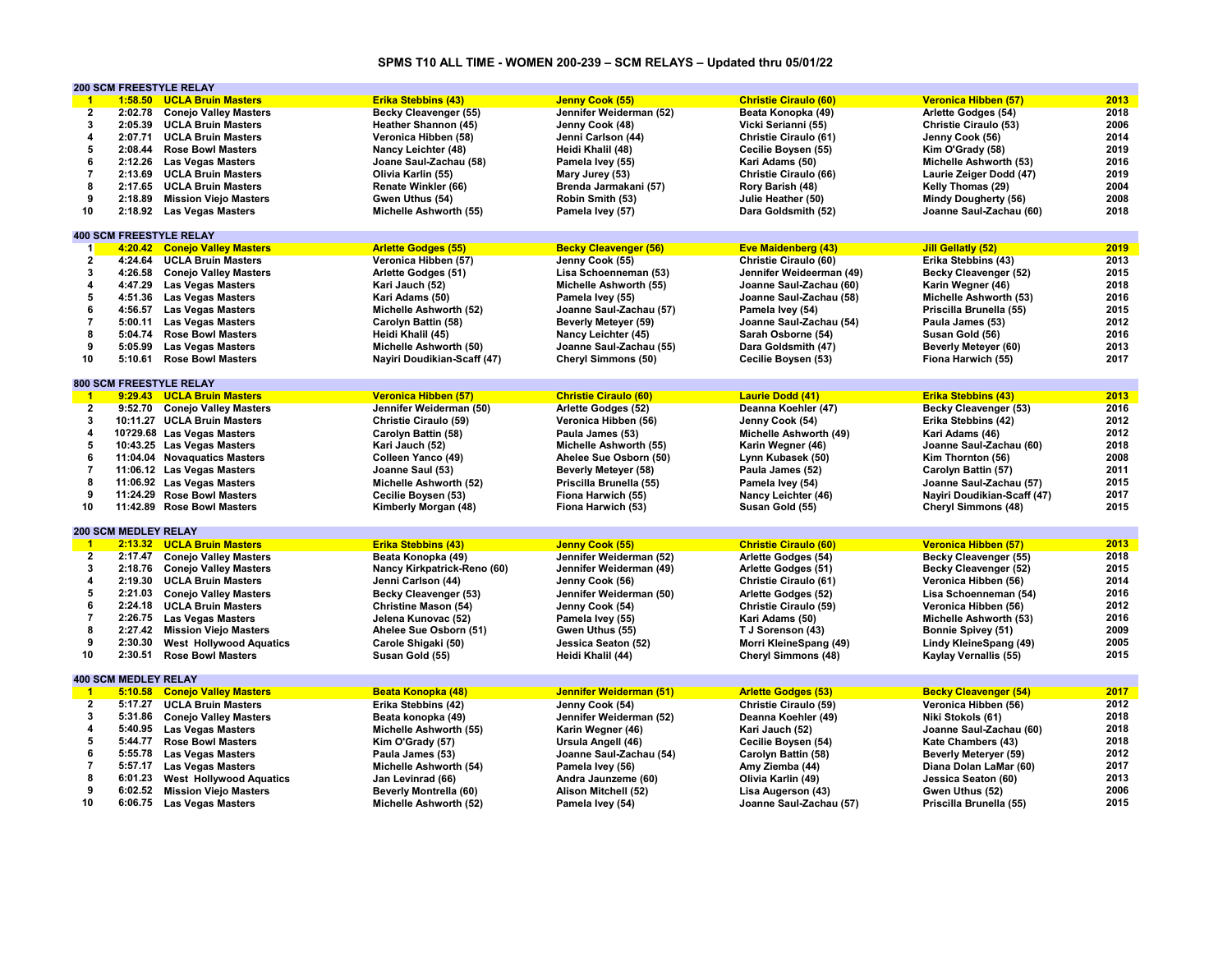## **SPMS T10 ALL TIME - WOMEN 240-279 – SCM RELAYS – Updated thru 05/01/22**

|                         | <b>200 SCM FREESTYLE RELAY</b> |                                             |                                |                                |                                |                                |      |
|-------------------------|--------------------------------|---------------------------------------------|--------------------------------|--------------------------------|--------------------------------|--------------------------------|------|
| $\overline{1}$          |                                | 2:02.15 UCLA Bruin Masters                  | Jacki Hirsty (64)              | <b>Christie Ciraulo (63)</b>   | Jenny Cook (58)                | Veronica Hibben (60)           | 2016 |
| $\overline{2}$          | 2:21.55                        | <b>Novaguatic Masters</b>                   | Ming Robinson (58)             | Debbie Bradbury (70)           | Barbara Helton (68)            | Veronica Hibben (65)           | 2021 |
| 3                       | 2:24.60                        | <b>West Hollywood Aquatics</b>              | Carole Shigaki (59)            | Jessica Seaton (61)            | Jan Levinrad (67)              | Andra Jaunzeme (61)            | 2014 |
| $\overline{\mathbf{4}}$ | 2:31.16                        | <b>UCLA Bruin Masters</b>                   | Christie Ciraulo (57)          | <b>Helen Geoffrion (71)</b>    | Kathleen Komar (61)            | <b>Christine Mason (52)</b>    | 2010 |
| 5                       | 2:33.77                        | <b>UCLA Bruin Masters</b>                   | Christie Ciraulo (56)          | Kathleen Komar (60)            | <b>Helen Geoffrion (70)</b>    | Brenda Jarmakani (62)          | 2009 |
| 6                       | 2:37.45                        | <b>Triton Swimming &amp; Triathlon Team</b> | Patricia Crosby (61)           | Helene Hirsch (59)             | Wendy Scherwat Ducourneau (66) | Romy Beattie (54)              | 2016 |
| $\overline{7}$          |                                |                                             |                                |                                |                                |                                |      |
|                         | 2:41.25                        | <b>UCLA Bruin Masters</b>                   | Christie Ciraulo (54)          | Kathleen Komar (58)            | Renate Winkler (69)            | Brenda Jarmakani (60)          | 2007 |
| 8                       | 2:41.64                        | <b>Triton Swimming &amp; Triathlon Team</b> | Patricia Crosby (61)           | Cindy Cook (59)                | Helene Hirsch (59)             | Wendy Scherwat Ducourneau (66) | 2016 |
| 9                       | 2:45.60                        | <b>Novaquatics Masters</b>                  | Lynn Kubasek (50)              | Kim Thornton (56)              | Ellen Shockro (66)             | Dionne Caldwell (76)           | 2008 |
| 10                      | 2:48.58                        | Santa Barbara Swim Club                     | <b>Shirley Erickson (67)</b>   | Grace Altus (66)               | Ruth Baar (67)                 | Gay Collins (60)               | 1990 |
|                         |                                |                                             |                                |                                |                                |                                |      |
|                         | <b>400 SCM FREESTYLE RELAY</b> |                                             |                                |                                |                                |                                |      |
| $\blacktriangleleft$    |                                | 4:30.74 UCLA Bruin Masters                  | <b>Jacki Hirsty (64)</b>       | <b>Christie Ciraulo (63)</b>   | <b>Jenny Cook (58)</b>         | <b>Veronica Hibben (60)</b>    | 2016 |
| $\overline{2}$          | 5:21.39                        | <b>West Hollywood Aquatics</b>              | Carole Shigaki (59)            | Jan Levinrad (67)              | Jessica Seaton (61)            | Andra Jaunzeme (61)            | 2014 |
| 3                       | 5:40.36                        | <b>UCLA Bruin Masters</b>                   | Christie Ciraulo (57)          | <b>Helen Geoffrion (71)</b>    | Kathleen Komar (61)            | <b>Christine Mason (52)</b>    | 2010 |
| $\overline{\mathbf{4}}$ | 5:54.63                        | <b>UCLA Bruin Masters</b>                   | Christie Ciraulo (56)          | Helen Geoffrion (70)           | Brenda Jarmakani (62)          | Kathleen Komar (60)            | 2009 |
| 5                       | 6:10.90                        | <b>Triton Swimming &amp; Triathlon Team</b> | Patricia Crosby (61)           | Wendy Scherwat Ducourneau (66) | Cindy Cook (59)                | Helene Hirsch (59)             | 2016 |
| 6                       | 6:20.36                        | <b>Triton Swimming &amp; Triathlon Team</b> | Patricia Crosby (62)           | Wendy Scherwat Ducourneau (66) | Lisa Bove (57)                 | Helene Hirsch (60)             | 2017 |
| $\overline{7}$          | 6:24.53                        | <b>Mission Viejo Masters</b>                | Gillian Doxzon (56)            | Margrit Graef (78)             | Lisa Augerson (46)             | Bonnie Kotzbach (65)           | 2009 |
| 8                       |                                |                                             |                                |                                |                                |                                |      |
|                         | 6:27.81                        | Santa Barbara Swim Club                     | Shirley Erickson (67)          | Grace Altus (66)               | Gay Collins (60)               | Ruth Baar (67)                 | 1990 |
| 9                       | 6:34.73                        | <b>Mission Viejo Masters</b>                | <b>Maurine Kornfeld (93)</b>   | Eileen Span (49)               | Kim Burton (52)                | Gwynne Steidle (52)            | 2014 |
| 10                      | 6:38.40                        | <b>Las Vegas Masters</b>                    | Terese Duggan (59)             | Carol Caldwell (68)            | Pam Conboy (69)                | <b>Beverly Metever (62)</b>    | 2015 |
|                         |                                |                                             |                                |                                |                                |                                |      |
|                         | <b>800 SCM FREESTYLE RELAY</b> |                                             |                                |                                |                                |                                |      |
| $\blacksquare$          |                                | 11:29.11 Mission Viejo Masters              | <b>Beverly Montrella (63)</b>  | <b>Mindy Dougherty (57)</b>    | Jeanne Little (72)             | <b>Bonnie Spivey (51)</b>      | 2009 |
| $\overline{2}$          |                                | 13:17.38 UCLA Bruin Masters                 | Vicki Serianni (55)            | Christie Ciraulo (53)          | Helen Geoffrion (67)           | Renate Winkler (68)            | 2006 |
| 3                       |                                | 13:59.38 Santa Barbara Swim Club            | Shirley Erickson (67)          | Grace Altus (66)               | Gay Collins (60)               | Ruth Baar (67)                 | 1990 |
| 4                       |                                | 15:54.11 Ojai Masters                       | Sheri Ann Cate (62)            | Katina Drennan (59)            | Pamela Scotten (57)            | Carole Borland (64)            | 2007 |
| 5                       |                                | 17:07.03 Long Beach Grunions                | Patricia Nielson (76)          | Anita Cole (61)                | <b>Heather Lambert (54)</b>    | Anne Jacobus (58)              | 2008 |
| 6                       |                                | 18:00.21 Silver Peak Performance            | Sarah Ingersoll (77)           | Joelle Murphy (60)             | Natasha Kopp (51)              | Lorell Butterworth (59)        | 2019 |
| $\overline{7}$          |                                | 19:49.97 Long Beach Grunions                | Patricia Nielson (75)          | Anne Jacobus (57)              | Anita Cole (60)                | Penny Hayes (57)               | 2007 |
| 8                       |                                |                                             |                                |                                |                                |                                |      |
| 9                       |                                |                                             |                                |                                |                                |                                |      |
| 10                      |                                |                                             |                                |                                |                                |                                |      |
|                         |                                |                                             |                                |                                |                                |                                |      |
|                         |                                |                                             |                                |                                |                                |                                |      |
|                         | <b>200 SCM MEDLEY RELAY</b>    |                                             |                                |                                |                                |                                |      |
| $\blacksquare$          |                                | 2:19.81 UCLA Bruin Masters                  | Veronica Hibben (60)           | Jenny Cook (58)                | <b>Christie Ciraulo (63)</b>   | <b>Jacki Hirsty (64)</b>       | 2016 |
| $\overline{2}$          | 2:41.77                        | <b>West Hollywood Aquatics</b>              | Carole Shigaki (59)            | Jessica Seaton (61)            | Andra Jaunzeme (61)            | Jan Levinrad (67)              | 2014 |
| 3                       | 2:53.09                        | <b>UCLA Bruin Masters</b>                   | Kathleen Komar (61)            | <b>Helen Geoffrion (71)</b>    | Christie Ciraulo (57)          | <b>Christine Mason (52)</b>    | 2010 |
| $\overline{\mathbf{4}}$ | 3:00.09                        | <b>Mission Viejo Masters</b>                | <b>Mindy Dougherty (56)</b>    | <b>Margrit Graef (77)</b>      | Robin Smith (53)               | Gwen Uthus (54)                | 2008 |
| 5                       | 3:02.01                        | <b>Triton Swimming &amp; Triathlon Team</b> | Wendy Scherwat Ducourneau (66) | Helene Hirsch (59)             | Cindy Cook (59)                | Patricia Crosby (61)           | 2016 |
| 6                       | 3:02.91                        | <b>UCLA Bruin Masters</b>                   | Kathleen Komar (59)            | Helen Geoffrion (69)           | Christie Ciraulo (55)          | Brenda Jarmakani (61)          | 2008 |
| $\overline{7}$          | 3:03.34                        | <b>Triton Swimming &amp; Triathlon Team</b> | Wendy Scherwat Ducourneau (66) | Romy Beattie (54)              | Helene Hirsch (59)             | Patricia Crosby (61)           | 2016 |
| 8                       | 3:08.04                        | <b>Triton Swimming &amp; Triathlon Team</b> | Lisa Bove (57)                 | Wendy Scherwat Ducourneau (66) | Helene Hirsch (60)             | Patricia Crosby (62)           | 2017 |
| 9                       | 3:20.44                        | <b>Long Beach Grunions</b>                  | Patricia Neilson (76)          | Anne Jacobus (58)              | Patricia Hayes (55)            | Karen Roberts (54)             | 2008 |
| 10                      | 3:24.47                        | <b>Las Vegas Masters</b>                    | Carol Caldwell (68)            | Lynn-Anne McMullan (55)        | <b>Beverly Meteyer (62)</b>    | Terese Duggan (59)             | 2015 |
|                         |                                |                                             |                                |                                |                                |                                |      |
|                         | <b>400 SCM MEDLEY RELAY</b>    |                                             |                                |                                |                                |                                |      |
|                         |                                |                                             |                                |                                |                                |                                | 2016 |
| $\blacktriangleleft$    |                                | 5:20.01 UCLA Bruin Masters                  | Veronica Hibben (60)           | Jenny Cook (58)                | <b>Christie Ciraulo (63)</b>   | Jacki Hirsty (64)              |      |
| $\mathbf{2}$            | 5:56.93                        | <b>West Hollywood Aquatics</b>              | Carole Shigaki (59)            | Jessica Seaton (61)            | Andra Jaunzeme (61)            | Jan Levinrad (67)              | 2014 |
| 3                       | 6:39.14                        | <b>UCLA Bruin Masters</b>                   | Vicki Serianni (55)            | Helen Geoffrion (67)           | Christie Ciraulo (53)          | Renate Winkler (68)            | 2006 |
| $\overline{4}$          | 6:43.17                        | <b>UCLA Bruin Masters</b>                   | Kathleen Komar (61)            | <b>Helen Geoffrion (71)</b>    | Christie Ciraulo (57)          | <b>Christine Mason (52)</b>    | 2010 |
| 5                       | 6:53.84                        | <b>Triton Swimming &amp; Triathlon Team</b> | Wendy Scherwat Ducourneau (66) | Helene Hirsch (59)             | Cindy Cook (59)                | Patricia Crosby (61)           | 2016 |
| 6                       | 7:02.07                        | <b>Novaquatics Masters</b>                  | Kim Thornton (56)              | Eilena Peterson (59)           | Ginny Ferguson (53)            | Dionne Caldwell (76)           | 2008 |
| $\overline{7}$          | 7:59.62                        | Santa Barbara Swim Club                     | Gay Collins (60)               | Grace Altus (66)               | Shirley Erickson (67)          | Ruth Baar (67)                 | 1990 |
| 8                       | 8:12.69                        | <b>Las Vegas Masters</b>                    | Carol Caldwell (68)            | Lynn-Anne McMullan (55)        | Beverly Meteyer (62)           | Pam Conboy (69)                | 2015 |
| 9                       | 8:21.33                        | <b>Las Vegas Masters</b>                    | Gina Waymire (51)              | Sallie Solberg (83)            | Susan Smith (61)               | Susan Cushman (52)             | 2014 |
| 10                      | 8:22.16                        | <b>Long Beach Grunions</b>                  | Patricia Nielson (77)          | Anne Jacobus (58)              | <b>Heather Lambert (55)</b>    | Anita Cole (62)                | 2009 |
|                         |                                |                                             |                                |                                |                                |                                |      |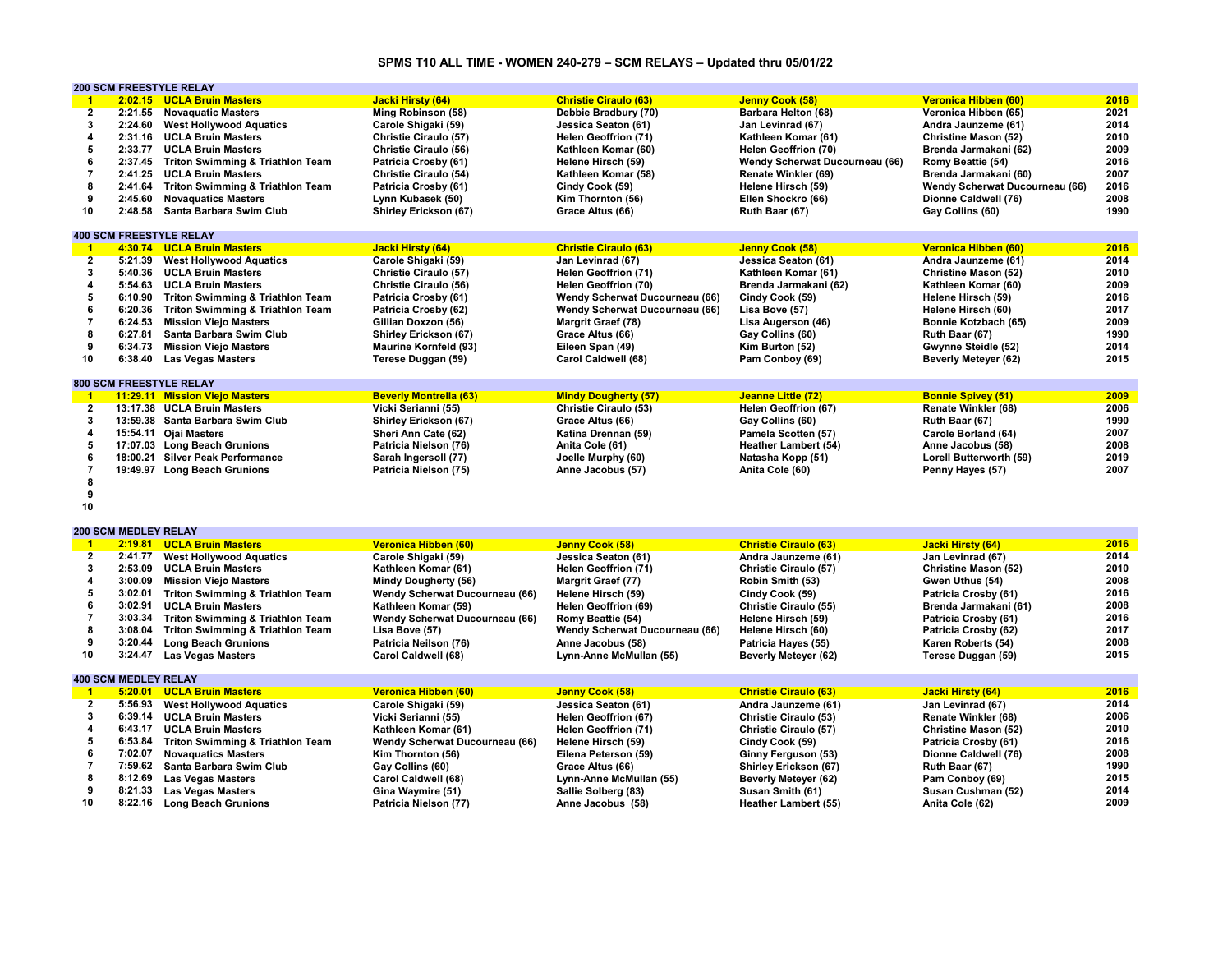## **SPMS T10 ALL TIME - WOMEN 280-319 – SCM RELAYS – Updated thru 05/01/22**

|    |         | <b>200 SCM FREESTYLE RELAY</b>     |                               |                              |                             |                               |      |
|----|---------|------------------------------------|-------------------------------|------------------------------|-----------------------------|-------------------------------|------|
|    |         | 2:52.62 Ojai-Santa Barbara Masters | <b>Ruth Baar (73)</b>         | <b>Shirley Erickson (71)</b> | <b>Grace Altus (71)</b>     | <b>Gay Collins (65)</b>       | 1995 |
| 2  | 3:06.01 | <b>Mission Vieio Masters</b>       | <b>Beverly Montrella (67)</b> | <b>Maurine Kornfeld (92)</b> | Jeanne Little (76)          | Kim Burton (51)               | 2013 |
|    | 3:21.66 | Ojai-Santa Barbara Masters         | Malchia Olshan (67)           | Gay Collins (68)             | Maggie Mors (72)            | Grace Altus (74)              | 1998 |
|    | 3:38.30 | <b>Rose Bowl Masters</b>           | Lin Huang (62)                | Mary Newcombe (64)           | Lynda Leopold (71)          | <b>Maurine Kornfeld (98)</b>  | 2019 |
|    | 3:40.18 | <b>Rose Bowl Masters</b>           | <b>Maurine Kornfeld (98)</b>  | Lynda Leopold (71)           | Fiona Harwich (57)          | Linda Sindell (58)            | 2019 |
|    | 3:48.18 | Ojai-Santa Barbara Masters         | Grace altus (75)              | <b>Ruth Farnham (69)</b>     | Jamie Taylor (82)           | Sylvia Glenn (62)             | 1999 |
|    | 3:51.63 | <b>Rose Bowl Masters</b>           | Nancy Niebrugge (60)          | Kristin Bennett (61)         | Carol Cracchiolo (67)       | <b>Maurine Kornfeld (97)</b>  | 2018 |
|    | 3:59.48 | <b>Rose Bowl Masters</b>           | Linda Sindell (60)            | Nancy Niebrugge (63)         | Lynda Leopold (73)          | <b>Maurine Kornfeld (100)</b> | 2021 |
|    | 4:00.23 | <b>Coast Masters</b>               | <b>Maxine Merlino (83)</b>    | <b>Madeleine Miller (85)</b> | Marti Gogniat (85)          | Margo Bouer (60)              | 1995 |
| 10 | 4:07.74 | <b>Coast Masters</b>               | <b>Madeleine Miller (88)</b>  | Margo Bouer (63)             | <b>Maxine Merlino (86)</b>  | <b>Maurine Kornfeld (77)</b>  | 1998 |
|    |         | <b>400 SCM FREESTYLE RELAY</b>     |                               |                              |                             |                               |      |
|    |         | 6:13.90 Mission Viejo Masters      | <b>Beverly Montrella (63)</b> | Jeanne Little (72)           | <b>Mindy Dougherty (57)</b> | <b>Maurine Kornfeld (88)</b>  | 2009 |
| 2  | 6:42.68 | Ojai-Santa Barbara Masters         | Gay Collilns (67)             | Grace Altus (73)             | Malchia Olshan (66)         | Ruth Baar (74)                | 1997 |
|    | 8:24.20 | <b>Las Vegas Masters</b>           | Diane Hibrecht (72)           | Sallie Solberg (83)          | Susan Canto (65)            | Susan Smith (61)              | 2014 |
|    | 9:13.07 | <b>Las Vegas Masters</b>           | Sallie Solberg (84)           | Monika Andreas (72)          | Susan Canto (66)            | Diane Hillbrecht (73)         | 2015 |
|    | 9:45.53 | Oiai-Santa Barbara Masters         | Peggy Sanborn (71)            | Jennie Taylor (81)           | Eleanor Brown (72)          | Grace Altus (74)              | 1998 |

- **7**
- 
- 
- 

**800 SCM FREESTYLE RELAY**

|  | 800 SUM FREESTYLE RELAY    |                            |                          |                            |                             |      |
|--|----------------------------|----------------------------|--------------------------|----------------------------|-----------------------------|------|
|  | 16:45.26 Ojai Masters      | <b>Carole Borland (71)</b> | <b>Sylvia Glenn (77)</b> | <b>Sheri Ann Cate (69)</b> | <b>Sherril Ornelas (65)</b> | 2014 |
|  | 20:03.18 Las Vegas Masters | Sallie Solberg (84)        | Monika Andreas (72)      | Susan Canto (66)           | Diane Hillbrecht (73)       | 2015 |
|  |                            |                            |                          |                            |                             |      |
|  |                            |                            |                          |                            |                             |      |
|  |                            |                            |                          |                            |                             |      |
|  |                            |                            |                          |                            |                             |      |
|  |                            |                            |                          |                            |                             |      |
|  |                            |                            |                          |                            |                             |      |
|  |                            |                            |                          |                            |                             |      |

#### **200 SCM MEDLEY RELAY**

|  | 4:01.31 Oiai-Santa Barbara Masters | <b>Grace Altus (76)</b> | <b>Malchia Olshan (69)</b> | <b>Gay Collilns (70)</b> | <b>Ruth Farnham (70)</b> | 2000 |  |  |  |  |  |
|--|------------------------------------|-------------------------|----------------------------|--------------------------|--------------------------|------|--|--|--|--|--|
|  | 4:19.21 Ojai-Santa Barbara Masters | Peggy Sanborn (71)      | Maggie Mors (72)           | Grace Altus (74)         | Jennie Taylor (81)       | 1998 |  |  |  |  |  |
|  | 4:30.47 Las Vegas Masters          | Diane Hillbrecht (72)   | Susan Canto (65)           | Susan Smith (61)         | Sallie Solberg (83)      | 2014 |  |  |  |  |  |
|  | 4:33.68 Las Vegas Masters          | Diane Hillbrecht (73)   | Sallie Solberg (84)        | Susan Canto (66)         | Pam Conboy (69)          | 2015 |  |  |  |  |  |
|  |                                    |                         |                            |                          |                          |      |  |  |  |  |  |
|  |                                    |                         |                            |                          |                          |      |  |  |  |  |  |
|  |                                    |                         |                            |                          |                          |      |  |  |  |  |  |

- **8**
- 
- 

|  | 8:09.12 Ojai-Santa Barbara Masters | <b>Gav Collins (68)</b>      | <b>Maggie Mors (72)</b>   | <b>Malchia Olshan (67)</b> | <b>Grace Altus (74)</b> | <b>1998</b> |
|--|------------------------------------|------------------------------|---------------------------|----------------------------|-------------------------|-------------|
|  | 9:08.33 Rose Bowl Masters          | <b>Maurine Kornfeld (97)</b> | Kristin Bennett (61)      | Sally Cook (57)            | Ellen Shockro (76)      | 2018        |
|  | 9:40.49 Mission Viejo Masters      | <b>Maurine Kornfeld (88)</b> | <b>Margrit Graef (78)</b> | Beverly Montrella (63)     | Betty Durdy (81)        | 2009        |
|  | 10:21.79 Las Vegas Masters         | Diane Hillbrecht (73)        | Sallie Solberg (84)       | Susan Canto (66)           | Monika Andreas (72)     | 2015        |
|  |                                    |                              |                           |                            |                         |             |
|  |                                    |                              |                           |                            |                         |             |

- 
- 
- 
-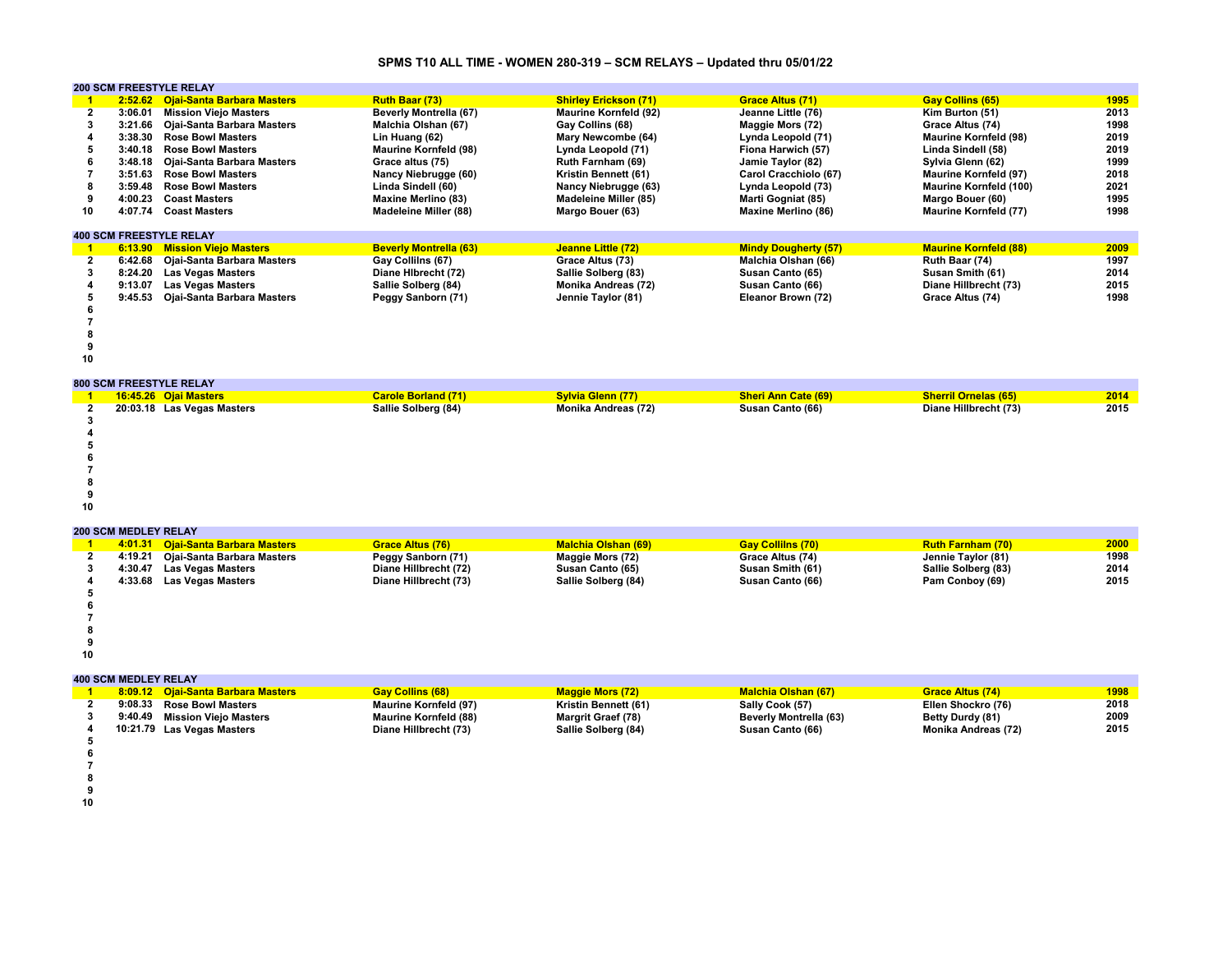# **SPMS T10 ALL TIME - WOMEN 320-359 – SCM RELAYS – Updated thru 05/01/22**

|    | <b>200 SCM FREESTYLE RELAY</b>     |                    |                  |                           |                      |      |
|----|------------------------------------|--------------------|------------------|---------------------------|----------------------|------|
|    | 5:23.43 Ojai-Santa Barbara Masters | Jennie Taylor (80) | Grace Altus (73) | <b>Ruth Ridenour (83)</b> | Gilda Di Pierre (87) | 1997 |
|    |                                    |                    |                  |                           |                      |      |
|    |                                    |                    |                  |                           |                      |      |
|    |                                    |                    |                  |                           |                      |      |
|    |                                    |                    |                  |                           |                      |      |
|    |                                    |                    |                  |                           |                      |      |
|    |                                    |                    |                  |                           |                      |      |
|    |                                    |                    |                  |                           |                      |      |
|    |                                    |                    |                  |                           |                      |      |
| 10 |                                    |                    |                  |                           |                      |      |

|    | <b>400 SCM FREESTYLE RELAY</b> |  |
|----|--------------------------------|--|
|    | <b>NO RECORD</b>               |  |
|    |                                |  |
|    |                                |  |
|    |                                |  |
|    |                                |  |
|    |                                |  |
|    |                                |  |
|    |                                |  |
|    |                                |  |
| 10 |                                |  |

### **800 SCM FREESTYLE RELAY**

|    | <b>ONA AAM LIVEEALLEE IVEENT</b> |  |  |  |  |  |  |
|----|----------------------------------|--|--|--|--|--|--|
|    | <b>NO RECORD</b>                 |  |  |  |  |  |  |
|    |                                  |  |  |  |  |  |  |
|    |                                  |  |  |  |  |  |  |
|    |                                  |  |  |  |  |  |  |
|    |                                  |  |  |  |  |  |  |
|    |                                  |  |  |  |  |  |  |
|    |                                  |  |  |  |  |  |  |
|    |                                  |  |  |  |  |  |  |
|    |                                  |  |  |  |  |  |  |
| 10 |                                  |  |  |  |  |  |  |
|    |                                  |  |  |  |  |  |  |

### **200 SCM MEDLEY RELAY**

|    | 200 SCM MEDEEI KEEAT |  |  |  |  |  |  |
|----|----------------------|--|--|--|--|--|--|
|    | <b>NO RECORD</b>     |  |  |  |  |  |  |
|    |                      |  |  |  |  |  |  |
|    |                      |  |  |  |  |  |  |
|    |                      |  |  |  |  |  |  |
|    |                      |  |  |  |  |  |  |
|    |                      |  |  |  |  |  |  |
|    |                      |  |  |  |  |  |  |
|    |                      |  |  |  |  |  |  |
|    |                      |  |  |  |  |  |  |
| 10 |                      |  |  |  |  |  |  |

| _____ | <b>NO RECORD</b> |
|-------|------------------|
|       |                  |
|       |                  |
|       |                  |
|       |                  |
|       |                  |

- 
- 
- 
-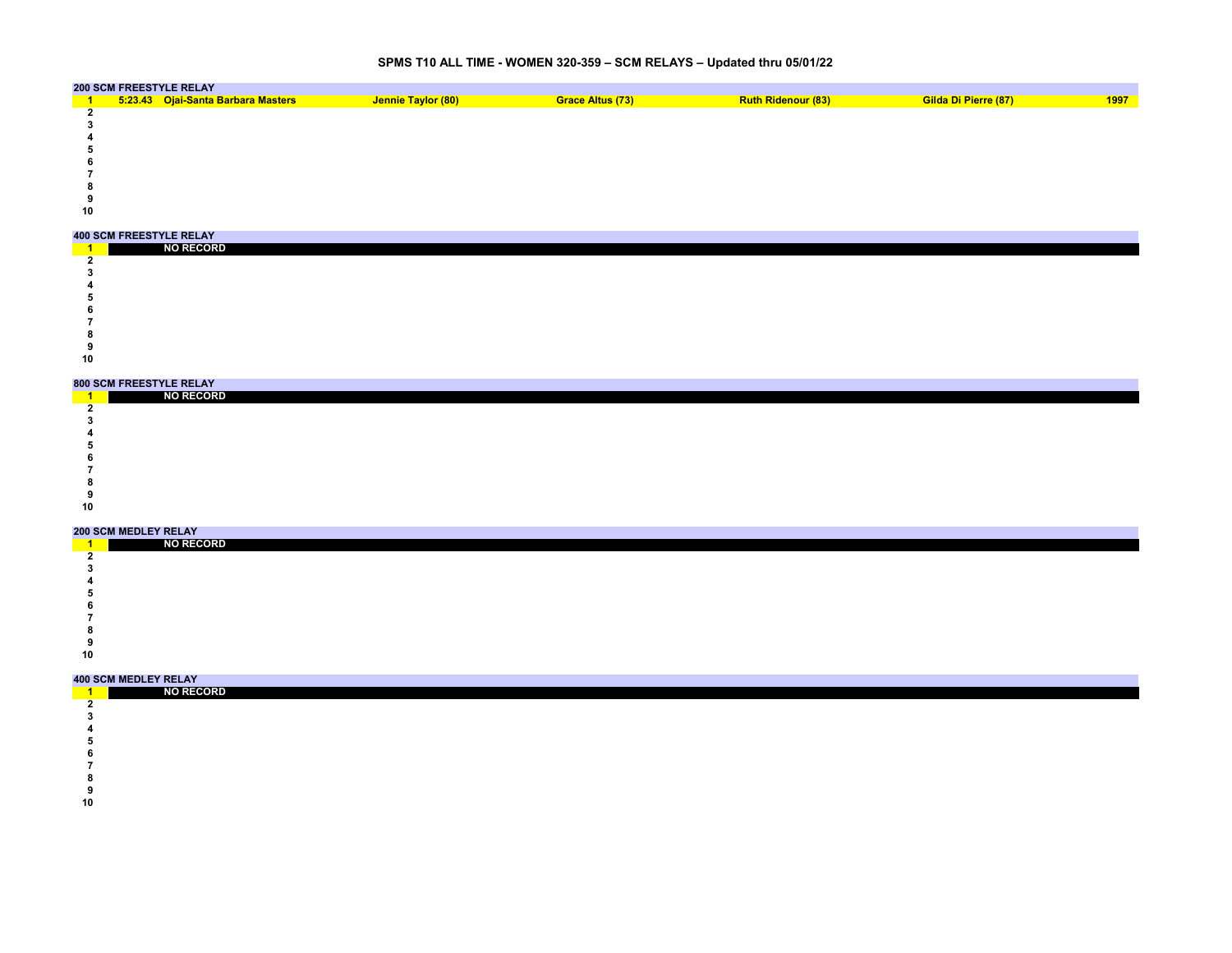# **SPMS T10 ALL TIME - WOMEN 360-399 – SCM RELAYS – Updated thru 05/01/22**

|    | <b>200 SCM FREESTYLE RELAY</b> |  |
|----|--------------------------------|--|
|    | <b>NO RECORD</b>               |  |
|    |                                |  |
|    |                                |  |
|    |                                |  |
|    |                                |  |
|    |                                |  |
|    |                                |  |
|    |                                |  |
|    |                                |  |
| 10 |                                |  |

| <b>400 SCM FREESTYLE RELAY</b> |  |  |
|--------------------------------|--|--|
| <b>NO RECORD</b>               |  |  |
|                                |  |  |
|                                |  |  |
|                                |  |  |
|                                |  |  |
|                                |  |  |
|                                |  |  |
|                                |  |  |
|                                |  |  |
| 10                             |  |  |

### **800 SCM FREESTYLE RELAY**

|    | <b>ONA AAM LIVEEALLEE IVEENT</b> |  |  |  |  |  |  |
|----|----------------------------------|--|--|--|--|--|--|
|    | <b>NO RECORD</b>                 |  |  |  |  |  |  |
|    |                                  |  |  |  |  |  |  |
|    |                                  |  |  |  |  |  |  |
|    |                                  |  |  |  |  |  |  |
|    |                                  |  |  |  |  |  |  |
|    |                                  |  |  |  |  |  |  |
|    |                                  |  |  |  |  |  |  |
|    |                                  |  |  |  |  |  |  |
|    |                                  |  |  |  |  |  |  |
| 10 |                                  |  |  |  |  |  |  |
|    |                                  |  |  |  |  |  |  |

### **200 SCM MEDLEY RELAY**

|    | <b>ZUU JUM MEDLEI NELAI</b> |  |  |  |  |  |  |
|----|-----------------------------|--|--|--|--|--|--|
|    | <b>NO RECORD</b>            |  |  |  |  |  |  |
|    |                             |  |  |  |  |  |  |
|    |                             |  |  |  |  |  |  |
|    |                             |  |  |  |  |  |  |
|    |                             |  |  |  |  |  |  |
|    |                             |  |  |  |  |  |  |
|    |                             |  |  |  |  |  |  |
|    |                             |  |  |  |  |  |  |
|    |                             |  |  |  |  |  |  |
| 10 |                             |  |  |  |  |  |  |

| NO RECORD |  |  |  |  |  |  |
|-----------|--|--|--|--|--|--|
|           |  |  |  |  |  |  |
|           |  |  |  |  |  |  |
|           |  |  |  |  |  |  |
|           |  |  |  |  |  |  |
|           |  |  |  |  |  |  |

- 
- 
- 
-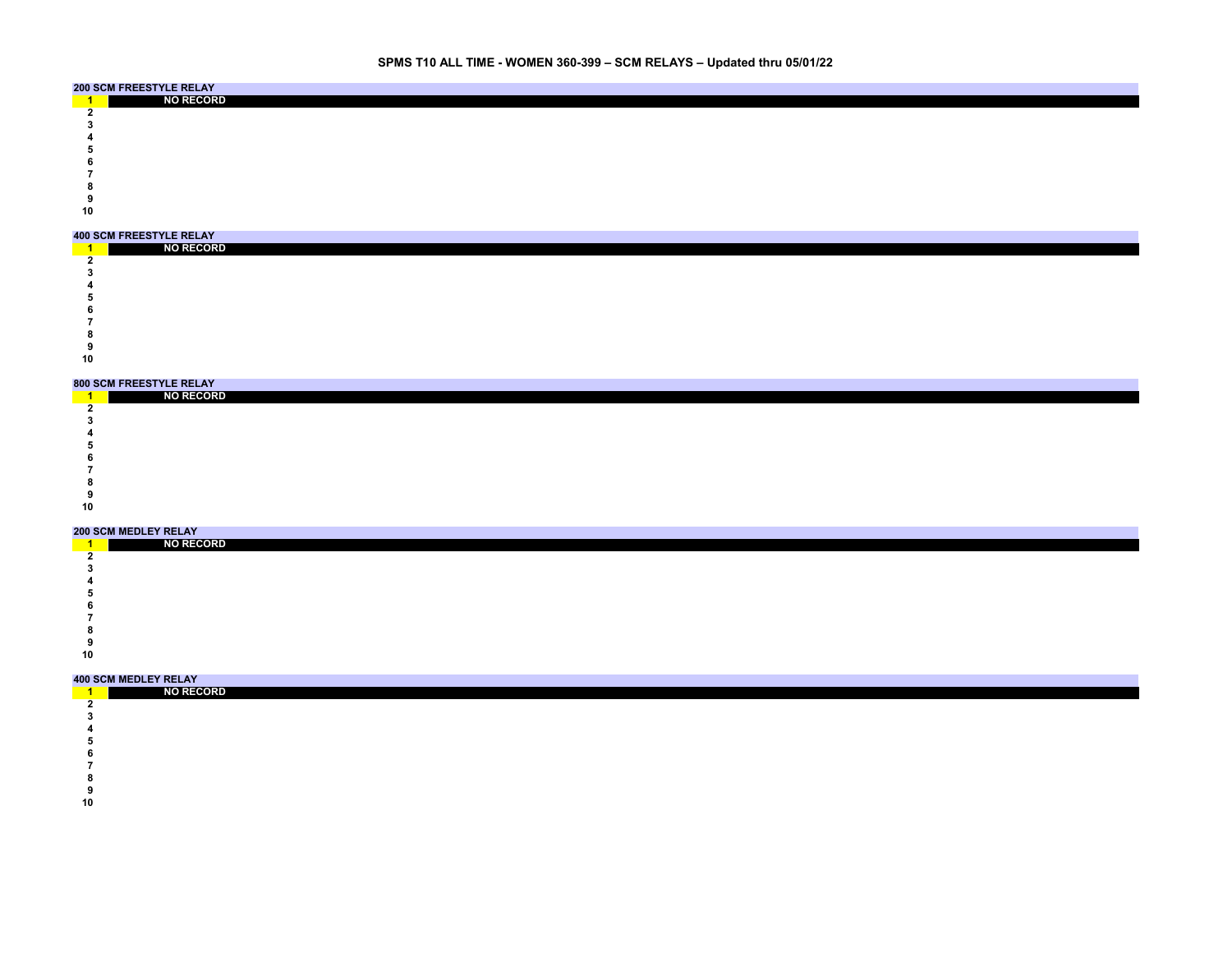# **SPMS T10 ALL TIME – MEN 72-99 – SCM RELAYS – Updated thru 05/01/22**

|                         | <b>200 SCM FREESTYLE RELAY</b> |                                                                  |                                        |                                            |                                        |                                      |              |
|-------------------------|--------------------------------|------------------------------------------------------------------|----------------------------------------|--------------------------------------------|----------------------------------------|--------------------------------------|--------------|
| $\blacksquare$          |                                | 1:37.95 South Bay Swim team                                      | <b>Patrick Jacobson (25)</b>           | <b>James Eckstein (25)</b>                 | Jeff Hart (23)                         | Devin Brady (26)                     | 2009         |
| $\overline{2}$          | 1:40.96                        | Southern California Aquatic Masters                              | Dan Wegner (26)                        | Osiris Briseno (21)                        | Kentaro Takahashi (21)                 | Ealing Jahn (21)                     | 1997         |
| 3                       | 1:41.46                        | <b>Novaguatics Masters</b>                                       | Douglas Fairchild (26)                 | <b>Austin Schaaf (23)</b>                  | Michael Spiegel (25)                   | Worth Glenn (20)                     | 2008         |
| $\boldsymbol{4}$        | 1:42.32                        | <b>West Hollywood Aquatics</b>                                   | Tim Hornyak (21)                       | Nikita Bondarencko (23)                    | Carlo Morante (25)                     | James Sinclair (25)                  | 2018         |
| 5                       | 1:46.77                        | <b>Rose Bowl Masters</b>                                         | Thomas Halley (21)                     | Chris Culin (23)                           | Hector Jiminez (22)                    | Simon Burnett (31)                   | 2014         |
| 6                       | 1:47.62                        | <b>Novaguatics Masters</b>                                       | Evan Spencer (23)                      | Sean Skaggs (25)                           | Ken Hatano (23)                        | Danno Hahabedian (22)                | 2010         |
| $\overline{7}$          | 1:48.55                        | <b>Las Vegas Masters</b>                                         | Benjamin Hensel (18)                   | Alec Jaffee (18)                           | Christ Thornham (31)                   | Jacob Jezek (18)                     | 2012         |
| 8                       |                                |                                                                  |                                        |                                            |                                        |                                      | 2017         |
|                         | 1:48.60                        | <b>Triton Swimming &amp; Triathlon Team</b>                      | Jese Guardado (22)                     | James Rogers (28)                          | <b>Matthew Chavez (19)</b>             | Kyle Montero (21)                    |              |
| 9                       | 1:49.09                        | <b>Rose Bowl Masters</b>                                         | Andrew Lum (24)                        | Sean Fisher (22)                           | Jamaal AmiryinClipps (20)              | Robert Daltorio (25)                 | 2017         |
| 10                      | 1:50.09                        | <b>UCLA Bruin Masters</b>                                        | Philip Kao (20)                        | Andrew Magee (21)                          | Eduardo Maximo (23)                    | Michael Beauregard (31)              | 2005         |
|                         |                                |                                                                  |                                        |                                            |                                        |                                      |              |
|                         |                                | <b>400 SCM FREESTYLE RELAY</b>                                   |                                        |                                            |                                        |                                      |              |
| $\mathbf{1}$            |                                | 3:44.45 West Hollywood Aquatics                                  | <b>Nikita Bondarenko (23)</b>          | <b>Max Bley-Male (23)</b>                  | <b>George Ramsey (27)</b>              | <b>Carlo Morante (25)</b>            | 2018         |
| $\overline{2}$          | 3:49.17                        | <b>Trojan Masters</b>                                            | Josh Ilika (22)                        | Eric Schafer (20)                          | Jeremy Zecher (19)                     | <b>Cito Vasconcellos (24)</b>        | 1998         |
| 3                       | 3:54.13                        | <b>Golden Road Aquatics</b>                                      | Keith Dickson (20)                     | Jamal Hill (22)                            | Misael Acosta-Gomez (23)               | Alexander Havton (19)                | 2017         |
| 4                       | 3:59.16                        | <b>Las Vegas Masters</b>                                         | Christ Thornham (31)                   | Benjamin Hensel (18)                       | Alec Jaffee (18)                       | Jacob Jezek (18)                     | 2012         |
| 5                       | 3:59.41                        | South Bay Swim team                                              | Osiris Briseno (21)                    | Kentaro Takahashi (21)                     | Taisuke Ogura (25)                     | Ealing Jahn (21)                     | 1997         |
| 6                       | 4:03.66                        | <b>West Hollywood Aquatics</b>                                   | Cory Nartatez (24)                     | Michael Crosby (24)                        | Colin Chih (231)                       | Ash Martin (23)                      | 2003         |
| $\overline{7}$          | 4:10.01                        | <b>Rose Bowl Masters</b>                                         | David Jiminez (18)                     | Christian Rauch (22)                       | Daniel Castro (24)                     | Mohammadreza Esmaelian (24)          | 2015         |
| 8                       | 4:18.09                        | <b>Novaguatics Masters</b>                                       | Evan Spencer (23)                      | Danno Nahabedian (22)                      | Ken Hatano (23)                        | Krasi Petkov (29)                    | 2010         |
| 9                       | 4:20.53                        | <b>Las Vegas Masters</b>                                         | Yan Pronin (29)                        | David Battin (20)                          | Samuel Feldman (19)                    | Dmitry Uchitel (29)                  | 2009         |
| 10                      | 4:23.08                        | <b>UCLA Bruin Masters</b>                                        | Michael Beauregard (23)                | Jeff Pickett (23)                          | Michael Cathey (27)                    | Marc Lewis (19)                      | 1997         |
|                         |                                |                                                                  |                                        |                                            |                                        |                                      |              |
|                         |                                | <b>800 SCM FREESTYLE RELAY</b>                                   |                                        |                                            |                                        |                                      |              |
| $\blacksquare$          |                                | 8:16.36 South Bay Swim team                                      | Devin Brady (26)                       | Jeff Hart (23)                             | <b>James Eckstein (25)</b>             | <b>Patrick Jacobson (25)</b>         | 2009         |
| $\overline{2}$          |                                | 8:42.86 Rose Bowl Masters                                        | Christian Rauch (22)                   | Alec Alders (26)                           | Connor Beaulieu (23)                   | Mohammadreza Esmaeilian (24)         | 2015         |
| 3                       | 8:51.61                        | <b>Golden Road Aquatics</b>                                      | Keith Dickson (20)                     | Jamal Hill (22)                            | Patrick O'Donnell (25)                 | Alexander Havton (19)                | 2017         |
| 4                       | 8:57.19                        | <b>Las Vegas Masters</b>                                         | Chris Thornham (31)                    | Benjamin Hensel (18)                       | Alec Jaffee (18)                       | Jacob Jezek (18)                     | 2012         |
| 5                       | 9:36.65                        |                                                                  | Mike Frazer (35)                       | Osiris Briseno (21)                        |                                        |                                      | 1996         |
| 6                       |                                | Southern California Aquatic Masters                              |                                        |                                            | Ken Haskett (20)                       | Nicholas Irons (24)                  | 2003         |
|                         |                                | 10:13.40 West Hollywood Aquatics                                 | Brandon Del Campo (27)                 | Colin Chih (21)                            | Nik Bonovich (24)                      | Chris Touchton (25)                  | 1996         |
| $\overline{7}$          |                                | 11:23.26 UCLA Bruin Masters                                      | Ari Strauss (21)                       |                                            |                                        |                                      |              |
|                         |                                |                                                                  |                                        | Steve Kim (20)                             | Amal Triveri (23)                      | Ioannis Kanellakopoulos (32)         |              |
| 8                       |                                |                                                                  |                                        |                                            |                                        |                                      |              |
| 9                       |                                |                                                                  |                                        |                                            |                                        |                                      |              |
| 10                      |                                |                                                                  |                                        |                                            |                                        |                                      |              |
|                         |                                |                                                                  |                                        |                                            |                                        |                                      |              |
|                         | <b>200 SCM MEDLEY RELAY</b>    |                                                                  |                                        |                                            |                                        |                                      |              |
| $\mathbf{1}$            |                                | 1:49.94 Rose Bowl Masters                                        | <b>Ralph Porrazzo (25)</b>             | <b>Andrew Lum (24)</b>                     | <b>Michek Mowry (23)</b>               | Joshua-Josiah Smith (18)             | 2017         |
| $\overline{2}$          | 1:52.27                        | <b>Rose Bowl Masters</b>                                         | Simon Burnett (31)                     | Hector Jimenez (22)                        | Sarp Elaziz (20)                       | Mohammadreza Esmaeilian (24)         | 2014         |
| 3                       | 1:54.30                        | <b>Southern California Aquatic Masters</b>                       | Osiris Briseno (21)                    | Ealing Jahn (21)                           | Sean Lemm (25)                         | Kentaro takahashi (21)               | 1997         |
| $\overline{4}$          | 1:55.44                        | <b>West Hollywood Aquatics</b>                                   | George Ramsey (27)                     | Nikita Bondarenko (23)                     | Carlo Morante (25)                     | Max Bley-male (23)                   | 2018         |
| 5                       | 1:55.61                        | <b>Rose Bowl Masters</b>                                         | Ralpoh Porrazzo (26)                   | <b>Jamaal AmiryinClipps (21)</b>           | Sean Fisher (23)                       | Andrew Lum (25)                      | 2018         |
| 6                       | 1:56.86                        | <b>Rose Bowl Masters</b>                                         | David Jiminez (18)                     | Gene Kim (29)                              | Christian Rauch (22)                   | Mohammadreza Esmaeilian (24)         | 2015         |
| $\overline{7}$          | 1:58.26                        | <b>Novaquatics Masters</b>                                       | <b>Austin Schaaf (23)</b>              | Dustin Asher (26)                          | Worh Glenn (20)                        | Michael Spiegel (25)                 | 2008         |
| 8                       | 2:01.55                        | <b>Golden Road Aquatics</b>                                      | Keith Dickson (20)                     | Alexander Havton (19)                      | Misael Acosta-Gomez (23)               | Jamal Hill (22)                      | 2017         |
| 9                       | 2:02.22                        | <b>Rose Bowl Masters</b>                                         | Alex Hale (19)                         |                                            | Sean Fisher (24)                       | <b>Adil Assouab</b>                  | 2019         |
| 10                      |                                |                                                                  |                                        | Jamaal AmiryinClipps (22)                  |                                        |                                      | 2000         |
|                         | 2:02.69                        | Ojai-Santa Barbara Masters                                       | Jeff Miller (19)                       | <b>Brady Peterson (19)</b>                 | Jermaine Britton (19)                  | Kyle Power (20)                      |              |
|                         | <b>400 SCM MEDLEY RELAY</b>    |                                                                  |                                        |                                            |                                        |                                      |              |
| $\blacksquare$          |                                | 4:04.16 West Hollywood Aquatics                                  | <b>Carol Morante (25)</b>              | Tim Hornyak (21)                           | <b>Antoine Kunsch (30)</b>             | <b>Nikita Bondarenko (23)</b>        | 2018         |
| $\overline{2}$          | 4:13.87                        | <b>Rose Bowl Masters</b>                                         | Ralph Porrazzo (25)                    | Andrew Lum (24)                            | Joshua-Josiah Smith (18)               | <b>Robert Daltorio (25)</b>          | 2017         |
|                         |                                |                                                                  |                                        |                                            |                                        |                                      |              |
| 3                       | 4:22.16                        | <b>Rose Bowl Masters</b>                                         | Simon Burnett (31)                     | Hector jiminez (22)                        | Chris Culin (23)                       | Mohammadreza Esmaeilian (24)         | 2014         |
| $\overline{\mathbf{4}}$ | 4:24.23                        | <b>West Hollywood Aquatics</b>                                   | Cory Nartatez (24)                     | Colin Chih (21)                            | Michael Crosby (24)                    | Jeff Brooker (25)                    | 2003         |
| 5                       | 4:36.59                        | <b>Las Vegas Masters</b>                                         | Benjamin Hensel (18)                   | Jacob Jezek (18)                           | Alec Jaffee (18)                       | Chris Thornham (31)                  | 2012         |
| 6                       | 4:42.19                        | Southern California Aquatic Masters                              | Osiris Briseno (21)                    | Taisuke Ogura (25)                         | Kentaro Takahashi (21)                 | Ealing Jahn (21)                     | 1997         |
| $\overline{7}$          | 4:43.61                        | <b>Triton Swimming &amp; Triathlon Team</b>                      | Kyle Montero (21)                      | Jese Guardado (22)                         | <b>Matthew Chavez (19)</b>             | James Rogers (28)                    | 2017         |
| 8                       | 4:43.85                        | <b>Novaquatics Masters</b>                                       | Tommy Thompson (22)                    | John Graass (27)                           | Geza Futo Tendai (23)                  | Antonio Yang (27)                    | 2009         |
| 9<br>10                 | 4:53.11                        | <b>Novaguatics Masters</b><br>4:58.22 South West Aquatic Masters | Ken Hatano (23)<br>Mircea Pitariu (22) | Paul Arnold (23)<br>Yonah Barkhordari (25) | Evan Spencer (23)<br>Jared Breier (18) | Sean Skaggs (25)<br>Ari Saidian (22) | 2010<br>2011 |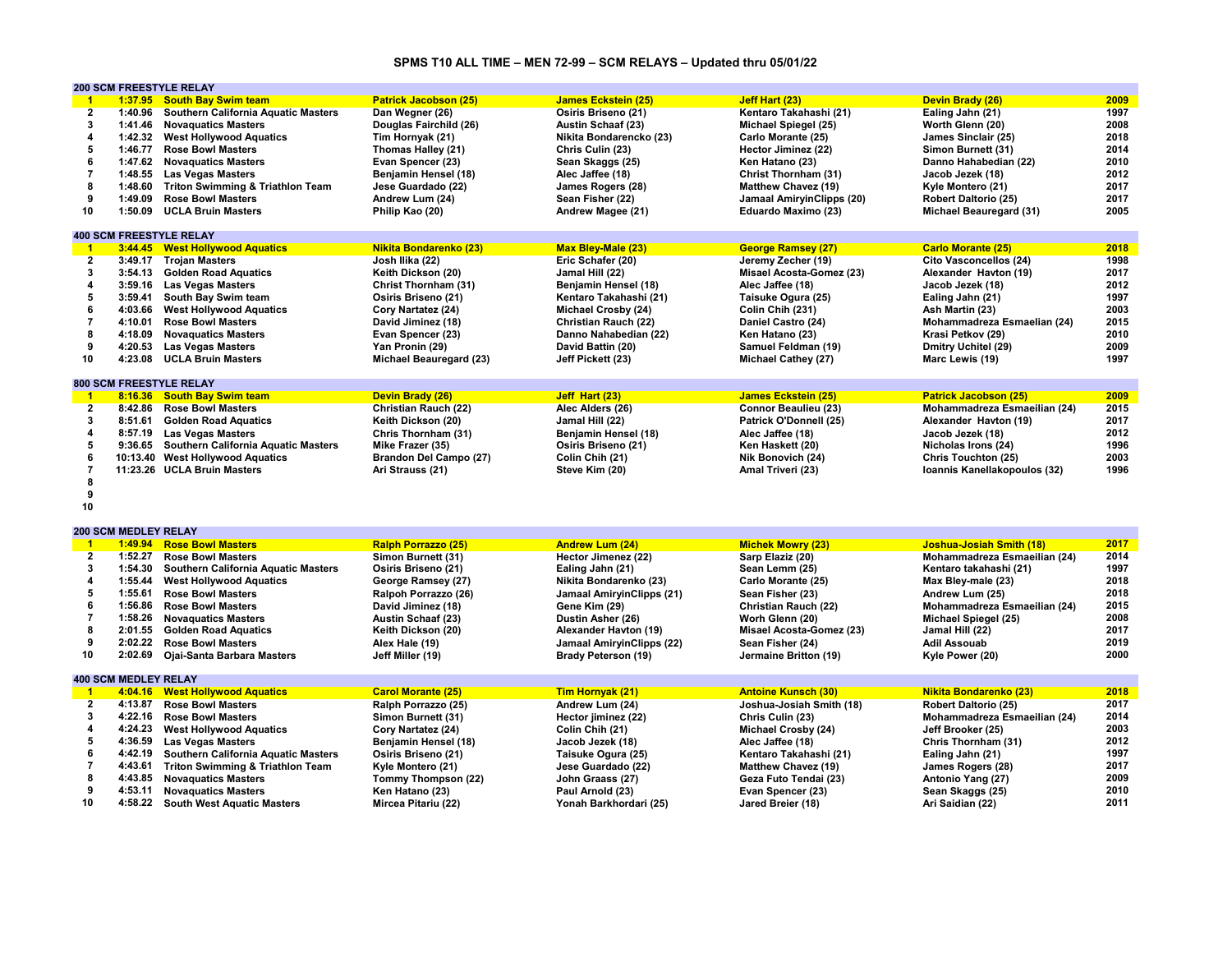# **SPMS T10 ALL TIME – MEN 100-119 – SCM RELAYS – Updated thru 05/01/22**

|                         |                             | <b>200 SCM FREESTYLE RELAY</b>            |                               |                               |                              |                               |      |
|-------------------------|-----------------------------|-------------------------------------------|-------------------------------|-------------------------------|------------------------------|-------------------------------|------|
| $\blacksquare$          | 1:31.58                     | <b>Golden Road Aquatics</b>               | <b>Mario Marshall (33)</b>    | <b>Nicholas Korth (24)</b>    | <b>Alexander Aceino (24)</b> | <b>Ivan Serrano (32)</b>      | 2015 |
| $\overline{2}$          | 1:34.08                     | <b>Golden Road Aquatics</b>               | Luke Pechmann (26)            | Alex Lambert (22)             | <b>Mario Marshall (34)</b>   | Tony Cov (26)                 | 2016 |
| 3                       | 1:35.70                     | <b>El Segundo Masters</b>                 | Frank Wattles (27)            | Derek Robinson (28)           | <b>Marcel Rinzler (26)</b>   | Bert Bergen (30)              | 1997 |
| 4                       | 1:36.13                     | South Bay Swim Team                       | Jeff Hart (25)                | Patrick Jacobson (27)         | Nathan S Stalker (37)        | Kobern Sallstrom (21)         | 2011 |
| 5                       | 1:38.14                     | <b>West Hollywood Aquatics</b>            | Steven Van Deventer (25)      | James Sinclair (24)           | Christoper Gibson (34)       | Antoine Kunsch (29)           | 2017 |
| 6                       | 1:39.40                     | <b>UC</b> Irvine                          | Will Wollam (23)              | <b>Austin Luther (23)</b>     | Danny Giometi (24)           | Damon L Tucker (41)           | 2010 |
| $\overline{7}$          | 1:39.51                     | <b>West Hollywood Aquatics</b>            | Michael Crosby (29)           | Carlos Florez (33)            | Brian Olver (31)             | <b>Christopher Smith (24)</b> | 2008 |
|                         |                             |                                           |                               |                               |                              |                               |      |
| 8                       | 1:40.10                     | <b>West Hollywood Aquatics</b>            | Niccolo Frosini (32)          | Colin Dueweke (31)            | Carlo Morante (26)           | Jordan Harris (28)            | 2019 |
| 9                       | 1:41.48                     | South Bay Swim Team                       | <b>Chuck Ponthier (28)</b>    | Brian Kelca (31)              | Scott Southron (27)          | Michael Casey (26)            | 1991 |
| 10                      | 1:41.56                     | <b>West hollywood Aquatics</b>            | Brian Wadley (29)             | <b>Matthew Schmidt (30)</b>   | Brian Olver (31)             | <b>Matthew Thunell (23)</b>   | 2008 |
|                         |                             |                                           |                               |                               |                              |                               |      |
|                         |                             | <b>400 SCM FREESTYLE RELAY</b>            |                               |                               |                              |                               |      |
| $\mathbf{1}$            | 3:18.88                     | <b>Golden Road Aquatics</b>               | <b>Nikita Lobinetsev (29)</b> | <b>Luke Pechmann (27)</b>     | <b>Nicholas Popov (27)</b>   | <b>Dimitri Colupaev (27)</b>  | 2017 |
| $\overline{2}$          | 3:25.61                     | <b>Golden Road Aquatics</b>               | Alexander Aceino (24)         | Nickolas Popoov (25)          | <b>Mario Marshall (33)</b>   | Dimitri Colupaev (25)         | 2015 |
| 3                       | 3:25.36                     | <b>Golden Road Aquatics</b>               | Luke Pechmann (26)            | Tony Cox (26)                 | <b>Mario Marshall (34)</b>   | Nicholas Korth (25)           | 2015 |
| 4                       | 3:35.04                     | South Bay Swim Team                       | Mark Tripp (29)               | Jeff Hart (23)                | Patrick Jacobson (25)        | Devin Brady (26)              | 2009 |
| 5                       | 3:40.84                     | <b>West Hollywood Aquatics</b>            | Nikita Bondarenko (24)        | Sam Stryker (29)              | Antoine Kunsch (31)          | Jordan Harris (28)            | 2019 |
| 6                       | 3:40.97                     | <b>Rose Bowl Masters</b>                  | Ryan Wensley (24)             | Ian Neubauer (30)             | Scott Gilroy (27)            | Ed Moses (30)                 | 2010 |
| $\overline{\mathbf{7}}$ | 3:44.00                     |                                           |                               |                               |                              |                               | 2008 |
|                         |                             | <b>Mission Viejo Masters</b>              | Hiro Sugimoto (25)            | David Schmidt (30)            | Juan Carlo Piccio (27)       | <b>Brendan Herlihy (32)</b>   |      |
| 8                       | 3:44.47                     | <b>Mission Viejo Masters</b>              | Michael Jacob (28)            | <b>Brendan Herlihy (29)</b>   | <b>Justin Sandvig (28)</b>   | David Schmiddt (27)           | 2005 |
| 9                       | 3:45.31                     | <b>Rose Bowl Masters</b>                  | Mohammadreza Esmaeilian (23)  | Ralph Sanchez (24)            | Chris Culin (23)             | Simon Burnett (31)            | 2014 |
| 10                      | 3:47.11                     | <b>Conejo Valley Masters</b>              | Kyle Berg (19)                | <b>Christopher Ramos (25)</b> | Kelly Karren (41)            | Justin McClure (31)           | 2014 |
|                         |                             |                                           |                               |                               |                              |                               |      |
|                         |                             | <b>800 SCM FREESTYLE RELAY</b>            |                               |                               |                              |                               |      |
| $-1$                    |                             | 8:16.61 West Hollywood Aquatics           | <b>Brian Olver (29)</b>       | <b>Matt Schmidt (28)</b>      | <b>Chris Peckover (24)</b>   | <b>Mike Crosby (27)</b>       | 2006 |
| $\overline{2}$          |                             | 8:30.12 Mission Viejo Masters             | Michael Jacob (28)            | Justin Sandvig (28)           | <b>Matt McFarland (29)</b>   | David Schmidt (27)            | 2005 |
| 3                       | 8:32.67                     | South Bay Swim Team                       | Frank Bird (28)               | <b>Robert Eberwine (31)</b>   | Scott Southron (27)          | Brian Kelca (31)              | 1991 |
| $\overline{\mathbf{4}}$ | 8:33.44                     | Southern Californa Aquatic Masters        | Bram Tester (25)              | Jerry Shandrew (28)           | M. Angioetti (26)            | Peter McClafferty (31)        | 1994 |
| 5                       | 8:39.31                     | <b>West Hollywood Aquatics</b>            | David Newman (29)             | <b>Robert Fuentes (30)</b>    | Jim Rhyne (28)               | Phillip Hayman (32)           | 1994 |
| 6                       | 8:42.40                     | <b>Mission Viejo Masters</b>              | Jesse Trowbridge (28)         | Rykk Bracamonte (29)          | Justin Sandvig (32)          | Juan Carlo Piccio (28)        | 2009 |
| $\overline{7}$          | 8:42.96                     | <b>Golden Road Aquatics</b>               | Jacob Cook (30)               | James Hochstrasser (34)       | <b>Robert Daltorio (26)</b>  | Tony Cox (28)                 | 2018 |
|                         |                             |                                           |                               |                               |                              |                               |      |
| 8                       | 9:03.66                     | <b>Long Beach Grunions</b>                | Audy Oktavian (26)            | Erik Scollon (32)             | Drew Giarobe (29)            | <b>Brian Kremers (30)</b>     | 2003 |
| 9                       | 9:06.78                     | <b>Long Beach Grunions</b>                | Mike Capasso (30)             | Drew Giacobe (32)             | Enrique Ochoa (24)           | <b>Brian Kremers (33)</b>     | 2006 |
| 10                      |                             | 9:10.69 Novaquatics Masters               | Geza Futo Tendai (23)         | David Giraldo (28)            | Joshua Kashuk (25)           | Michael Spiegel (26)          | 2009 |
|                         |                             |                                           |                               |                               |                              |                               |      |
|                         | <b>200 SCM MEDLEY RELAY</b> |                                           |                               |                               |                              |                               |      |
| $\blacksquare$          | 1:39.29                     | <b>Golden Road Aquatics</b>               | Tony Cox (26)                 | <b>Nicholas Korth (25)</b>    | <b>Mario Marshall (34)</b>   | <b>Luke Pechmann (26)</b>     | 2016 |
| $\overline{2}$          | 1:40.44                     | <b>Golden Road Aquatics</b>               | Dimitri Colupaev (25)         | Nicholas Korth (24)           | <b>Mario Marshall (33)</b>   | Nickolas Popov (25)           | 2015 |
| 3                       | 1:45.73                     | <b>El Segundo Masters</b>                 | Derek Robinson (28)           | Dave Huston (25)              | Marcel Rinzler (26)          | Bert Bergen (30)              | 1997 |
| 4                       | 1:48.09                     | <b>West Hollywood Aquatics</b>            | Chris Peckover (24)           | Matt Schmidt (28)             | Brian Olver (29)             | Mike Crosby (27)              | 2006 |
| 5                       | 1:48.94                     | Long Beach masters                        | Michael Kanner (27)           | Adam Schmitt (28)             | Doug Wagner (28)             | Bert Bergen (28)              | 1995 |
| 6                       | 1:49.36                     | <b>Southern Californa Aquatic Masters</b> | Mike Frazer (34)              | Brian Hayes (28)              | Kris Osborn (26)             | Erik Osborn (27)              | 1995 |
| $\overline{7}$          | 1:50.63                     | South Bay Swim Team                       | Devin Brady (26)              | Patrick Jacobson (25)         | Jeff Hart (23)               | Mark Tripp (29)               | 2009 |
| 8                       | 1:50.85                     | <b>Rose Bowl Masters</b>                  | Ryan Wensley (24)             | Ed Moses (30)                 | lan Neubauer (30)            | Scott Gilroy (27)             | 2010 |
| 9                       | 1:51.89                     | <b>Golden Road Aquatics</b>               | Ellis miller (25)             | Alex Lambert (22)             | Jacob Cook (28)              | Christopher Kang (28)         | 2016 |
| 10                      |                             |                                           |                               |                               |                              |                               | 2019 |
|                         | 1:52.26                     | <b>West Hollywood Aquatics</b>            | Nikita Bondarenko (24)        | Colin Dueweke (31)            | Antoine Kunsch (31)          | Jordan Harris (28)            |      |
|                         |                             |                                           |                               |                               |                              |                               |      |
|                         | <b>400 SCM MEDLEY RELAY</b> |                                           |                               |                               |                              |                               |      |
| $\mathbf{1}$            | 3:58.72                     | <b>Golden Road Aquatics</b>               | Tony Cox (26)                 | <b>Luke Pechmann (26)</b>     | <b>Christopher Kang (28)</b> | <b>Andrew Wood (39)</b>       | 2016 |
| $\overline{2}$          | 3:59.35                     | <b>West Hollywood Aquatics</b>            | Chris Peckover (24)           | Matt Schmidt (28)             | Brian Olver (29)             | <b>Christopher Smith (22)</b> | 2006 |
| 3                       | 3:59.39                     | <b>West Hollywood Aquatics</b>            | Christopher Gibson (34)       | Steven Van Deventer (25)      | Antoine Kunsch (29)          | Sam Stryker (27)              | 2017 |
| 4                       | 4:04.49                     | <b>Long Beach Masters</b>                 | Michael Kanner (27)           | Adam Schmitt (28)             | Doug Wanger (28)             | Bert Bergen (28)              | 1995 |
| 5                       | 4:05.71                     | <b>Golden Road Aquatics</b>               | Ivan Serrano (32)             | Nicholas Korth (24)           | <b>Mario Marshall (33)</b>   | Alexander Aceino (24)         | 2015 |
| 6                       | 4:09.60                     | <b>West Hollywood Aquatics</b>            | Jeff Brooker (28)             | Stephen Worrell (28)          | Brian Wadley (27)            | Mike Crosby (27)              | 2006 |
| $\overline{7}$          | 4:15.67                     | <b>Novaguatics Masters</b>                | Jan Tichy (29)                | Danno Nahabedian (23)         | Igor Marchenko (36)          | Evan Kraus (25)               | 2011 |
| 8                       | 4:17.97                     | <b>UC</b> Irvine                          | Damon Tucker (41)             | <b>Austin Luther (23)</b>     | Will Wollam (23)             | Danny Giometti (24)           | 2010 |
| 9                       | 4:19.13                     | South Bay Swim Team                       | Kobern Sallstrom (21)         | Joji Abasolo (36)             | Patrick Jacobson (27)        | Jeff Hart (25)                | 2011 |
| 10                      | 4:20.08                     |                                           |                               |                               |                              |                               | 2008 |
|                         |                             | <b>West Hollywood Aquatics</b>            | Carlos Florez (33)            | William Shepard (25)          | Brian Olver (31)             | <b>Christopher Smith (24)</b> |      |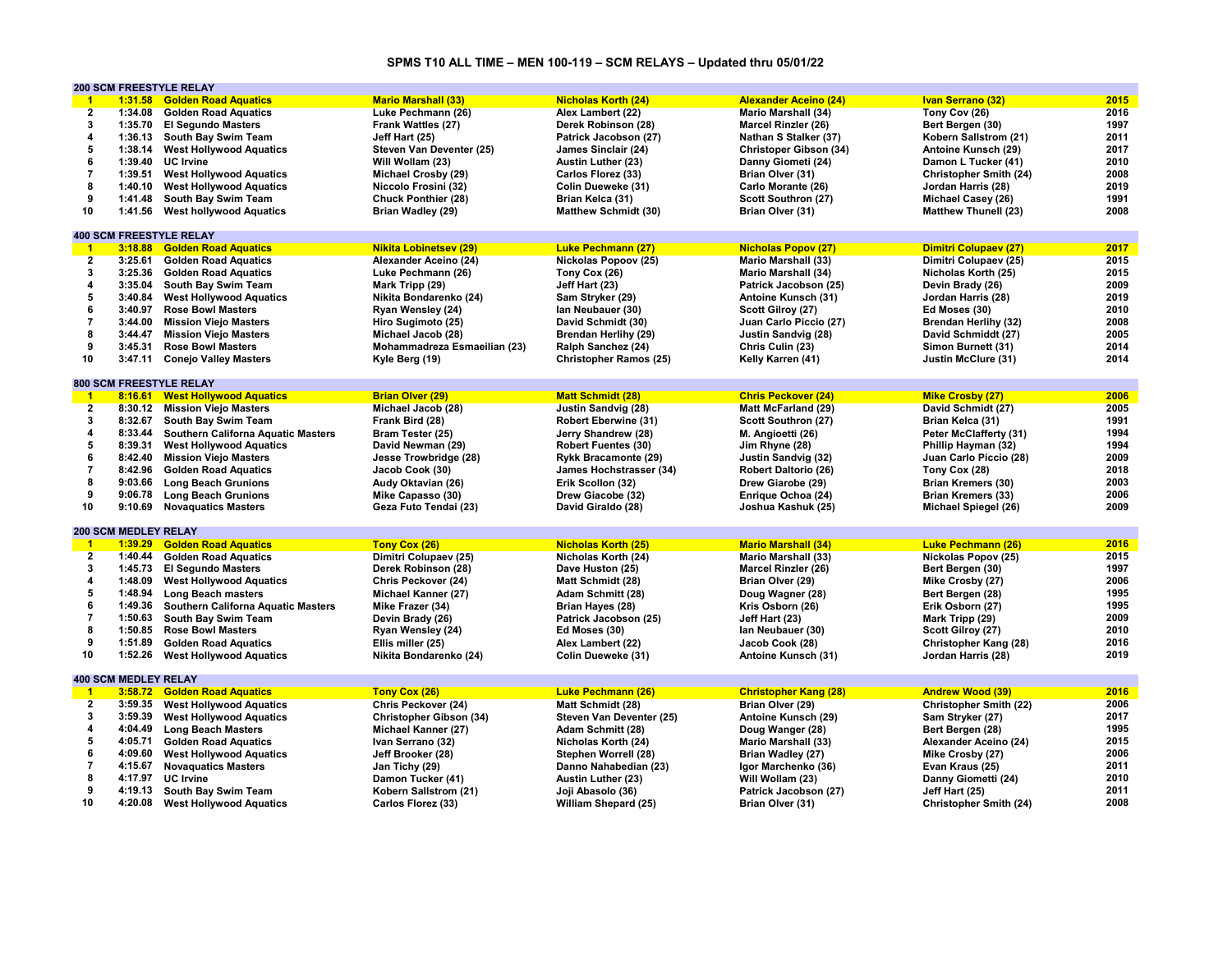# **SPMS T10 ALL TIME – MEN 120-159 – SCM RELAYS – Updated thru 05/01/22**

|                | <b>200 SCM FREESTYLE RELAY</b> |                                             |                                |                              |                             |                               |      |
|----------------|--------------------------------|---------------------------------------------|--------------------------------|------------------------------|-----------------------------|-------------------------------|------|
| $\overline{1}$ | 1:32.97                        | <b>Southern California Aquatic Masters</b>  | <b>Matthew Cornue (34)</b>     | <b>Matthew McGinnis (24)</b> | Peter Ford (30)             | Dan Wegner (38)               | 2009 |
| $\overline{2}$ | 1:34.66                        | <b>Southern California Aquatic Masters</b>  | Erik Hochstein (41)            | <b>Matthew Cornue (34)</b>   | John Mullen (23)            | Erik tolmachoff (28)          | 2009 |
| 3              | 1:36.14                        | <b>Rose Bowl Masters</b>                    | Simon Burnett (34)             | Joshua-Josiah Smith (18)     | Jose DeSouza (46)           | Ralph Porrazzo (25)           | 2017 |
| 4              | 1:36.96                        | <b>Novaquatics Masters</b>                  | Felipe Delgado (33)            | <b>Marcel Rinzler (35)</b>   | Steve West (34)             | Ozzie Quevedo (30)            | 2006 |
| 5              | 1:39.96                        | Southern California Aquatic Masters         | Peter McClafferty (26)         | Will Douglass (30)           | Clay Evans (35)             | Randy Miller (31)             | 1989 |
| 6              | 1:40.13                        | <b>West Hollywood Aquatics</b>              | Niccolo Frosini (31)           | Samuel Cutter-Wilson (34)    | Colin Dueweke (30)          | Nikola Delic (33)             | 2018 |
| $\overline{7}$ | 1:40.73                        | <b>Novaguatics Masters</b>                  | Chris Ciborowski (35)          | Dickie Fernandez (36)        | Steve Mercier (35)          | Ozzie Quevedo (31)            | 2007 |
| 8              | 1:40.80                        | <b>Long Beach Grunions</b>                  | Erik Scollon (32)              | Erik Nielson (36)            | Drew Giacobe (29)           | Audy Oktavian (26)            | 2003 |
| 9              | 1:40.87                        | <b>Mission Viejo Masters</b>                | Jeffrey Mitchell (40)          | Derek Guffey (35)            | David Sumner (39)           | Steve Gunnell (39)            | 2009 |
| 10             |                                |                                             |                                |                              |                             |                               | 2014 |
|                | 1:41.71                        | <b>Conejo Valley Masters</b>                | Kyle Berg (19)                 | Michael Boosin (48)          | Doug Koehler (48)           | <b>Christopher Ramos (25)</b> |      |
|                |                                |                                             |                                |                              |                             |                               |      |
|                | <b>400 SCM FREESTYLE RELAY</b> |                                             |                                |                              |                             |                               |      |
| $\overline{1}$ | 3:23.69                        | <b>Southern California Aquatic Masters</b>  | Dan Wegner (38)                | <b>Erik Hochstein (41)</b>   | <b>Erik Tolmachoff (28)</b> | <b>Matthew McGinnis (24)</b>  | 2009 |
| $\mathbf{2}$   | 3:31.30                        | <b>Las Vegas Masters</b>                    | <b>Christ Counts (37)</b>      | Dan Wegner (42)              | <b>Billy Gaines (32)</b>    | Glenn Counts (36)             | 2013 |
| 3              | 3:33.10                        | <b>Las Vegas Masters</b>                    | Scott VonSchoff (35)           | Mark Magee (46)              | <b>Billy Gaines (33)</b>    | Glenn Counts (37)             | 2014 |
| $\overline{4}$ |                                | 3:39.32 Novaguatics Masters                 | Andrew Baldwin (32)            | Roberto Delgado (36)         | Dickie Fernandez (40)       | Steve West (39)               | 2011 |
| 5              | 3:42.78                        | <b>Las Vegas Masters</b>                    | Mark Magee (41)                | Jarvis Marlow (33)           | Keith Dennison (39)         | Ben Erickson (28)             | 2009 |
| 6              | 3:43.18                        | <b>Novaquatics Masters</b>                  | Chris Ciborowski (35)          | Dickie Fernandez (36)        | Steve Mercier (35)          | Ozzie Quevedo (31)            | 2007 |
| $\overline{7}$ | 3:44.28                        | <b>Mission Viejo Masters</b>                | Attila Szilagyi (28)           | Derek Guffey (35)            | David Sumner (39)           | Eric Kord (36)                | 2009 |
| 8              | 3:45.37                        | <b>Venice Masters</b>                       | David Kastigar (31)            | Steve Latta (28)             | Bruce Stahl (37)            | Bob Eberwine (35)             | 1995 |
| 9              | 3:45.84                        | <b>West Hollywood Aquatics</b>              | Christopher Gibson (35)        | Craig Sinel (44)             | Carl Larson (41)            | Michael Crosby (39)           | 2018 |
| 10             | 3:46.80                        | <b>Novaquatics Masters</b>                  | John Kirker (38)               | Felipe Delgado (36)          | Roberto Delgado (34)        | Magid Ahmadi-Kashani (37)     | 2009 |
|                |                                |                                             |                                |                              |                             |                               |      |
|                | <b>800 SCM FREESTYLE RELAY</b> |                                             |                                |                              |                             |                               |      |
| $\overline{1}$ |                                | 7:44.51 Southern California Aquatic Masters | <b>David Schlesinger (34)</b>  | Dan Wegner (38)              | <b>Erik Tolmachoff (28)</b> | <b>Erik Hochstein (41)</b>    | 2009 |
| $\mathbf{2}$   |                                | 8:04.52 Las Vegas Masters                   | Glenn Counts (35)              | Chris Counts (36)            | Dan Wegner (41)             | <b>Billy Gaines (31)</b>      | 2012 |
| 3              | 8:07.14                        | <b>Las Vegas Masters</b>                    | Scott VonSchoff (35)           | Mark Magee (46)              | Glenn Counts (37)           | <b>Billy Gaines (33)</b>      | 2014 |
| $\overline{4}$ | 8:15.71                        | <b>Mission Viejo Masters</b>                | Derek Guffey (35)              | Attila Szilagyi (28)         | Steve Gunnell (39)          | Jeffrey Mitchell (40)         | 2009 |
| 5              | 8:23.56                        | <b>Novaquatics Masters</b>                  | Jeffrey Cornelius (36)         | Dickie Fernandez (36)        | Marcel Rinzler (36)         | Sergey Ten (36)               | 2007 |
| 6              |                                |                                             |                                |                              |                             | <b>Richard Wienecke (36)</b>  | 1994 |
|                | 8:30.43                        | <b>West Hollywood Aquatics</b>              | Gary Quinn (36)                | Scott Genkinger (35)         | <b>Bruce Hatton (37)</b>    |                               |      |
| $\overline{7}$ | 8:31.70                        | <b>Novaguatics Masters</b>                  | <b>Marcel Rinzler (40)</b>     | Evan Kraus (25)              | Dickie Fernandez (40)       | Andrew Baldwin (32)           | 2011 |
| 8              | 8:34.95                        | <b>Long Beach Grunions</b>                  | Erik Scollon (34)              | <b>Brian Kremers (32)</b>    | Stephen Segreto (42)        | Mike Capasso (29)             | 2005 |
| 9              | 8:35.89                        | <b>Novaquatics Masters</b>                  | Katsuya Takahashi (42)         | Steve West (37)              | Roberto Delgado (34)        | Felipe Delgado (36)           | 2009 |
| 10             | 8:39.85                        | <b>Mission Viejo Masters</b>                | David Schmidt (30)             | Eric Kord (35)               | Justin Sandvig (31)         | <b>Brendan Herlihy (32)</b>   | 2008 |
|                |                                |                                             |                                |                              |                             |                               |      |
|                | <b>200 SCM MEDLEY RELAY</b>    |                                             |                                |                              |                             |                               |      |
| $\overline{1}$ |                                | <b>1:46.17 Novaquatics Masters</b>          | <b>Marcel Rinzler (35)</b>     | <b>Steve West (34)</b>       | <b>Ozzie Quevedo (30)</b>   | <b>Felipe Delgado (33)</b>    | 2006 |
| $\overline{2}$ | 1:46.71                        | <b>Las Vegas Masters</b>                    | Chris Counts (36)              | Glenn Counts (35)            | <b>Billy Gaines (31)</b>    | Dan Wegner (41)               | 2012 |
| 3              | 1:47.10                        | <b>Novaquatics Masters</b>                  | <b>Marcel Rinzler (40)</b>     | Steve West (39)              | Roberto Delgado (36)        | Felipe Delgado (38)           | 2011 |
| 4              | 1:48.21                        | <b>West Hollywood Aquatics</b>              | Christopher Gibson (35)        | Nikola Delic (33)            | James Manning (34)          | Michael Crosby (39)           | 2018 |
| 5              | 1:49.14                        | <b>Novaguatics Masters</b>                  | <b>Marcel Rinzler (36)</b>     | Adam Craun (33)              | Ozzie Quevedo (31)          | Dickie Fernandez (36)         | 2007 |
| 6              | 1:50.53                        | <b>Southern California Aquatic Masters</b>  | Dan Wegner (38)                | Kenneth Rippetoe (40)        | Erik Tolmachoff (28)        | Erik Hochstein (41)           | 2009 |
| $\overline{7}$ | 1:50.73                        | <b>Long Beach Grunions</b>                  | Kurt Murdoch (37)              | Audy Oktavian (26)           | Erik Scollon (32)           | Erik Nielson (36)             | 2003 |
| 8              | 1:51.18                        | <b>Novaguatics Masters</b>                  | <b>Marcel Rinzler (38)</b>     | Steve West (37)              | Roberto Delgado (34)        | John Kirker (38)              | 2009 |
| 9              | 1:51.95                        | Southern California Aquatic Masters         | Clay Evans (42)                | Nicholas Irons (23)          | Peter Egan (31)             | Craig Van Laningham (33)      | 1995 |
| 10             | 1:53.63                        | <b>Las Vegas Masters</b>                    | Scott VonSchoff (35)           | Glenn Counts (37)            | Mark Magee (46)             | <b>Billy Gaines (33)</b>      | 2014 |
|                |                                |                                             |                                |                              |                             |                               |      |
|                | <b>400 SCM MEDLEY RELAY</b>    |                                             |                                |                              |                             |                               |      |
| $\mathbf{1}$   |                                | 3:52.51 Novaguatics Masters                 | <b>Marcel Rinzler (35)</b>     | <b>Steve West (34)</b>       | <b>Ozzie Quevedo (30)</b>   | <b>Felipe Delgado (33)</b>    | 2006 |
| $\overline{2}$ | 3:57.49                        |                                             |                                |                              |                             |                               | 2009 |
|                |                                | Southern California Aquatic Masters         | Erik Hochstein (41)            | David Schlesinger (34)       | Erik Tomachoff (28)         | <b>Matthew Cornue (34)</b>    |      |
| $\mathbf{3}$   | 4:01.76                        | <b>Las Vegas Masters</b>                    | Chris Counts (36)              | Glenn Counts (35)            | <b>Billy Gaines (31)</b>    | Dan Wegner (41)               | 2012 |
| 4              | 4:04.24                        | <b>Golden Road Aquatics</b>                 | Casey Powers (29)              | Trevor Hoyt (28)             | <b>Mario Marshall (37)</b>  | Robinson Ibarra (26)          | 2019 |
| 5              | 4:05.26                        | <b>Las Vegas Masters</b>                    | Ben Erickson (28)              | Tryggvi Helgason (46)        | Keith Dennison (39)         | Mark Magee (41)               | 2009 |
| 6              | 4:06.15                        | <b>Long Beach Grunions</b>                  | Kurt Murdoch (37)              | Audy Oktavian (26)           | Erik Scollon (32)           | Erik Nielson (36)             | 2003 |
| $\overline{7}$ | 4:07.66                        | <b>West Hollywood Aquatics</b>              | James Ballard (36)             | Wayne Jackson (37)           | Gary Quinn (36)             | Thomas Reudy (39)             | 1994 |
| 8              | 4:07.98                        | <b>Novaquatics Masters</b>                  | Dagart Allison (32)            | Jan Tichy (30)               | Wayne Hwang (34)            | Evan Kraus (26)               | 2012 |
| 9              | 4:11.63                        | <b>West Hollywood Aquatics</b>              | <b>Christopher Gibson (36)</b> | Jordan Harris (28)           | Nick Peck (26)              | Niccolo Frosini (32)          | 2019 |
| 10             | 4:11.85                        | <b>Southern California Aquatic Masters</b>  | Mike Frazer (34)               | Nicholas Irons (23)          | Clay Evans (42)             | Eric Hochstein (27)           | 1995 |
|                |                                |                                             |                                |                              |                             |                               |      |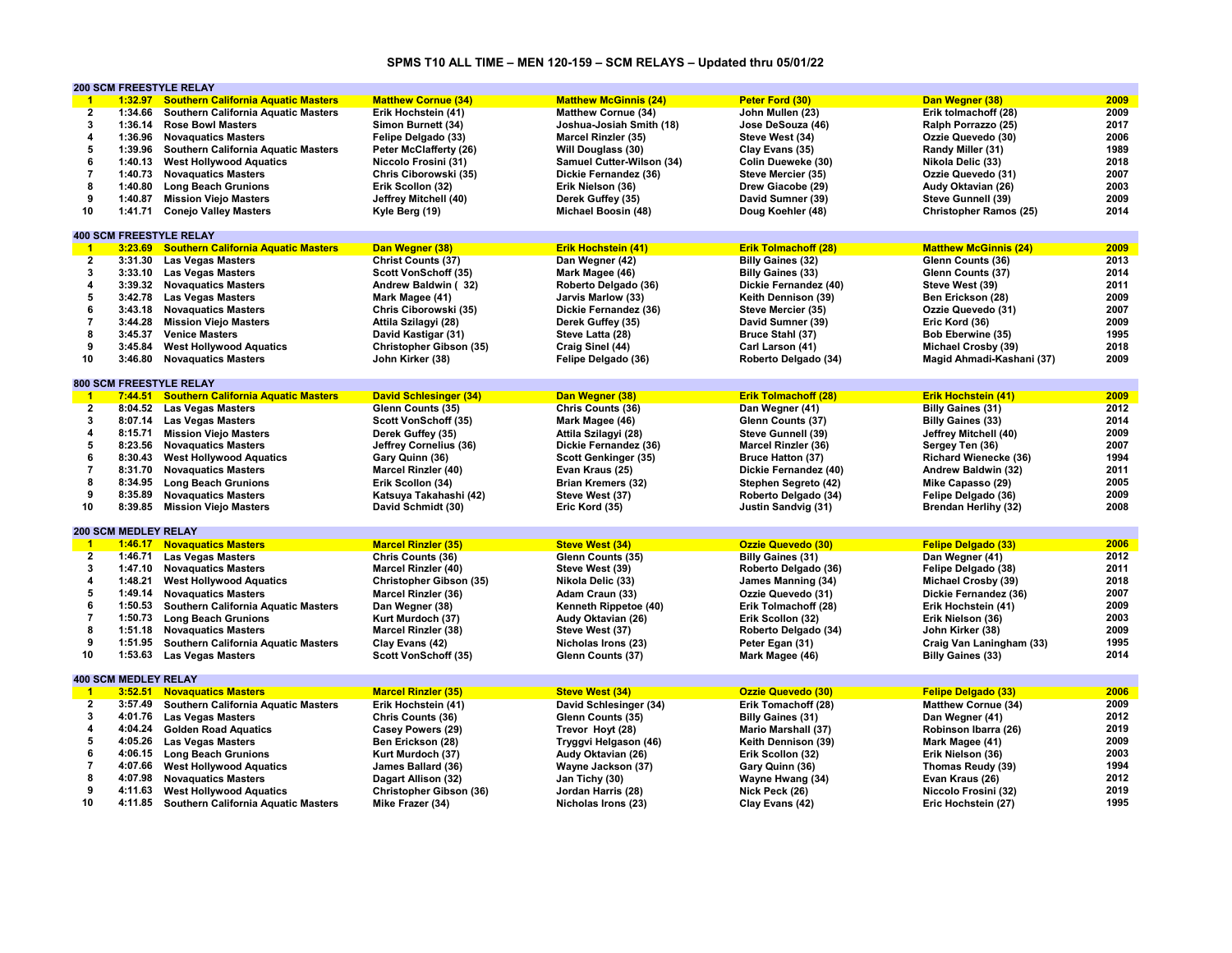# **SPMS T10 ALL TIME – MEN 160-199 – SCM RELAYS – Updated thru 05/01/22**

|                         |                             | <b>200 SCM FREESTYLE RELAY</b>              |                                |                              |                               |                            |      |
|-------------------------|-----------------------------|---------------------------------------------|--------------------------------|------------------------------|-------------------------------|----------------------------|------|
| $\overline{1}$          |                             | 1:35.52 Southern California Aquatic Masters | <b>Erik Hochstein (40)</b>     | <b>David Andriole (44)</b>   | <b>Christopher Beach (39)</b> | Dan Wegner (37)            | 2008 |
| $\overline{2}$          | 1:41.08                     | <b>Las Vegas Masters</b>                    | Chris Counts (36)              | Laurence Jaffee (52)         | Dan Wegner (41)               | Glenn Counts (35)          | 2012 |
| 3                       | 1:42.46                     | Southern California Aquatic Masters         | Chris Wall (47)                | James McCloskey (45)         | Dan Leonard (55)              | Erik Hochstein (41)        | 2009 |
| 4                       | 1:42.71                     | <b>Novaquatics Masters</b>                  | Gerard Von Hoffmann (49)       | Frank wasko (45)             | Paul Carter (48)              | Bernie Zeruhn (34)         | 2005 |
| 5                       | 1:43.84                     | <b>West Hollywood Aquatics</b>              | Jon Bauer (42)                 | Thomas Reudy (39)            | James Ballard (36)            | <b>Richard Hunter (45)</b> | 1994 |
| 6                       | 1:44.93                     | <b>UCLA Bruin Masters</b>                   | Ian Maxtone-Graham (39)        | Gerry Rodrigues (36)         | Mark Snyder (39)              | Roger Hawkins (50)         | 1998 |
| $\overline{7}$          |                             |                                             |                                |                              |                               |                            |      |
|                         | 1:45.10                     | <b>West Hollywood Aquatics</b>              | Tom Reudy (45)                 | Mike Merre (41)              | Scott Genkinger (40)          | Kurt Smith (39)            | 1999 |
| 8                       | 1:45.38                     | <b>West Hollywood Aquatics</b>              | James Ballard (46)             | Phillip Hayman (42)          | Tom Reudy (49)                | <b>Bruce Hatton (46)</b>   | 2003 |
| 9                       | 1:46.16                     | <b>Novaguatics Masters</b>                  | James Riddle (45)              | Roger Andelin (44)           | Frank Wasko (47)              | Don Cholodenko (51)        | 2007 |
| 10                      | 1:46.31                     | <b>Conejo Valley Masters</b>                | Michael Boosin (50)            | Doug Koehler (50)            | Mark Buckley (63)             | Daisuke Ito (36)           | 2016 |
|                         |                             |                                             |                                |                              |                               |                            |      |
|                         |                             | <b>400 SCM FREESTYLE RELAY</b>              |                                |                              |                               |                            |      |
| $\blacksquare$          |                             | 3:50.85 Mission Viejo Masters               | <b>Steve Gunnell (39)</b>      | <b>Jeffrey Mitchell (40)</b> | <b>Souglas barker (46)</b>    | <b>Brian Busacca (50)</b>  | 2009 |
| $\mathbf{2}$            |                             | 3:51.35 West Hollywood Aquatics             | Phillip Hayman (40)            | Bruce Hatton (44)            | James Ballard (44)            | Kurt Smith (41)            | 2001 |
| $\mathbf{3}$            | 3:52.16                     | <b>Long Beach Grunions</b>                  | Erik Scollon (34)              | Stephen Segreto (42)         | Erik Nielson (38)             | Thomas Boyd (49)           | 2005 |
| $\overline{4}$          | 3:53.98                     | <b>Orange Regional Competitive Aquatics</b> | Paul Sherman (40)              | Rick Peterson (52)           | Tom Seifts (37)               | Craig Mallery (41)         | 2003 |
| 5                       | 3:54.15                     | <b>West Hollywood Aquatics</b>              | Phillip Hayman (38)            | Kurt Smith (39)              | Mike Mere (41)                | <b>Bruce Hatton (42)</b>   | 1999 |
| 6                       | 3:54.54                     | <b>Golden Road Aquatics</b>                 | Andrew Wood (40)               | Gregory Paggi (39)           | Matt Reason (43)              | Nathan Stalker (43)        | 2017 |
| $\overline{7}$          | 3:56.45                     | <b>Novaguatics Masters</b>                  | Roger Andelin (44)             | James Riddle (45)            | Cameron Eckman (41)           | Katsuya Takahashi (40)     | 2007 |
| 8                       |                             | <b>Las Vegas Masters</b>                    |                                |                              |                               |                            | 2015 |
|                         | 3:56.69                     |                                             | Nick Boshoff (47)              | Michael Brunella (47)        | Daniel Jiminez (25)           | Dan Wegner (44)            |      |
| 9                       | 3:58.18                     | <b>West Hollywood Aquatics</b>              | Dan Guerrera (47)              | <b>Matthew Schmidt (39)</b>  | Brian Wadley (38)             | Michael Crosby (38)        | 2017 |
| 10                      | 3:58.29                     | <b>UCLA Bruin Masters</b>                   | Gerry Rodrigues (42)           | Randy Eickhoff (39)          | Kyle Smith (24)               | George Bowers (56)         | 2004 |
|                         |                             |                                             |                                |                              |                               |                            |      |
|                         |                             | 800 SCM FREESTYLE RELAY                     |                                |                              |                               |                            |      |
| $\blacksquare$          | 8:05.09                     | <b>Ventura County Masters</b>               | Jim McConica (51)              | Don Smith (40)               | Tim Hedrick (38)              | <b>Mike Shaffer (36)</b>   | 2001 |
| $\mathbf{2}$            | 8:12.80                     | <b>Ventura County Masters</b>               | Mike Shaffer (35)              | Tim Hedrick (37)             | Peter Frank (39)              | Jim McConica (50)          | 2000 |
| 3                       | 8:39.24                     | <b>West Hollywood Aquatics</b>              | Phillip Hayman (38)            | <b>Bruce Hatton (42)</b>     | Scott Genkinger (40)          | Gary Quinn (41)            | 1999 |
| $\overline{4}$          | 8:44.40                     | <b>Rose Bowl Masters</b>                    | David Popko (41)               | David Galluzzi (44)          | Christopher Choi (36)         | Joshua Schwartz (41)       | 2018 |
| 5                       | 8:44.54                     | <b>Long Beach Grunions</b>                  | <b>Brian Kremers (35)</b>      | Kenneth Bixler (38)          | Thomas Boyd (52)              | Erik Scollon (37)          | 2008 |
| 6                       | 8:44.71                     | <b>West Hollywood Aquatics</b>              | Kurt Smith (41)                | Kelly King (43)              | Jim Rhyne (36)                | Phillip Hayman (40)        | 2001 |
| $\overline{7}$          | 8:50.10                     | novaguatics Masters                         | Dickie Fernandez (35)          | <b>Michael Collins (40)</b>  | Paul Carter (49)              | Tim Shumate (45)           | 2006 |
| 8                       | 8:50.36                     | <b>Mission Viejo Masters</b>                | Matthew Bourke (27)            | Ryan Cox (39)                | Steve Gunnell (42)            | <b>Wayne Deloney (52)</b>  | 2012 |
| 9                       | 8:51.68                     |                                             |                                |                              | Matthew Lind (39)             |                            | 2003 |
| 10                      |                             | <b>Orange Regional Competitive Aquatics</b> | Craig Mallery (41)             | Leo Espinosa (43)            |                               | Paul Sherman (40)          | 2008 |
|                         | 8:51.76                     | Southern California Aquatic Masters         | Erik Hochstein (40)            | Tony Austin (51)             | Daniel Muth (42)              | Brad Magit (50)            |      |
|                         |                             |                                             |                                |                              |                               |                            |      |
|                         | <b>200 SCM MEDLEY RELAY</b> |                                             |                                |                              |                               |                            |      |
| $\blacksquare$          | 1:54.91                     | <b>West Hollywood Aquatics</b>              | <b>James Ballard (36)</b>      | <b>Thomas Reudy (39)</b>     | <b>Michael Mealiffe (53)</b>  | <b>Gary Quinn (36)</b>     | 1994 |
| $\overline{2}$          |                             | 1:55.12 Southern California Aquatic Masters | Mike Frazer (36)               | Brian Hayes (30)             | Clay Evans (44)               | <b>Stuart Vance (50)</b>   | 1997 |
| 3                       | 1:56.06                     | <b>Mission Viejo Masters</b>                | David Sumner (39)              | Andy Peter (44)              | Jeffrey Mitchell (40)         | Steve Gunnell (39)         | 2009 |
| 4                       | 1:56.53                     | <b>Southern California Aquatic Masters</b>  | David Andriole (44)            | Christopher Beach (39)       | Peter Egan (44)               | Dan Wegner (37)            | 2008 |
| 5                       | 1:56.66                     | <b>Novaquatics Masters</b>                  | Bernie Zeruhn (34)             | Terry Tongate (45)           | Frank Wasko (45)              | Paul Carter (48)           | 2005 |
| 6                       | 1:57.12                     | Southern California Aquatic Masters         | Clay Evans (35)                | Paul Henne (43)              | Will Douglass (30)            | Jerald Dunlap (54)         | 1989 |
| $\overline{7}$          | 1:57.55                     | <b>Long Beach Grunions</b>                  | Kurt Murdoch (39)              | Stephen Segreto (42)         | Kent Kubit (36)               | Thomas Boyd (49)           | 2005 |
| 8                       | 1:58.25                     | <b>West Hollywood Aquatics</b>              | Luis Clavijo (33)              | <b>Matthew Schmidt (40)</b>  | Carl Larsen (41)              | Daniel Ferguson (52)       | 2018 |
| 9                       | 1:58.67                     | <b>Novaguatics Masters</b>                  | Tord Benner (50)               | Jim Dietrich (38)            | Gerard Von Hoffmann (53)      | Frank Wasko (49)           | 2009 |
| 10                      | 1:59.16                     | <b>Southern California Aquatic Masters</b>  | Frans Nielson (52)             | Greg Schaffer (24)           | Fred Hubbell (42)             | John Quinn (44)            | 1994 |
|                         |                             |                                             |                                |                              |                               |                            |      |
|                         | <b>400 SCM MEDLEY RELAY</b> |                                             |                                |                              |                               |                            |      |
| $\blacktriangleleft$    |                             |                                             |                                |                              |                               |                            | 2018 |
|                         |                             | 4:09.68 West Hollywood Aquatics             | <b>Christopher Gibson (35)</b> | <b>Matthew Schmidt (40)</b>  | Carl Larsen (41)              | <b>Craig Sinel (44)</b>    |      |
| $\mathbf{2}$            | 4:10.00                     | <b>Novaguatics Masters</b>                  | Bernie Zeruhn (34)             | Gerard Von Hoffmann (49)     | Paul Carter (48)              | Tim Shumate (44)           | 2005 |
| 3                       | 4:15.60                     | Southern California Aquatic Masters         | Mike Frazer (36)               | Brian Hayes (30)             | Clay Evans (44)               | Stuart Vance (50)          | 1997 |
| $\overline{\mathbf{4}}$ | 4:15.62                     | <b>UC</b> Irvine                            | Sean Parker (33)               | John Templin (49)            | Brian Kelca (43)              | Bert Bergen (36)           | 2003 |
| 5                       | 4:17.93                     | <b>West Hollywood Aquatics</b>              | Gary Quinn (41)                | Mauro Bordovsky (43)         | Phillip Hayman (38)           | Kurt Smith (39)            | 1999 |
| 6                       | 4:19.14                     | <b>Mission Viejo Masters</b>                | Derek Guffey (35)              | Andy Peter (44)              | Michael Lewis (44)            | Jeffrey Mitchell (40)      | 2009 |
| $\overline{7}$          | 4:22.08                     | <b>West Hollywood Aquatics</b>              | James Ballard (46)             | Mauro Bordovsky (47)         | Bill O'Brien (43)             | Geoffrey Stier (44)        | 2003 |
| 8                       | 4:22.80                     | <b>Novaquatics Masters</b>                  | Tord Benner (50)               | Steve West (37)              | Katsuya Takahashi (42)        | Gerard Von Hoffmann (53)   | 2009 |
| 9                       | 4:26.11                     | <b>Rose Bowl Masters</b>                    | Frank Godar (40)               | Chad Durieux (39)            | David Popko (41)              | Dan Stephenson (61)        | 2018 |
| 10                      | 4:26.95                     | <b>West Hollywood Aquatics</b>              | Anthony Meindl (38)            | Matt Knight (45)             | Scott Tobin (40)              | Scott Genkinger (47)       | 2006 |
|                         |                             |                                             |                                |                              |                               |                            |      |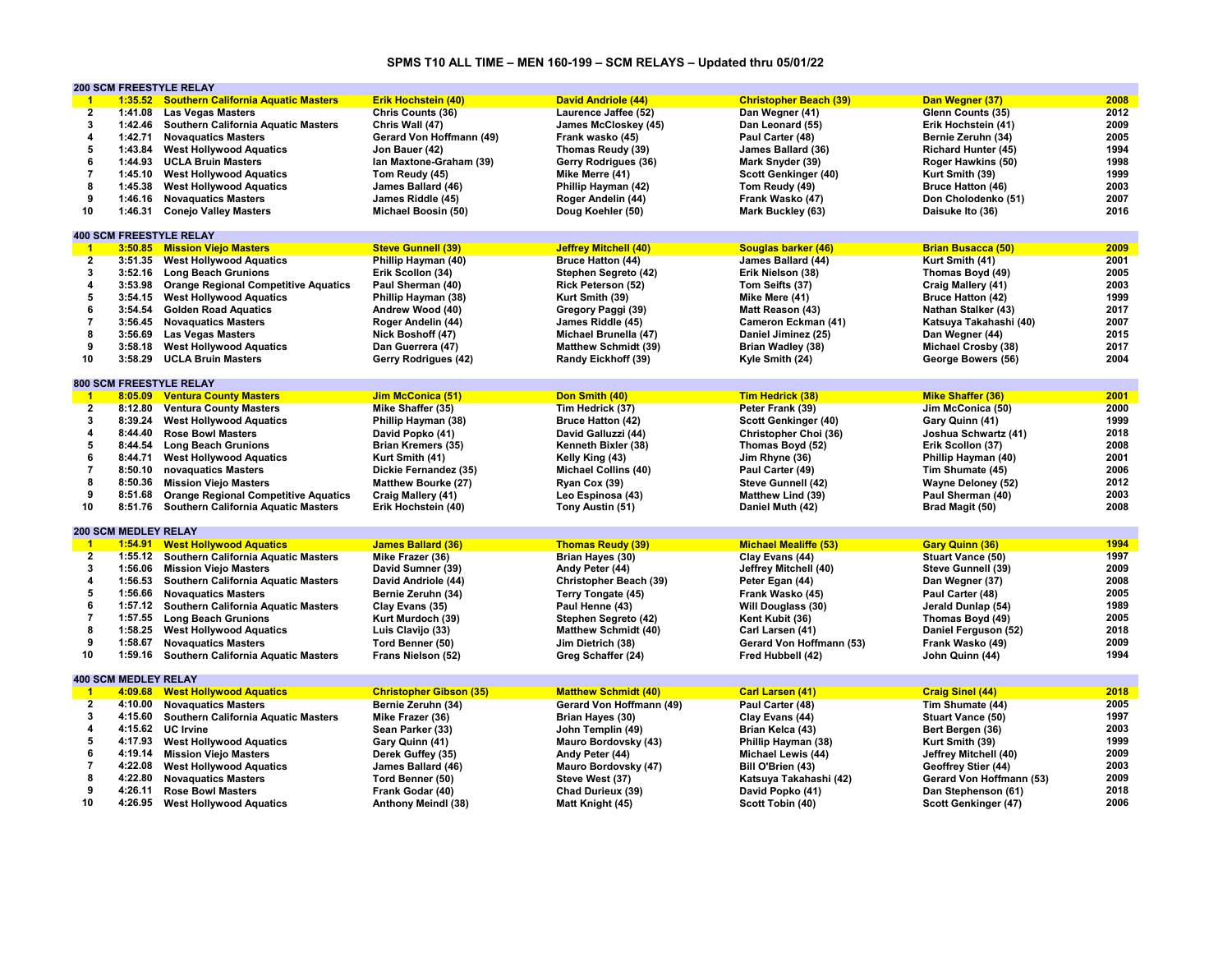# **SPMS T10 ALL TIME – MEN 200-239 – SCM RELAYS – Updated thru 05/01/22**

|                         |                             | <b>200 SCM FREESTYLE RELAY</b>             |                              |                                 |                              |                              |      |
|-------------------------|-----------------------------|--------------------------------------------|------------------------------|---------------------------------|------------------------------|------------------------------|------|
| $\overline{1}$          | 1:47.41                     | <b>Southern California Aquatic Masters</b> | Peter O'Keeffe (44)          | <b>Fred Hubbell (42)</b>        | <b>Frank Piemme (69)</b>     | <b>Frans Nelson (52)</b>     | 1994 |
| $\overline{2}$          | 1:48.67                     | <b>Rose Bowl Masters</b>                   | Thomas Taylor (60)           | Dan Stephenson (62)             | David Galuzzi (45)           | Julio Cienega (53)           | 2019 |
| 3                       | 1:48.73                     | <b>UCLA Bruin Masters</b>                  | Ian Maxtone-Graham (47)      | Chris Hauty (50)                | Peter O'Keeffe (56)          | George Bowers (58)           | 2006 |
| $\overline{\mathbf{4}}$ | 1:49.01                     | Southern California Aquatic Masters        | Erik Hochstein (40)          | John Quinn (58)                 | Brad Magit (50)              | Dan Leonard (54)             | 2008 |
| 5                       | 1:49.11                     | <b>Southern California Aquatic Masters</b> | John Quinn (58)              | Tony Austin (51)                | Brad Magit (50)              | Doug Kajiwara (51)           | 2008 |
| 6                       | 1:51.12                     | <b>Southern California Aquatic Masters</b> |                              | Clay Evans (42)                 | Peter O'Keeffe (45)          | Russell Walker (49)          | 1995 |
|                         |                             |                                            | <b>Bob Congelliere (66)</b>  |                                 |                              |                              |      |
| $\overline{7}$          | 1:51.98                     | <b>Golden Road Aquatics</b>                | Brent Ford (50)              | Tryggvi Helgason (54)           | Drew Skelly (51)             | Tom Burke (58)               | 2017 |
| 8                       | 1:51.99                     | Southern California Aquatic Masters        | Michael Boosin (45)          | Stevens Carey (60)              | Daniel Muth (45)             | Jay Calhoun (52)             | 2011 |
| 9                       | 1:52.28                     | <b>Golden Road Aquatics</b>                | Attilio Margarino (50)       | Mark Madden (55)                | Dan Jensen (57)              | Charles McPeak (45)          | 2015 |
| 10                      | 1:52.33                     | <b>Mission Viejo Masters</b>               | Chris Downey (54)            | John Campbell (58)              | Mark Longworth (54)          | Steve Steed (34)             | 2005 |
|                         |                             |                                            |                              |                                 |                              |                              |      |
|                         |                             | <b>400 SCM FREESTYLE RELAY</b>             |                              |                                 |                              |                              |      |
| $\mathbf{1}$            | 3:49.97                     | <b>Southern California Aquatic Masters</b> | <b>Erik Hochstein (41)</b>   | John Quinn (59)                 | Dan Leonard (55)             | <b>James McCloskey (45)</b>  | 2009 |
| $\overline{2}$          | 3:52.43                     | <b>Ventura County Masters</b>              | Glenn Gruber (60)            | Michael Blatt (54)              | Thomas Ball (50)             | Mike Shaffer (44)            | 2009 |
| $\mathbf{3}$            | 3:56.32                     | <b>Novaquatics Masters</b>                 | Jamie Fowler (50)            | Gerard Von Hoffmann (53)        | Frank Wasko (49)             | Grant Wilson (52)            | 2009 |
| 4                       | 4:03.31                     | <b>Golden Road Aquatics</b>                | Kurt Dickson (50)            | Tryggvi Helgason (54)           | Drew Skelly (51)             | Brent Ford (50)              | 2017 |
| 5                       | 4:04.03                     | <b>Rose Bowl Masters</b>                   | Winston Uchiyama (57)        | Thomas Davis (56)               | Dan Stephenson (57)          | Michael Scannell (51)        | 2014 |
| 6                       | 4:04.15                     | <b>Rose Bowl Masters</b>                   | Dan Stephenson (56)          | <b>Michael Scannell (50)</b>    | Ray Frost (49)               | Drew Skelly (47)             | 2013 |
| $\overline{7}$          | 4:04.52                     | <b>Rose Bowl Masters</b>                   |                              |                                 |                              |                              | 2012 |
| 8                       |                             |                                            | <b>Patrick McGinley (49)</b> | Winston Uchiyama (55)           | Michael Scannell (49)        | Dan Stephenson (55)          |      |
|                         | 4:05.87                     | <b>Golden Road Aquatics</b>                | Nick Boshoff (50)            | Drew Skelly (52)                | Dan Jensen (60)              | Kurt Dickson (51)            | 2018 |
| 9                       | 4:08.49                     | <b>Long Beach Grunions</b>                 | Stephen Segreto (43)         | Craig Coffin (58)               | Thomas Boyd (50)             | Robert Davie (54)            | 2006 |
| 10                      | 4:08.94                     | <b>UCLA Bruin Masters</b>                  | Ian Maxtone-Graham (47)      | Chris Hauty (50)                | Peter O'Keeffe (56)          | George Bowers (58)           | 2006 |
|                         |                             |                                            |                              |                                 |                              |                              |      |
|                         |                             | <b>800 SCM FREESTYLE RELAY</b>             |                              |                                 |                              |                              |      |
| $^{\circ}$ 1            | 8:16.30                     | <b>Ventura County Masters</b>              | <b>Mike Shaffer (44)</b>     | <b>Christopher Cooper (45)</b>  | <b>Michael Blatt (54)</b>    | <b>Jim McConica (59)</b>     | 2009 |
| $\overline{2}$          | 9:00.25                     | <b>Rose Bowl Masters</b>                   | Julio Cienega (48)           | <b>Patrick McGinley (51)</b>    | <b>Michael Scannell (51)</b> | Dan Stephenson (57)          | 2014 |
| 3                       | 9:11.93                     | <b>Conejo Valley Masters</b>               | Kelly Karren (42)            | Eric Marnoch (49)               | Mark Buckley (62)            | Doug Koehler (49)            | 2015 |
| 4                       | 9:17.67                     | <b>Long Beach Grunions</b>                 | Stephen Segreto (43)         | Thomas Boyd (50)                | Craig Coffin (58)            | Robert Davie (54)            | 2006 |
| 5                       | 9:19.75                     | <b>Novaguatics Masters</b>                 | Jamie Fowler (50)            | John Dauser (53)                | James Riddle (47)            | Frank Reynolds (50)          | 2009 |
| 6                       | 9:21.33                     | <b>Rose Bowl Masters</b>                   | <b>Michael Scannell (49)</b> | Michael Whitehead (47)          | <b>Patrick McGinley (49)</b> | Dan Stephenson (55)          | 2012 |
| $\overline{7}$          |                             | 9:24.76 Las Vegas Masters                  | Laurence Jaffee (52)         | <b>Rick Rulljames (61)</b>      | Bryan Jennings (49)          | Mark Magee (44)              | 2012 |
| 8                       | 9:30.69                     |                                            |                              |                                 |                              |                              | 2016 |
| 9                       |                             | <b>Rose Bowl Masters</b>                   | Dan Borton (48)              | Julio Cienega (50)              | Ray Frost (52)               | <b>Patrick McGinley (53)</b> | 2006 |
|                         | 9:34.62                     | <b>South West Aquatic Masters</b>          | David Strybel (51)           | Phil Sidenberg (50)             | Lance Keene (48)             | Franz Wise (52)              |      |
| 10                      | 9:36.95                     | <b>Rose Bowl Masters</b>                   | Winston Uchiyama (61)        | Ray Frost (54)                  | <b>Patrick McGinley (55)</b> | Dan Stephenson (61)          | 2018 |
|                         |                             |                                            |                              |                                 |                              |                              |      |
|                         | <b>200 SCM MEDLEY RELAY</b> |                                            |                              |                                 |                              |                              |      |
| $\overline{1}$          | 1:57.20                     | <b>Novaguatics Masters</b>                 | <b>Tord Benner (50)</b>      | <b>Gerard Von Hoffmann (53)</b> | <b>Jamie Fowler (50)</b>     | Frank Wasko (49)             | 2009 |
| $\mathbf{2}$            | 1:57.63                     | <b>Southern California Aquatic Masters</b> | Doug Kajiwara (52)           | Dan Leonard (55)                | Brad Magit (51)              | Scott Adair (46)             | 2009 |
| $\mathbf{3}$            | 1:58.60                     | <b>Southern California Aquatic Masters</b> | Doug Kajiwara (51)           | Dan Leonard (54)                | Brad Magit (50)              | Chris Wall (46)              | 2008 |
| 4                       | 1:58.84                     | <b>West Hollywood Aquatics</b>             | James Ballard (46)           | Tom Reudy (49)                  | Bill O'Brien (43)            | <b>Michael Mealiffe (63)</b> | 2003 |
| 5                       | 2:00.62                     | <b>Conejo Valley Masters</b>               | <b>Michael Boosin (48)</b>   | Doug Koehler (48)               | Stephen Ball (44)            | Robert Rosen (64)            | 2014 |
| 6                       | 2:01.83                     | Southern California Aquatic Masters        | Peter O'Keeffe (45)          | Paul Henne (49)                 | Clay Evans (42)              | <b>Bob Congelliere (66)</b>  | 1995 |
| $\overline{7}$          | 2:02.34                     | <b>Las Vegas Masters</b>                   | Sam Franklin (53)            | Tryggvi Helgason (47)           | <b>Garrett Thompson (48)</b> | Chris Miller (57)            | 2010 |
| 8                       | 2:02.71                     | <b>Golden Road Aquatics</b>                | Kurt Dickson (50)            | Tryggvi Helgason (54)           | Drew Skelly (51)             | Brent Ford (50)              | 2017 |
| 9                       | 2:03.36                     | Southern California Aquatic Masters        | Clay Evans (46)              | Paul Henne (53)                 | John Quinn (48)              | <b>Russell Walker (53)</b>   | 1999 |
| 10                      | 2:03.80                     | Southern California Aquatic Masters        | Peter O'Keeffe (60)          | Kenneth Rippetoe (41)           | Hubie Kerns (61)             | Peter Palombi (40)           | 2010 |
|                         |                             |                                            |                              |                                 |                              |                              |      |
|                         |                             |                                            |                              |                                 |                              |                              |      |
|                         | <b>400 SCM MEDLEY RELAY</b> |                                            |                              |                                 |                              |                              |      |
| $^{\circ}$ 1            |                             | 4:12.51 Ventura County Masters             | Jim McConica (59)            | <b>Christopher Cooper (45)</b>  | <b>Mike Shaffer (44)</b>     | <b>Michael Blatt (54)</b>    | 2009 |
| $\overline{2}$          | 4:25.71                     | <b>Southern California Aquatic Masters</b> | Doug Kajiwara (51)           | Dan Leonard (54)                | Brad Magit (50)              | Tracy Edwards (51)           | 2008 |
| 3                       | 4:41.13                     | <b>Mission Viejo Masters</b>               | Wayne Deloney (49)           | Douglas Barker (46)             | Michael Heather (55)         | Gregory Fowler (56)          | 2009 |
| 4                       | 4:41.53                     | <b>UCLA Bruin Masters</b>                  | Peter O'Keeffe (56)          | Gerry Rodrigues (44)            | George Bowers (58)           | Chris Houty (50)             | 2006 |
| 5                       | 4:45.69                     | <b>West Hollywood Aquatics</b>             | Mauro Bordovsky (49)         | Brian Murphy (57)               | <b>Bruce Hatton (48)</b>     | Geoff Stier (46)             | 2005 |
| 6                       | 4:47.68                     | <b>Golden Road Aquatics</b>                | <b>Bruce Menefee (57)</b>    | Pat Meaney (58)                 | Tryggvi Helgason (53)        | Drew Skelly (50)             | 2016 |
| $\overline{7}$          | 4:48.65                     | <b>Golden Road Aquatics</b>                | Brent Ford (50)              | Tryggvi Helgason (54)           | Drew Skelly (51)             | Tom Burke (58)               | 2017 |
| 8                       | 4:51.07                     | <b>West Hollywood Aquatics</b>             | James Ballard (48)           | Daniel Adams (49)               | Paulo Figueiredo (59)        | <b>Russell Quinnell (44)</b> | 2005 |
| 9                       | 4:51.94                     | <b>Conejo Valley Masters</b>               | Kelly Karren (42)            | Doug Koehler (49)               | Mark Buckley (62)            | Mark Losinski (59)           | 2015 |
| 10                      | 4:52.92                     | <b>West Hollywood Aquatics</b>             | James Ballard (44)           | Mauro Bordovsky (45)            | Paulo Figueiredo (55)        | Tom McClay (56)              | 2001 |
|                         |                             |                                            |                              |                                 |                              |                              |      |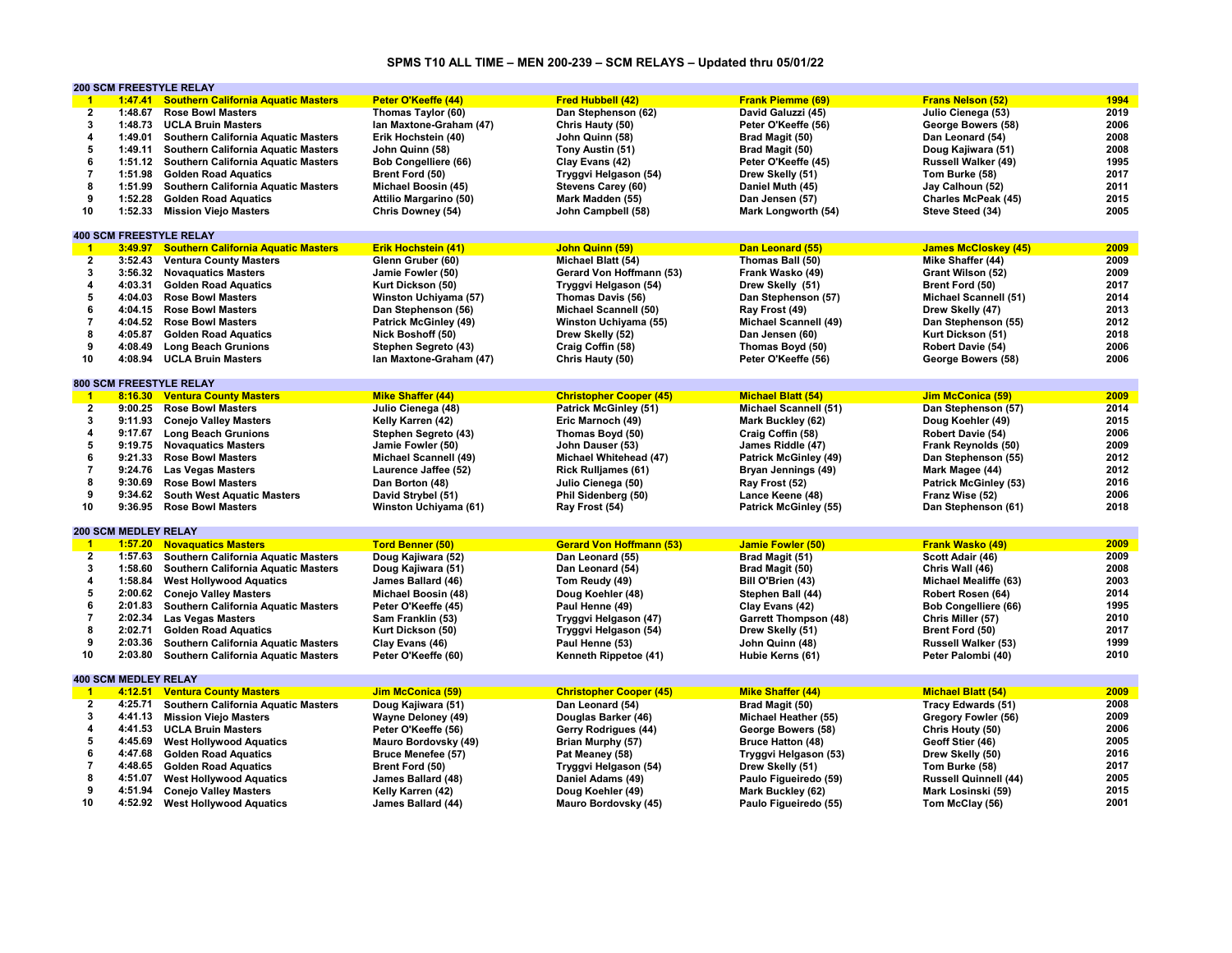# **SPMS T10 ALL TIME – MEN 240-279 – SCM RELAYS – Updated thru 05/01/22**

|                         |                             | <b>200 SCM FREESTYLE RELAY</b>   |                               |                            |                              |                            |      |
|-------------------------|-----------------------------|----------------------------------|-------------------------------|----------------------------|------------------------------|----------------------------|------|
| $\mathbf{1}$            | 1:50.71                     | <b>Ventura County Masters</b>    | <b>Hubie Kerns (62)</b>       | <b>Glenn Gruber (62)</b>   | Jim McConica (61)            | <b>Michael Blatt (56)</b>  | 2011 |
| $\overline{2}$          | 1:53.59                     | <b>Golden Road Aquatics</b>      | Tom Burke (59)                | <b>Bruce Menefee (59)</b>  | Robert Wilson (67)           | Dan Jensen (60)            | 2018 |
| 3                       | 1:53.89                     | <b>Golden Road Aquatics</b>      | <b>Bruce Menefee (60)</b>     | Tom Burke (60)             | Dan Jensen (61)              | Pat Meaney 61)             | 2019 |
| 4                       | 1:57.54                     | <b>Rose Bowl Masters</b>         | Glenn Gruber (61)             | <b>Robert Strand (64)</b>  | Gary Langendoen (65)         | Tom Soderstrom (52)        | 2010 |
| 5                       | 2:03.63                     | <b>West Hollywood Aquatics</b>   | Brian Murphy (60)             | Neal Weiner (64)           | Jon Bauer (56)               | Paulo Figueiredo (62)      | 2008 |
| 6                       | 2:10.53                     | <b>Conejo Valley Masters</b>     | Robert Rosen (65)             | Mark Losinski (59)         | Frank Freeman (70)           | Mark Buckley (62)          | 2015 |
| $\overline{7}$          |                             |                                  |                               |                            |                              |                            | 2006 |
|                         | 2:11.18                     | <b>West Hollywood Aquatics</b>   | Paulo Figueiredo (60)         | John Bleck (73)            | Mauro Bordovsky (50)         | Jay Olson (57)             |      |
| 8                       | 2:11.62                     | <b>Mission Viejo Masters</b>     | John Campbell (59)            | Michael Colonnese (62)     | Patrick Dwyer (56)           | James Clyne (65)           | 2006 |
| 9                       | 2:12.92                     | <b>Las Vegas Masters</b>         | Laurence Jaffee (54)          | <b>Rick Fulljames (63)</b> | Will Rauch (80)              | Joseph Wyson (58)          | 2014 |
| 10                      | 2:13.58                     | <b>Rose Bowl Masters</b>         | Tom Soderstrom (56)           | Michael Farmer (67)        | David Strybel (59)           | H Lee Purgason (58)        | 2014 |
|                         |                             |                                  |                               |                            |                              |                            |      |
|                         |                             | <b>400 SCM FREESTYLE RELAY</b>   |                               |                            |                              |                            |      |
| $\mathbf{1}$            | 4:07.34                     | <b>Ventura County Masters</b>    | <b>Glenn Gruber (62)</b>      | <b>Hubie Kerns (62)</b>    | <b>Jim McConica (61)</b>     | <b>Michael GBL</b>         | 2011 |
| $\overline{2}$          | 4:11.90                     | <b>Golden Road Aquatics</b>      | Pat Meaney (60)               | <b>Bruce Menefee (59)</b>  | Robert Wilson (67)           | Tom Burke (59)             | 2018 |
| 3                       | 4:17.33                     | <b>Golden Road Aquatics</b>      | Dan Jensen (61)               | Tom Burke (60)             | <b>Bruce Menefee (60)</b>    | Pat Meaney (61)            | 2019 |
| 4                       | 4:23.61                     | <b>Rose Bowl Masters</b>         | Glenn Gruber (61)             | Robert Strand (64)         | Gary Langendoen (65)         | Peter Wisner (63)          | 2010 |
| 5                       | 4:27.30                     |                                  |                               |                            |                              |                            | 2019 |
| 6                       |                             | <b>Conejo Valley Masters</b>     | Mark Buckley (66)             | Robert Rosen (69)          | <b>Bradford Stanley (59)</b> | Doug Koehler (53)          | 2017 |
|                         | 4:34.13                     | <b>Rose Bowl Masters</b>         | Dan Stephenson (60)           | Winston Uchiyama (60)      | H Lee Purgason (61)          | Erik Sterne (65)           |      |
| $\overline{7}$          | 4:39.66                     | Los Angeles Peninsula Swimmers   | Gregory Willis (65)           | Eric Anderson (69)         | Duncan McBride (59)          | <b>Chuck Ponthier (50)</b> | 2013 |
| 8                       | 4:41.89                     | <b>Mission Viejo Masters</b>     | Michael Colonnese (65)        | Dick Stewart (59)          | Mike Gibson (48)             | Mark Longworth (58)        | 2009 |
| 9                       | 4:46.31                     | <b>Novaquatics Masters</b>       | Eric Schmitt (60)             | Mike Selna (62)            | Allen Todd (61)              | Henry Greenberg (62)       | 2010 |
| 10                      | 4:50.27                     | <b>Conejo Valley Masters</b>     | Robert Rosen (66)             | Frank Freeman (71)         | Terry Reding (61)            | Mark Buckley (63)          | 2016 |
|                         |                             |                                  |                               |                            |                              |                            |      |
|                         |                             | <b>800 SCM FREESTYLE RELAY</b>   |                               |                            |                              |                            |      |
| $\blacksquare$          |                             | 8:50.43 Ventura County Masters   | Jim McConica (65)             | <b>Glenn Gruber (66)</b>   | <b>Michael Blatt (60)</b>    | <b>Mike Shaffer (50)</b>   | 2015 |
| $\overline{2}$          |                             | 9:00.30 Ventura County Masters   | Glenn Gruber (65)             | Hubie Kerns (65)           | Jim McConica (64)            | Mike Shaffer (49)          | 2014 |
| 3                       | 9:16.66                     | <b>VEntura County Masters</b>    | Jim McConica (58)             | Larry Raffaelli (65)       | Glenn Gruber (59)            | Hubie Kerns (59)           | 2008 |
| $\overline{\mathbf{4}}$ | 9:39.76                     | <b>Golden Road Aquatics</b>      | Tom Burke (60)                | <b>Bruce Menefee (60)</b>  | Dan Jensen (61)              | Pat Meaney (61)            | 2019 |
| 5                       |                             |                                  |                               |                            |                              |                            | 2016 |
|                         |                             | 10:06.22 Conejo Valley Masters   | Mark Buckley (63)             | Doug Koehler (50)          | Terry Reding (61)            | Robert Rosen (66)          |      |
| 6                       |                             | 10:31.68 Rose Bowl Masters       | Dan Stephenson (60)           | Winston Uchiyama (60)      | H Lee Purgason (61)          | Erik Sterne (65)           | 2017 |
| $\overline{7}$          |                             | 10:32.13 West Hollywood Aquatics | Paulo Figueiredo (62)         | Neal Wiener (64)           | Jon Bauer (56)               | Brian Murphy (60)          | 2008 |
| 8                       |                             | 10:52.68 Novaguatics Masters     | Eric Schmitt (60)             | Mike Selna (62)            | Allen Todd (61)              | Henry Greenberg (62)       | 2010 |
| 9                       |                             | 11:05.19 Rose Bowl Masters       | Mike Freshley (74)            | Dan Borton (47)            | Erik Sterne (63)             | <b>Michael Farmer (68)</b> | 2015 |
| 10                      |                             | 11:09.41 West Hollywood Aquatics | Paulo Figueiredo (67)         | Charles Larson (61)        | Jay Olson (64)               | David Kirvan (49)          | 2013 |
|                         |                             |                                  |                               |                            |                              |                            |      |
|                         | <b>200 SCM MEDLEY RELAY</b> |                                  |                               |                            |                              |                            |      |
| $\blacksquare$          | 2:06.92                     | <b>Ventura County Masters</b>    | <b>Jim McConica (61)</b>      | <b>Hubie Kerns (62)</b>    | <b>Glenn Gruber (62)</b>     | <b>Michael Blatt (56)</b>  | 2011 |
| $\mathbf{2}$            | 2:10.54                     | <b>Rose Bowl Masters</b>         | Dan Stephenson (61)           | Winston Uchiyama (61)      | Thomas Taylor (59)           | Erik Sterne (66)           | 2018 |
| 3                       | 2:12.13                     | <b>Golden Road Aquatics</b>      | Bruce Menefee (60)            | Pat Meaney (61)            | Tom Burke (60)               | Dan Jensen (61)            | 2019 |
| 4                       | 2:14.26                     | <b>UCLA Bruin Masters</b>        | Peter O'Keeffe (65)           | Charles Smith (60)         | Francis Dann (69)            | Robert Benfield (47)       | 2015 |
| 5                       | 2:15.18                     | <b>Rose Bowl Masters</b>         | Glenn Gruber (61)             | <b>Robert Strand (64)</b>  |                              | Peter Wisner (63)          | 2010 |
| 6                       |                             |                                  |                               |                            | Gary Langendoen (65)         |                            |      |
|                         | 2:21.71                     | <b>Las Vegas Masters</b>         | Bryan Jennings (49)           | <b>Rick Fulljames (61)</b> | Laurence Jaffee (52)         | Will Rauch (78)            | 2012 |
| $\overline{\mathbf{7}}$ | 2:24.74                     | <b>Mission Viejo Masters</b>     | Jim Brown (71)                | Phillip Albright (54)      | Michael Heather (60)         | Yona Tadir (71)            | 2014 |
| 8                       | 2:25.58                     | <b>Novaguatics Masters</b>       | Mike Selna (62)               | Eric Schmitt (60)          | Henry Greenberg (62)         | Allen Todd (61)            | 2010 |
| 9                       | 2:25.84                     | <b>Rose Bowl Masters</b>         | H Lee Purgason (59)           | Winston Uchiyama (58)      | Erik Sterne (63)             | Gary Langendoen (70)       | 2015 |
| 10                      | 2:26.65                     | <b>Novaguatics Masters</b>       | Mike Selna (61)               | Eric Schmitt (59)          | Henry Greenberg (61)         | Edward Jacobs (63)         | 2009 |
|                         |                             |                                  |                               |                            |                              |                            |      |
|                         | <b>400 SCM MEDLEY RELAY</b> |                                  |                               |                            |                              |                            |      |
| $\blacksquare$          |                             | 4:29.34 Ventura County Masters   | <b>Jim McConica (65)</b>      | <b>Hubie Kerns (66)</b>    | <b>Mike Shaffer (50)</b>     | <b>Michael Blatt (60)</b>  | 2015 |
| $\mathbf{2}$            | 4:30.90                     | <b>Ventura County Masters</b>    | Jim McConica (64)             | Hubie Kerns (65)           | Mike Shaffer (49)            | Glenn Gruber (65)          | 2014 |
| 3                       | 4:40.01                     | <b>Ventura County Masters</b>    | Jim McConica (61)             | Hubie Kerns (62)           | John Derr (62)               | Michael Blatt (56)         | 2011 |
| $\overline{\mathbf{4}}$ | 4:40.85                     | <b>Ventura County Masters</b>    | Jim McConica (58)             | Hubie Kerns (59)           | John Derr (59)               | Larry Raffaelli (65)       | 2008 |
| 5                       | 4:55.73                     | <b>Golden Road Aquatics</b>      | <b>Bruce Menefee (60)</b>     | Pat Meaney (61)            | Tom Burke (60)               | Dan Jensen (61)            | 2019 |
| 6                       |                             |                                  |                               | Robert Wilson (67)         |                              |                            | 2018 |
|                         | 5:01.69                     | <b>Golden Road Aquatics</b>      | <b>Bruce Menefee (59)</b>     |                            | Tom Burke (59)               | Dan Jensen (60)            |      |
| $\overline{7}$          | 5:26.62                     | <b>West Hollywood Aquatics</b>   | James Ballard (59)            | Mauro Bordovsky (60)       | <b>Charles Larson (64)</b>   | Mike Wallace (60)          | 2016 |
| 8                       | 5:30.12                     | <b>Novaguatics Masters</b>       | Mike Selna (62)               | Eric Schmitt (60)          | Henry Greenberg (62)         | Allen Todd (61)            | 2010 |
| 9                       | 5:38.75                     | <b>Novaguatics Masters</b>       | <b>Everett Smethurst (77)</b> | Henry Greenberg (64)       | Toby Weissert (65)           | Richard Bush (64)          | 2012 |
| 10                      | 5:41.78                     | <b>Rose Bowl Masters</b>         | Michael Farmer (63)           | <b>Robert Strand (64)</b>  | Gary Langendoen (65)         | Glenn Gruber (61)          | 2010 |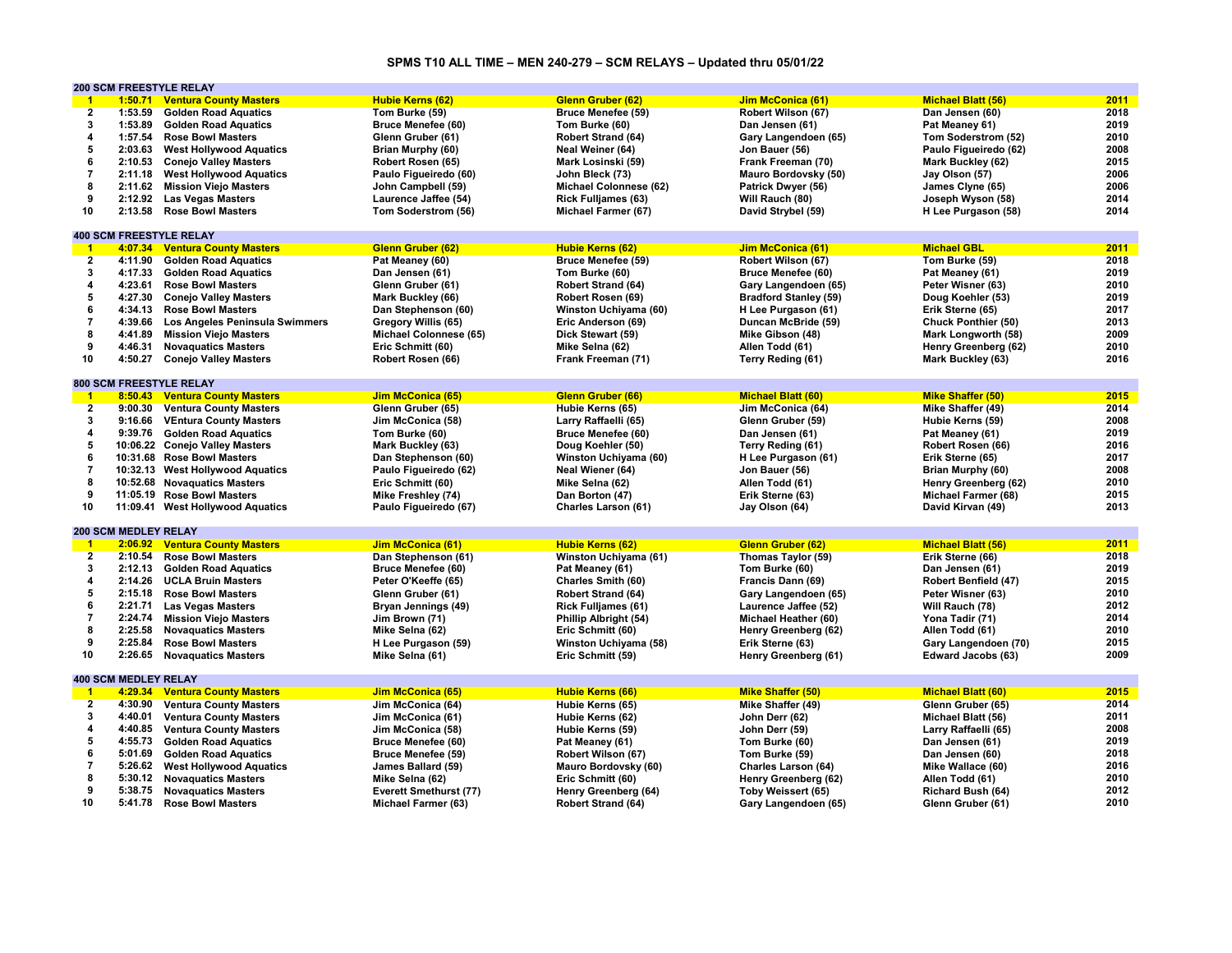# **SPMS T10 ALL TIME - MEN 280-319 – SCM RELAYS – Updated thru 05/01/22**

|                         |                             | <b>200 SCM FREESTYLE RELAY</b>             |                              |                               |                               |                             |      |
|-------------------------|-----------------------------|--------------------------------------------|------------------------------|-------------------------------|-------------------------------|-----------------------------|------|
| $\blacksquare$          |                             | 2:21.02 Rose Bowl Masters                  | <b>Mike Freshley (74)</b>    | Douglas Goode (76)            | <b>Gary Langendoen (70)</b>   | Erik Sterne (63)            | 2015 |
| $\mathbf{2}$            | 2:23.44                     | Ojai-Santa Barbara Masters                 | Frank Piemme (70)            | Jurgen Schmidt (72)           | John Stern (71)               | Boyd Ford (70)              | 1995 |
| 3                       | 2:24.12                     | <b>Rose Bowl Masters</b>                   | Erik Sterne (65)             | Michael Farmer (70)           | Peter Ronay (75)              | John House (76)             | 2017 |
| $\overline{\mathbf{4}}$ | 2:25.07                     | Ojai-Santa Barbara Masters                 | Woody Gair (68)              | Jack Sprackline (68)          | Frank Piemme (73)             | Jurgen Schmidt (75)         | 1998 |
| 5                       | 2:25.52                     | <b>Long Beach Grunions</b>                 | Kim Onisko (65)              | Rick Miller (74)              | Stan Smith (74)               | Jeffrey Dobra (67)          | 2021 |
| 6                       | 2:26.31                     | <b>Southern California Aquatic Masters</b> | George Brinton (70)          | Jurgen Schmidt (71)           | Lee Arth (69)                 | Bob Merrick (74)            | 1994 |
| $\overline{7}$          | 2:28.85                     | <b>Long Beach Masters</b>                  | <b>Brion Winship (71)</b>    | Jack Gamaus (73)              | Woody Bowersock (76)          | Jurgen Schmidt (66)         | 1989 |
| 8                       | 2:32.23                     | <b>Rose Bowl Masters</b>                   | Erik Sterne (66)             | Michael Farmer (71)           | Peter Ronay(76)               | <b>William Fleming (83)</b> | 2018 |
| 9                       | 2:32.47                     | <b>Coast Masters</b>                       | <b>Woody Bowersock (83)</b>  | <b>Robert Christians (81)</b> | Louis Giberson (76)           | Emile Achee (69)            | 1996 |
| 10                      | 2:34.54                     | <b>Long Beach Masters</b>                  | <b>William DeMastus (66)</b> | Ed Allen (76)                 | Ernest Van Horn (75)          | Emile Achee (74)            | 1991 |
|                         |                             |                                            |                              |                               |                               |                             |      |
|                         |                             | <b>400 SCM FREESTYLE RELAY</b>             |                              |                               |                               |                             |      |
| $\blacksquare$          |                             | 5:32.44 Long Beach Grunions                | Kim Onisko (65)              | <b>Rick Miller (74)</b>       | <b>Stan Smith (74)</b>        | <b>Jeffrey Dobra (67)</b>   | 2021 |
| $\overline{2}$          |                             | 5:33.55 West Hollywood Aquatics            | Charles Larson (66)          | Neal Wiener (74)              | Jay Olson (69)                | Paulo Figueiredo (72)       | 2018 |
| 3                       | 5:46.45                     | <b>Novaguatics Masters</b>                 | <b>Richard Andersen (68)</b> | Tom Angell (72)               | <b>Everett Smethurst (77)</b> | <b>Richard Bush (64)</b>    | 2012 |
| $\overline{\mathbf{4}}$ | 6:23.50                     | <b>West Hollywood Aquatics</b>             | Neal Wiener (72)             | Bill Donovan (73)             | Jay Olson (67)                | Paulo Figueiredo (70)       | 2016 |
| 5                       | 6:41.27                     | <b>Long Beach Masters</b>                  | <b>Brion Winship (71)</b>    | John Burnside (79)            | Ernest Van Horn (73)          | Emile Achee (62)            | 1989 |
| 6                       | 6:44.10                     | <b>Las Vegas Masters</b>                   | Thomas Christensen (62)      | Bob Stone (77)                | Victor Cochran (70)           | <b>Walter Butler (86)</b>   | 2018 |
| $\overline{7}$          | 7:00.17                     | <b>Coast Masters</b>                       | Bob Merrick (78)             | <b>Woody Bowersock (85)</b>   | <b>Walter Pfeiffer (85)</b>   | Donald McIntosh (62)        | 1998 |
| 8                       |                             |                                            |                              |                               |                               |                             |      |
| 9                       |                             |                                            |                              |                               |                               |                             |      |
| 10                      |                             |                                            |                              |                               |                               |                             |      |
|                         |                             |                                            |                              |                               |                               |                             |      |
|                         |                             | 800 SCM FREESTYLE RELAY                    |                              |                               |                               |                             |      |
| $\overline{1}$          |                             | 12:51.71 Long Beach Grunions               | Kim Onisko (65)              | <b>Rick Miller (74)</b>       | <b>Stan Smith (74)</b>        | <b>Jeffrey Dobra (67)</b>   | 2021 |
| $\overline{2}$          |                             | 13:10.37 Rose Bowl Masters                 | Erik Sterne (66)             | Michael Farmer (71)           | Peter Ronay (76)              | <b>William Fleming (83)</b> | 2018 |
| 3                       |                             | 13:37.80 West Hollywood Aquatics           | Neal Wiener (72)             | <b>Bill Donovan (73)</b>      | Jay Olson (67)                | Paulo Figueiredo(70)        | 2016 |
| $\overline{\mathbf{4}}$ |                             | 15:09.22 Ojai-Santa Barbara Masters        | Tom Mitchell (65)            | John Melville (79)            | Boyd Ford (73)                | John Bleck (65)             | 1998 |
| 5                       |                             |                                            |                              |                               |                               |                             | 2018 |
|                         |                             | 15:28.58 Las Vegas Masters                 | Peter Jauch (54)             | Walter Butler (86)            | Victor Cochran (70)           | Bob Stone(77)               |      |
| 6                       |                             |                                            |                              |                               |                               |                             |      |
| 7                       |                             |                                            |                              |                               |                               |                             |      |
| 8                       |                             |                                            |                              |                               |                               |                             |      |
| 9                       |                             |                                            |                              |                               |                               |                             |      |
| 10                      |                             |                                            |                              |                               |                               |                             |      |
|                         | <b>200 SCM MEDLEY RELAY</b> |                                            |                              |                               |                               |                             |      |
| $\mathbf{1}$            | 2:49.46                     | <b>Southern California Aquatic Masters</b> | <b>George Brinton (70)</b>   | John Stern (70)               | Lee Arth (69)                 | <b>Bob Merrick (74)</b>     | 1994 |
| $\overline{2}$          | 2:49.78                     | <b>Long Beach Masters</b>                  | Tom Lind (69)                | <b>Woody Bowersock (73)</b>   | Jack Gamaus (70)              | Bill Shott (76)             | 1986 |
| 3                       | 2:56.88                     | <b>Long Beach Grunions</b>                 | Kim Onisko (65)              | Stan Smith (74)               | Rick Miller (74)              | Jeffrey Dobra (67)          | 2021 |
| 4                       | 2:58.78                     | <b>Long Beach Masters</b>                  | Ed Allen (71)                | John Burnside (77)            | Jurgen Schmidt (64)           | <b>Woody Bowersock (74)</b> | 1987 |
| 5                       |                             | 3:03.12 Long Beach Masters                 | <b>Brion Winship (71)</b>    | John Burnside (79)            | Jurgen Schmidt (66)           | <b>Woody Bowersock (76)</b> | 1989 |
| 6                       | 3:08.64                     | <b>Coast Masters</b>                       |                              |                               |                               |                             | 1996 |
|                         |                             |                                            | <b>Brion Winship (78)</b>    | Albert Schell (65)            | Louis Giberson (76)           | Emile Achee (69)            |      |
| $\overline{7}$          | 3:13.40                     | <b>Long Beach Masters</b>                  | Ed Allen (75)                | <b>Woody Bowersock (77)</b>   | William DeMastus (65)         | Emile Achee (63)            | 1990 |
| 8                       | 3:22.30                     | <b>West Hollywood Aquatics</b>             | Paulo Figueiredo (72)        | Bill Donovan (75)             | Neal Wiener (74)              | Thomas Wilson (64)          | 2018 |
| 9                       | 3:32.05                     | <b>Las Vegas Masters</b>                   | Walter Butler (86)           | Bob Stone (77)                | Thomas Christensen (62)       | Victor Cochran (70)         | 2018 |
| 10                      | 3:22.52                     | <b>Long Beach Masters</b>                  | Lionel Pereira (81)          | John Glenn (81)               | William DeMastus (66)         | Emile Achee (64)            | 1991 |
|                         | <b>400 SCM MEDLEY RELAY</b> |                                            |                              |                               |                               |                             |      |
| $\overline{1}$          |                             | 6:34.87 Long Beach Grunions                | <b>Jeffrey Dobra (67)</b>    | <b>Bill Butler (65)</b>       | <b>Rick Miller (74)</b>       | <b>Stan Smith (74)</b>      | 2021 |
| $\overline{2}$          | 7:17.44                     | <b>West Hollywood Aquatics</b>             | Paulo Figueiredo (72)        | <b>Charles Myers (65)</b>     | Neal Wiener (74)              | Bill Donovan (75)           | 2018 |
|                         |                             |                                            |                              |                               |                               |                             |      |
| 3                       | 7:20.06                     | <b>Long Beach Masters</b>                  | <b>Brion Winship (71)</b>    | Ernest Van Horn (73)          | Woody Bowersock (76)          | Emile Achee (62)            | 1989 |
| 4                       | 7:24.55                     | <b>West Hollywood Aquatics</b>             | Paulo Figueriedo (70)        | Jay Olson (67)                | Neal Wiener (72)              | Bill Donovan (73)           | 2016 |
| 5                       | 7:27.30                     | <b>Rose Bowl Masters</b>                   | Peter Ronay (75)             | Douglas Goode (78)            | Erik Sterne (65)              | John House (76)             | 2017 |
| 6                       |                             | 8:19.52 Las Vegas Masters                  | Walter Butler (86)           | Bob Stone (77)                | Thomas Christensen (62)       | Victor Cochran (70)         | 2018 |
|                         |                             |                                            |                              |                               |                               |                             |      |

- **7 8 9 10**
- 
-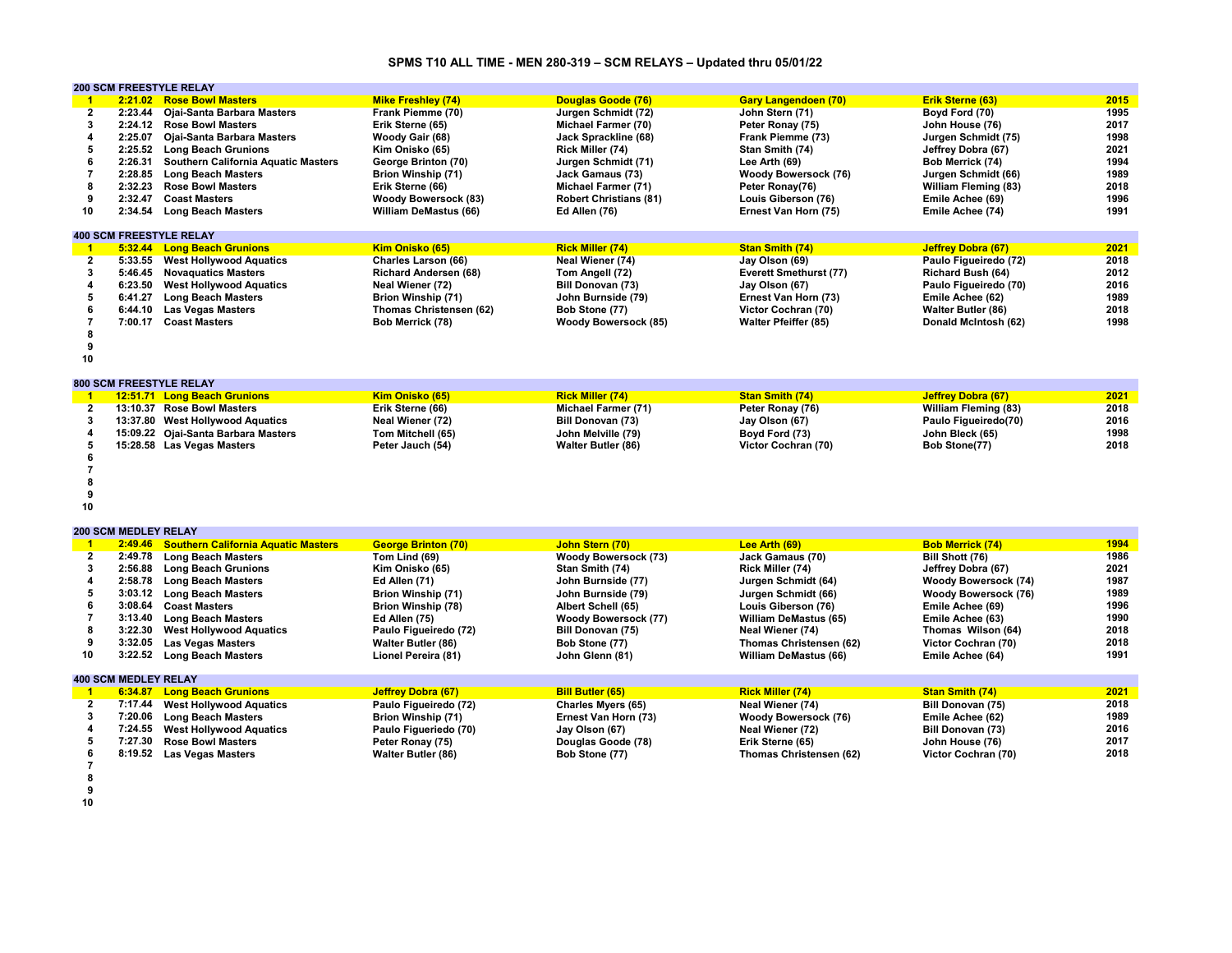### **SPMS T10 ALL TIME - MEN 320-359 – SCM RELAYS – Updated thru 05/01/22**

|    | <b>200 SCM FREESTYLE RELAY</b> |                                |                             |                             |                             |                             |      |  |  |  |
|----|--------------------------------|--------------------------------|-----------------------------|-----------------------------|-----------------------------|-----------------------------|------|--|--|--|
|    | 2:49.99                        | <b>Coast Masters</b>           | <b>Louis Giberson (77)</b>  | <b>Woody Bowersock (84)</b> | <b>Bob Christians (82)</b>  | <b>Walter Pfeiffer (84)</b> | 1997 |  |  |  |
|    | 2:51.43                        | <b>Long Beach Masters</b>      | <b>Walter Pfeiffer (81)</b> | John Glenn (84)             | <b>Woody Bowersock (81)</b> | <b>Bob Christians (79)</b>  | 1994 |  |  |  |
|    | 3:04.75                        | <b>Long Beach Masters</b>      | <b>Brion Winship (75)</b>   | John Glenn (83)             | Don Neefe (85)              | <b>Woody Bowersock (80)</b> | 1993 |  |  |  |
|    | 3:13.96                        | <b>Coast Masters</b>           | Brion Winship (77)          | Louis Giberson (75)         | Don Neefe (87)              | <b>Woody Bowersock (82)</b> | 1995 |  |  |  |
|    |                                |                                |                             |                             |                             |                             |      |  |  |  |
|    |                                |                                |                             |                             |                             |                             |      |  |  |  |
|    |                                |                                |                             |                             |                             |                             |      |  |  |  |
|    |                                |                                |                             |                             |                             |                             |      |  |  |  |
|    |                                |                                |                             |                             |                             |                             |      |  |  |  |
| 10 |                                |                                |                             |                             |                             |                             |      |  |  |  |
|    |                                | <b>400 SCM FREESTYLE RELAY</b> |                             |                             |                             |                             |      |  |  |  |
|    |                                |                                |                             |                             |                             |                             |      |  |  |  |
|    | 6:34.05                        | <b>Coast Masters</b>           | <b>Brion Winship (77)</b>   | <b>Bob Christians (80)</b>  | <b>Walter Pfeiffer (82)</b> | <b>Woody Bowersock (84)</b> | 1995 |  |  |  |
|    | 7:48.77                        | <b>Long Beach Masters</b>      | Bob Christians (79)         | Don Neefe (86)              | John Glenn (84)             | <b>Woody Bowersock (81)</b> | 1994 |  |  |  |
|    | 7:54.68                        | <b>Long Beach Masters</b>      | <b>Woody Bowersock (80)</b> | John Glenn (83)             | Don Neefe (85)              | Lionel Pereira (83)         | 1993 |  |  |  |
|    |                                |                                |                             |                             |                             |                             |      |  |  |  |
|    |                                |                                |                             |                             |                             |                             |      |  |  |  |
|    |                                |                                |                             |                             |                             |                             |      |  |  |  |
|    |                                |                                |                             |                             |                             |                             |      |  |  |  |
|    |                                |                                |                             |                             |                             |                             |      |  |  |  |
|    |                                |                                |                             |                             |                             |                             |      |  |  |  |
| 10 |                                |                                |                             |                             |                             |                             |      |  |  |  |
|    |                                | <b>800 SCM FREESTYLE RELAY</b> |                             |                             |                             |                             |      |  |  |  |
|    |                                | 15:10.98 Coast Masters         | Louie Giboreon (77)         | <b>Woody Rowareock (84)</b> | <b>Roh Chrietiane (82)</b>  | <b>Walter Dfeiffer (84)</b> | 1997 |  |  |  |

|    | 15:10.98 Coast Masters      | <b>Louis Giberson (77)</b> | <b>Woody Bowersock (84)</b> | <b>Bob Christians (82)</b> | <b>Walter Pfeiffer (84)</b> | 1997 |
|----|-----------------------------|----------------------------|-----------------------------|----------------------------|-----------------------------|------|
|    | 17:58.81 Long Beach Masters | Don Neefe (85)             | <b>Brion Winship (75)</b>   | John Glenn (83)            | <b>Woody Bowersock (80)</b> | 1993 |
|    |                             |                            |                             |                            |                             |      |
|    |                             |                            |                             |                            |                             |      |
|    |                             |                            |                             |                            |                             |      |
|    |                             |                            |                             |                            |                             |      |
|    |                             |                            |                             |                            |                             |      |
|    |                             |                            |                             |                            |                             |      |
|    |                             |                            |                             |                            |                             |      |
| 10 |                             |                            |                             |                            |                             |      |

#### **200 SCM MEDLEY RELAY**

|    | ZUU SUM MEDLET KELAT |                            |                         |                             |                             |                             |      |  |  |  |  |  |
|----|----------------------|----------------------------|-------------------------|-----------------------------|-----------------------------|-----------------------------|------|--|--|--|--|--|
|    |                      | 3:17.02 Coast Masters      | <b>Bob Merrick (80)</b> | <b>Walter Pfeiffer (87)</b> | <b>Louis Giberson (80)</b>  | <b>Woody Bowersock (84)</b> | 2000 |  |  |  |  |  |
|    |                      | 4:04.37 Long Beach Masters | Lionel Pereira (83)     | John Glenn (83)             | <b>Woody Bowersock (80)</b> | Don Neefe (85)              | 1993 |  |  |  |  |  |
|    |                      |                            |                         |                             |                             |                             |      |  |  |  |  |  |
|    |                      |                            |                         |                             |                             |                             |      |  |  |  |  |  |
|    |                      |                            |                         |                             |                             |                             |      |  |  |  |  |  |
|    |                      |                            |                         |                             |                             |                             |      |  |  |  |  |  |
|    |                      |                            |                         |                             |                             |                             |      |  |  |  |  |  |
|    |                      |                            |                         |                             |                             |                             |      |  |  |  |  |  |
|    |                      |                            |                         |                             |                             |                             |      |  |  |  |  |  |
| 10 |                      |                            |                         |                             |                             |                             |      |  |  |  |  |  |

| _____ | 7:39.16 Coast Masters | <b>Louis Giberson (77)</b> | <b>Woody Bowersock (84)</b> | <b>Bob Christians (82)</b> | <b>Walter Pfeiffer (84)</b> | 1997 |
|-------|-----------------------|----------------------------|-----------------------------|----------------------------|-----------------------------|------|
|       |                       |                            |                             |                            |                             |      |
|       |                       |                            |                             |                            |                             |      |
|       |                       |                            |                             |                            |                             |      |
|       |                       |                            |                             |                            |                             |      |
|       |                       |                            |                             |                            |                             |      |
|       |                       |                            |                             |                            |                             |      |
|       |                       |                            |                             |                            |                             |      |
|       |                       |                            |                             |                            |                             |      |
| 10    |                       |                            |                             |                            |                             |      |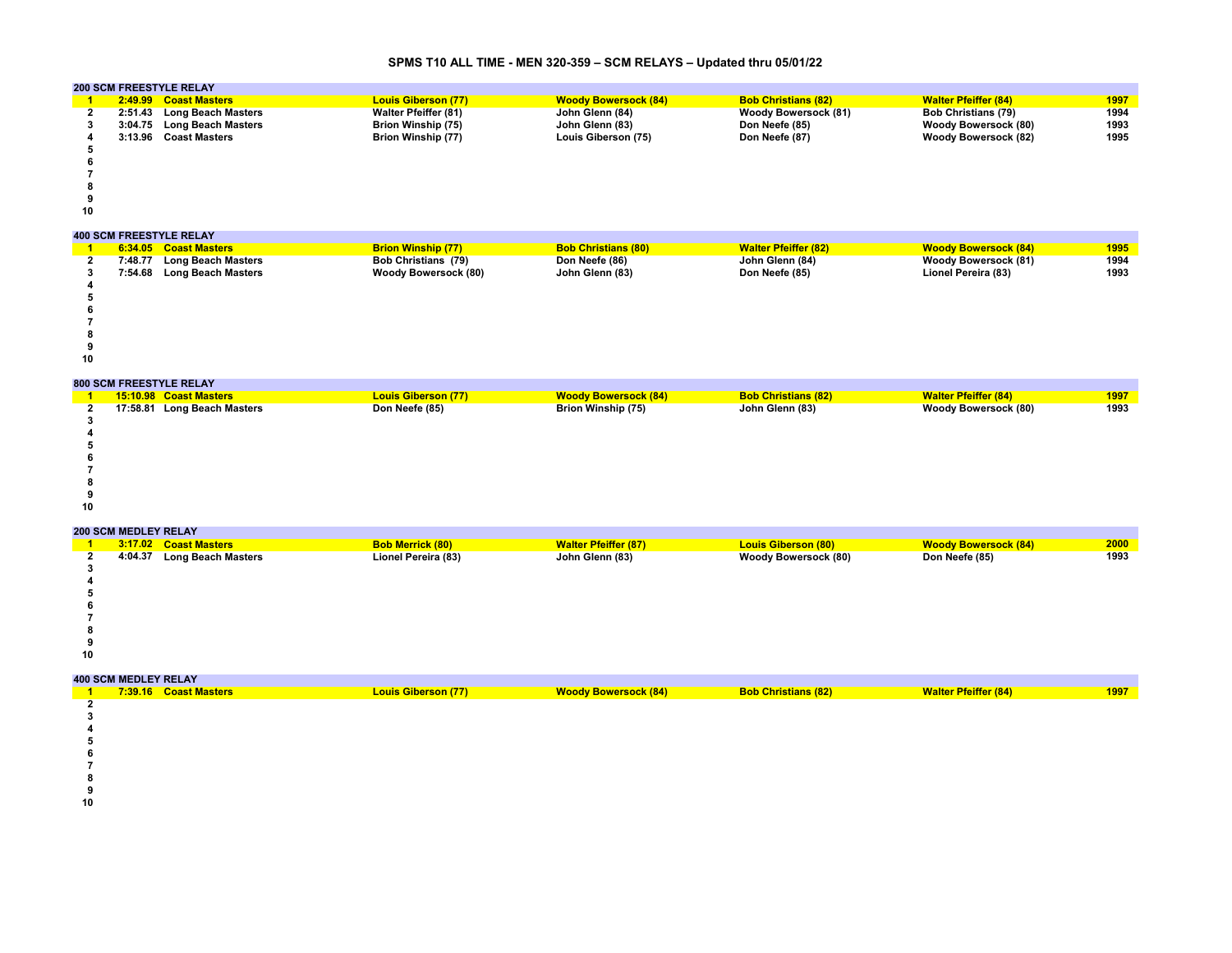### **SPMS T10 ALL TIME - MEN 360-399 – SCM RELAYS – Updated thru 05/01/22**

|     | <b>200 SCM FREESTYLE RELAY</b> |                               |                                |                             |                             |      |
|-----|--------------------------------|-------------------------------|--------------------------------|-----------------------------|-----------------------------|------|
|     | 4:34.35 Coast Masters          | <b>Robert Christians (92)</b> | <b>S. Wayne McFarland (83)</b> | <b>Walter Pfeiffer (94)</b> | <b>Woody Bowersock (94)</b> | 2007 |
|     |                                |                               |                                |                             |                             |      |
|     |                                |                               |                                |                             |                             |      |
|     |                                |                               |                                |                             |                             |      |
|     |                                |                               |                                |                             |                             |      |
|     |                                |                               |                                |                             |                             |      |
|     |                                |                               |                                |                             |                             |      |
|     |                                |                               |                                |                             |                             |      |
| -22 |                                |                               |                                |                             |                             |      |
| 10  |                                |                               |                                |                             |                             |      |
|     |                                |                               |                                |                             |                             |      |

#### **400 SCM FREESTYLE RELAY** over the the the second that is a second that the second that is a second that is a second that is a second that is a second that is a second that is a second that is a second that is a second that is a second that is a se **Coast Woody Bowersock (94)**

### **800 SCM FREESTYLE RELAY**

|    | <b>ONA AAM LIVEEALLEE IVEENT</b> |  |  |  |  |  |  |  |  |  |
|----|----------------------------------|--|--|--|--|--|--|--|--|--|
|    | <b>NO RECORD</b>                 |  |  |  |  |  |  |  |  |  |
|    |                                  |  |  |  |  |  |  |  |  |  |
|    |                                  |  |  |  |  |  |  |  |  |  |
|    |                                  |  |  |  |  |  |  |  |  |  |
|    |                                  |  |  |  |  |  |  |  |  |  |
|    |                                  |  |  |  |  |  |  |  |  |  |
|    |                                  |  |  |  |  |  |  |  |  |  |
|    |                                  |  |  |  |  |  |  |  |  |  |
|    |                                  |  |  |  |  |  |  |  |  |  |
| 10 |                                  |  |  |  |  |  |  |  |  |  |
|    |                                  |  |  |  |  |  |  |  |  |  |

#### **200 SCM MEDLEY RELAY**

|    | ZUU JUM MEDLEI RELAI |                       |                             |                               |                                |                             |      |
|----|----------------------|-----------------------|-----------------------------|-------------------------------|--------------------------------|-----------------------------|------|
|    |                      | 5:43.79 Coast Masters | <b>Woody Bowersock (94)</b> | <b>Robert Christians (92)</b> | <b>S. Wayne McFarland (83)</b> | <b>Walter Pfeiffer (94)</b> | 2007 |
|    |                      |                       |                             |                               |                                |                             |      |
|    |                      |                       |                             |                               |                                |                             |      |
|    |                      |                       |                             |                               |                                |                             |      |
|    |                      |                       |                             |                               |                                |                             |      |
|    |                      |                       |                             |                               |                                |                             |      |
|    |                      |                       |                             |                               |                                |                             |      |
|    |                      |                       |                             |                               |                                |                             |      |
|    |                      |                       |                             |                               |                                |                             |      |
| 10 |                      |                       |                             |                               |                                |                             |      |

| <b>NO RECORD</b> |  |  |  |  |  |  |  |  |
|------------------|--|--|--|--|--|--|--|--|
|                  |  |  |  |  |  |  |  |  |
|                  |  |  |  |  |  |  |  |  |
|                  |  |  |  |  |  |  |  |  |
|                  |  |  |  |  |  |  |  |  |
|                  |  |  |  |  |  |  |  |  |
|                  |  |  |  |  |  |  |  |  |

- **8**
- 
- 
-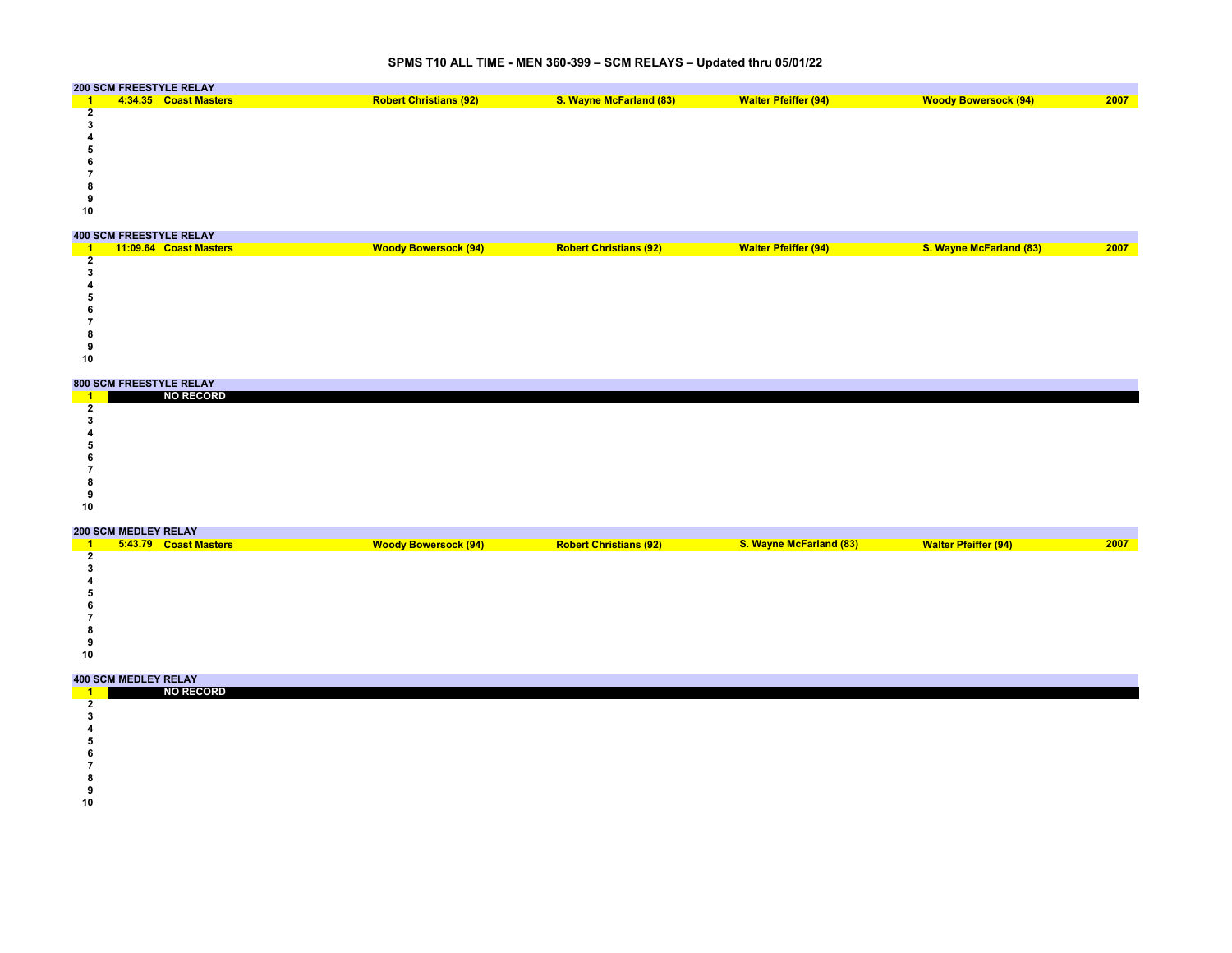# **SPMS T10 ALL TIME – MIXED 72-99 – SCM RELAYS – Updated thru 05/01/22**

|                         |                             | <b>200 SCM FREESTYLE RELAY</b>              |                              |                              |                                 |                                |      |
|-------------------------|-----------------------------|---------------------------------------------|------------------------------|------------------------------|---------------------------------|--------------------------------|------|
| $\mathbf{1}$            | 1:45.58                     | <b>Riverside Aquatics Association</b>       | <b>Rodney Pilman (26)</b>    | <b>Katelyn Butler (22)</b>   | Daniel Ahlgren (27)             | <b>Paloma Dinkel (20)</b>      | 2008 |
| $\overline{2}$          | 1:47.27                     | Southern California Aquatic Masters         | Ealing Jahn (21)             | Osiris Briseno (21)          | Tomo Kawasaki (26)              | Harmon Johnson (19)            | 1997 |
| $\mathbf{3}$            | 1:48.06                     | <b>Rose Bowl Masters</b>                    | Katherine Tse (24)           | Lauren Turner (24)           | Ralph Porrazzo (24)             | Hector Jiminez (24)            | 2016 |
| $\overline{\mathbf{4}}$ | 1:49.39                     | <b>Las Vegas Masters</b>                    | Volkan Saricayir (18)        | Jamie Akenberger (25)        | Dannica Brennan (25)            | Eric Anderson (18)             | 2016 |
| 5                       |                             | 1:52.25 UCLA Bruin Masters                  | Andrius Burggren (19)        | <b>Courtney Thomas (25)</b>  | Melinda Storrs (26)             | Marc Lewis (19)                | 1997 |
| 6                       | 1:52.57                     | <b>Rose Bowl Masters</b>                    | Anais Hacobian (20)          | Lauren Turner (25)           | Austin Samia (20)               | Seanryan Samia (22)            | 2017 |
| $\overline{7}$          | 1:55.38                     | <b>Golden Road Aquatics</b>                 | Brendan Lee (22)             | Jordan Adajar (24)           | Lizz Grainger (25)              | Samantha Sherdel (26)          | 2016 |
| 8                       | 1:55.94                     | <b>Golden Road Aquatics</b>                 | <b>Brittany DeValk (21)</b>  | Alexandra Palmer (20)        | Daniel Liebowitz (33)           | Jamal Hill (22)                | 2017 |
| 9                       | 1:56.03                     | Southern California Aquatic Masters         | Chip McDaniel (28)           | Kentaro Takahashi (21)       | Nicole Zitta (24)               | Debbie Evans (20)              | 1997 |
| 10                      | 1:56.81                     |                                             |                              |                              |                                 |                                | 1998 |
|                         |                             | <b>UCLA Bruin Masters</b>                   | Tom Richner (23)             | Marc Lewis (20)              | Kim Goldthorpe (23)             | Lura Hess (22)                 |      |
|                         |                             |                                             |                              |                              |                                 |                                |      |
|                         |                             | <b>400 SCM FREESTYLE RELAY</b>              |                              |                              |                                 |                                |      |
| $\blacktriangleleft$    | 4:05.70                     | <b>Ojai-Santa Barbara Masters</b>           | <b>James Buck (23)</b>       | <b>Talia Brott (19)</b>      | Liz Hawes (23)                  | <b>Bill Kuhn (34)</b>          | 1999 |
| $\overline{2}$          | 4:06.83                     | <b>Rose Bowl Masters</b>                    | Daniel Castro (25)           | Ralph Porrazzo (24)          | Lauren Turner (24)              | Katherine Klosterman (24)      | 2016 |
| 3                       | 4:08.84                     | <b>Novaquatics Masters</b>                  | Evan Kraus (25)              | Cristina Pelaez (24)         | <b>Ashley McClure (24)</b>      | Andrew Seo (23)                | 2011 |
| $\overline{4}$          | 4:10.47                     | <b>Novaquatics Masters</b>                  | Micha Burden (24)            | <b>Brandy Bounds (24)</b>    | lan Pyott (24)                  | Chris Amber (21)               | 2005 |
| 5                       | 4:13.91                     | <b>Rose Bowl Masters</b>                    | Alec Alders (25)             | Kaia Kolodgie (20)           | Laura Adams (23)                | Jon Mendoza (31)               | 2014 |
| 6                       | 4:15.76                     | <b>Novaguatics Masters</b>                  | Jenalea Cree (19)            | Joshua Kashuk (25)           | Jennifer Schumacher (24)        | Michael Spiegel (26)           | 2009 |
| $\overline{7}$          | 4:16.00                     | <b>Long Beach Grunions</b>                  | Marjorie Berger (26)         | Jacqueline Cole (23)         | Alvin Ma (24)                   | Audy Oktavian (26)             | 2003 |
| 8                       | 4:21.01                     | <b>West Hollywood Masters</b>               | Jeff Brooker (25)            | Susan Trainer (26)           | Nik Bonovich (24)               | Marilyn Chua (23)              | 2003 |
| 9                       | 4:23.37                     | <b>Rose Bowl Masters</b>                    | Alec Alders (22)             | Shannon Walsh (23)           | <b>Maximillian Zavodny (24)</b> | Erinn McMahon (24)             | 2011 |
| 10                      | 4:28.81                     | <b>South West Aquatic Master</b>            | Aram Naibandyan (21)         | Trisha Commons (30)          | Eugene Atanasio (23)            | Teresa Frias (22)              | 1994 |
|                         |                             |                                             |                              |                              |                                 |                                |      |
|                         |                             | 800 SCM FREESTYLE RELAY                     |                              |                              |                                 |                                |      |
| $\mathbf{1}$            |                             | 8:31.86 Las Vegas Masters                   | <b>Eric Anderson (19)</b>    | Jamie Akenberger (26)        | <b>MK Harris (26)</b>           | <b>Brandon Meier (25)</b>      | 2017 |
| $\overline{2}$          | 8:58.33                     | <b>Rose Bowl Masters</b>                    | Andrew Lum (24)              | Melissa Cienega (19)         | Ann Tsuchiya (28)               | Daniel Castro (26)             | 2017 |
| 3                       |                             |                                             |                              |                              |                                 |                                | 2007 |
|                         | 9:17.00                     | <b>Mission Viejo Nadadores</b>              | Katie Moore (19)             | Kelly Wilkings (21)          | <b>Edmund Herlihy (24)</b>      | David Schmidt (29)             |      |
| $\overline{\mathbf{4}}$ | 9:40.19                     | <b>Long Beach Grunions</b>                  | Alvin Ma (24)                | Jacqueline Cole (23)         | Marjorie Berger (26)            | Audy Oktavian (26)             | 2003 |
| 5                       | 9:49.68                     | <b>Rose Bowl Masters</b>                    | Kaia Kolodgie (20)           | Laura Adams (23)             | Chris Culin (23)                | Mohammadreza Esmaeilian (23)   | 2014 |
| 6                       | 9:52.50                     | <b>Rose Bowl Masters</b>                    | Laura Adams (24)             | Lauren Frendreis (26)        | Gene Kim (29)                   | David Jiminez (18)             | 2015 |
| $\overline{7}$          |                             | 10:33.19 UCLA Bruin Masters                 | Winny Jahn (24)              | James Caviezel (28)          | Ealing Jahn (20)                | Robin Kracker (22)             | 1996 |
| 8                       |                             | 11:03.69 Novaquatics Masters                | Dano Nahabedian (22)         | Cristina Pelaez (23)         | Kathleen Meloney (30)           | Evan Spencer (23)              | 2010 |
| 9                       |                             |                                             |                              |                              |                                 |                                |      |
| 10                      |                             |                                             |                              |                              |                                 |                                |      |
|                         |                             |                                             |                              |                              |                                 |                                |      |
|                         | <b>200 SCM MEDLEY RELAY</b> |                                             |                              |                              |                                 |                                |      |
| $\mathbf{1}$            |                             | 1:55.50 Las Vegas Masters                   | Jamie Akenberger (26)        | <b>Brandon Meier (25)</b>    | <b>Eric Anderson (19)</b>       | <b>MK Harris (26)</b>          | 2017 |
| $\overline{2}$          |                             | 2:02.63 Southern California Aquatic Masters | Osiris Briseno (21)          | Ealing Jahn (21)             | Debbie Evans (20)               | Tomoko Kawasaki (26)           | 1997 |
| 3                       |                             | 2:05.12 UCLA Bruin Masters                  | Andrius Burggren (19)        | <b>Courtney Thomas (25)</b>  | Melinda Storrs (26)             | Marc Lewis (19)                | 1997 |
| $\overline{4}$          | 2:05.73                     | <b>Mission Viejo Nadadores</b>              | Katie Moore (19)             | Kelly Wilkings (21)          | <b>Edmund Herlihy (24)</b>      | David Schmidt (29)             | 2007 |
| 5                       | 2:06.31                     | <b>Riverside Aquatics Association</b>       | Daniel Rubano (27)           | Heidi Platner (22)           | Monica Ward (22)                | Steven Behrens (23)            | 1989 |
| 6                       | 2:09.44                     | <b>Novaguatics Masters</b>                  |                              |                              |                                 |                                | 2005 |
|                         |                             |                                             | lan Pyott (24)               | Chris Amber (21)             | Micha Burden (24)               | <b>Brandy Bounds (24)</b>      |      |
| $\overline{7}$          | 2:09.62                     | Southern California Aquatic Masters         | Nicole Zitta (24)            | Kentaro Takahashi (21)       | Harmony Johnson (19)            | Dan Wegner (26)                | 1997 |
| 8                       | 2:13.13                     | <b>Long Beach Grunions</b>                  | <b>Brian Kremers (31)</b>    | Morgan Taylor (21)           | Enrique Ochoa (22)              | Jacqueline Cole (24)           | 2004 |
| 9                       | 2:17.51                     | <b>UCLA Bruin Masters</b>                   | Tom Richner (23)             | Lura Hess (22)               | Marc Lewis (20)                 | Kim Goldthorpe (23)            | 198  |
| 10                      | 2:17.69                     | <b>Mission Viejo Nadadores</b>              | Sean Chavez (23)             | <b>Rykk Bracamonte (29)</b>  | Kelly Wilkings (23)             | <b>Melissa DiGregorio (23)</b> | 2009 |
|                         |                             |                                             |                              |                              |                                 |                                |      |
|                         | <b>400 SCM MEDLEY RELAY</b> |                                             |                              |                              |                                 |                                |      |
| $\blacktriangleleft$    | 4:14.78                     | <b>Las Vegas Masters</b>                    | <b>Jamie Akenberger (26)</b> | <b>Brandon Meier (25)</b>    | <b>Eric Anderson (19)</b>       | MK Harris (26)                 | 2017 |
| $\overline{2}$          | 4:20.54                     | <b>Orange Coast Master Swimming</b>         | Keith Ryan (25)              | Kevin Miller (19)            | Aleah Amr (26)                  | Kierstin Colesen (18)          | 2009 |
| $\mathbf{3}$            | 4:38.17                     | <b>Las Vegas Masters</b>                    | Megan Rauch (27)             | <b>Volkan Saricayir (18)</b> | Jamie Akenberger (25)           | Eric Anderson (18)             | 2016 |
| $\overline{\mathbf{4}}$ |                             | 4:39.75 Long Beach Masters                  | Laurie Jo Hall (21)          | Sakura Okaniwa (19)          | Chuck Alford (24)               | Eric Wagner (34)               | 1997 |
| 5                       | 4:42.70                     | <b>Mission Viejo Nadadores</b>              | <b>Edmund P Herlihy (24)</b> | Katie Moore (19)             | Kelly Wilkings (21)             | David Schmidt (29)             | 2007 |
| 6                       | 4:48.03                     | <b>Rose Bowl Masters</b>                    | Lauren Turner (24)           | Lauren Frendreis (27)        | <b>Robert Daltorio (24)</b>     | Ralph Porrazzo (24)            | 2016 |
| $\overline{7}$          | 4:48.06                     | <b>Rose Bowl Masters</b>                    | Lauren Turner (25)           | Jamaal AmiryinClipps (20)    | Anais Hacobian (20)             | Sean Fisher (22)               | 2017 |
| 8                       | 4:53.70                     |                                             |                              |                              |                                 |                                | 2015 |
| 9                       |                             | <b>Rose Bowl Masters</b>                    | Alec Alders (26)             | Laura Adams (24)             | Daniel Castro (24)              | Sarah Ebner (23)               |      |
|                         | 4:55.76                     | <b>Rose Bowl Masters</b>                    | Alec Alders (23)             | Stefanie Capizzi (25)        | Ralph Sanchez (22)              | Maggie Bobbin (24)             | 2012 |
| 10                      | 5:01.63                     | <b>Rose Bowl Masters</b>                    | Alec Alders (24)             | Sandra Lee (24)              | Ralph Sanchez (23)              | Laura Adams (22)               | 2013 |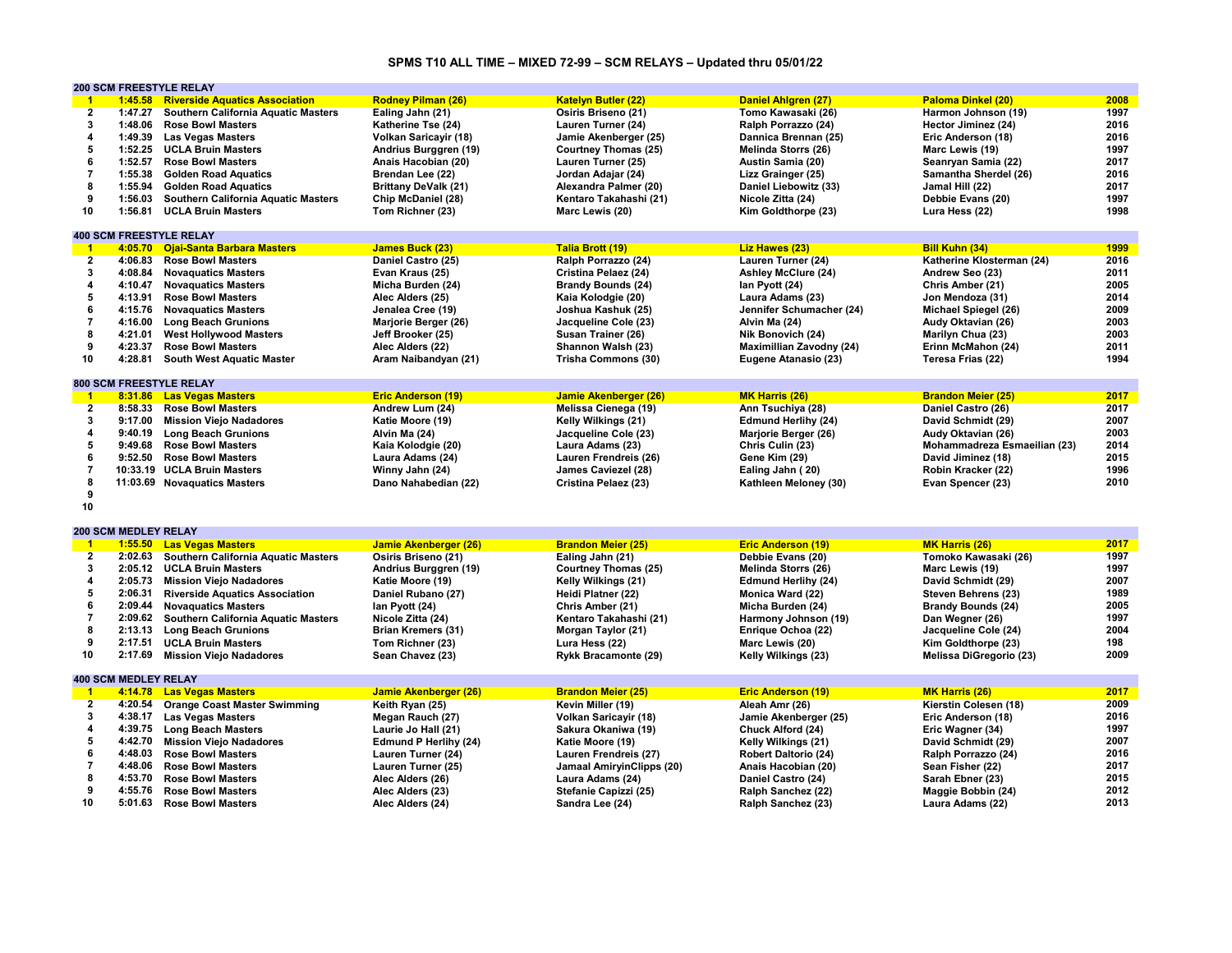## **SPMS T10 ALL TIME – MIXED 100-119 – SCM RELAYS – Updated thru 05/01/22**

|                         | <b>200 SCM FREESTYLE RELAY</b> |                                             |                            |                                 |                              |                              |      |
|-------------------------|--------------------------------|---------------------------------------------|----------------------------|---------------------------------|------------------------------|------------------------------|------|
| $^{\circ}$ 1            |                                | 1:41.62 El Segundo Masters                  | Bert Bergen (30)           | <b>Diane Graner Gallas (33)</b> | <b>Marcel Rinzler (26)</b>   | Heidi Hannenian (26)         | 1997 |
| $\overline{2}$          | 1:43.76                        | <b>Rose Bowl Masters</b>                    | Ralph Porrazzo (26)        | Lauren Frendreis (29)           | Michelle Duraj (26)          | Andrew Lum (25)              | 2018 |
| 3                       | 1:44.24                        | <b>Rose Bowl Masters</b>                    | Simon Burnett (33)         | Daniel Castro (25)              | Lauren Turner (24)           | Lauren Frendreis (27)        | 2016 |
| 4                       | 1:47.81                        | <b>Long Beach Masters</b>                   | Bert Bergen (27)           | Doug Wagner (26)                | Maureen Mendoza (33)         | Kathy Stuppy (24)            | 1994 |
| 5                       | 1:49.29                        | <b>Rose Bowl Masters</b>                    | Wyatt Ubellacker (27)      | Christy Rogers (25)             | Jakob Ladanyl (26)           | Michelle Duraj (25)          | 2017 |
| 6                       | 1:49.37                        | <b>Southern California Aquatic Masters</b>  | Dan Wegner (26)            | Sean Lemm (25)                  | <b>Ramsey McDaniel (30)</b>  | Shirley Kim (25)             | 1997 |
| $\overline{7}$          | 1:49.49                        | <b>Rose Bowl Masters</b>                    | Chad Durieux (36)          | Lauren Frendreis (26)           | Ashley Hauser (27)           | Alec Alders (26)             | 2015 |
|                         |                                |                                             |                            |                                 |                              |                              |      |
| 8                       | 1:49.66                        | Southern California Aquatic Masters         | Eric Hochstein (27)        | Nicholas Irons (23)             | Grace Moon (24)              | Alexandra Middaugh (30)      | 1995 |
| 9                       | 1:50.34                        | Ojai-Santa Barbara Masters                  | Jane Cairns (29)           | Bill Kuhn (34)                  | Mike Shaffer (34)            | Talia Brott (19)             | 1999 |
| 10                      | 1:52.07                        | <b>Novaquatics Masters</b>                  | Tracy Palmero (28)         | Fion Petersen (28)              | Steve Mercier (29)           | Jack Yarborough (19)         | 2001 |
|                         |                                |                                             |                            |                                 |                              |                              |      |
|                         | <b>400 SCM FREESTYLE RELAY</b> |                                             |                            |                                 |                              |                              |      |
| $\mathbf{1}$            | 3:41.64                        | <b>Golden Road Aquatics</b>                 | Liliana Ibanez Lopez (26)  | <b>Alexander Aceino (26)</b>    | Megan Jex (26)               | <b>Mario Marshall (35)</b>   | 2017 |
| $\overline{2}$          | 3:58.17                        | Ojai-Santa Barbara Masters                  | Scott Reed (30)            | Bill Kuhn (35)                  | Wenke Hansen (31)            | Talia Brott (20)             | 2000 |
| 3                       | 4:01.83                        | <b>Santa Barbara Masters</b>                | Kevin Mendoza (23)         | Joanne Tang (23)                | Karen Schultz (40)           | Austin Abrams (26)           | 2019 |
| 4                       |                                | 4:02.06 Rose Bowl Masters                   | Lauren Frendreis (26)      | Ashley Hauser (27)              | Alec Alders (26)             | Jon Mendoza (32)             | 2015 |
| 5                       | 4:03.91                        | <b>West Hollywood Aquatics</b>              | Keely MacDonald (28)       | Elizabeth Vucinich (37)         | James Sinclair (24)          | Colin Dueweke (29)           | 2017 |
| 6                       | 4:04.71                        | <b>Triton Swimming &amp; Triathlon Team</b> | Tony Cox (24)              | Janelle Pietrzak (34)           | Meghan Hawthorne (22)        | James Rogers (25)            | 2014 |
| $\overline{7}$          | 4:05.46                        | <b>West Hollywood Aquatics</b>              | Andrea DeVuono (32)        | Kurt Murdoch (28)               | Amy Dantzler (29)            | Jim Rhyne (28)               | 1994 |
| 8                       | 4:06.12                        | <b>Mission Viejo Msaters</b>                | Katie Moore (22)           | George Polizos (35)             | Hiro Sugimoto (27)           | Rebekah Olsen (30)           | 2010 |
| 9                       | 4:07.38                        | <b>Golden Road Aquatics</b>                 | Gwendolyn Mathias (23)     | Lizz Grainger (25)              | <b>Christopher Kang (28)</b> | Jacob Cook (28)              | 2016 |
| 10                      |                                |                                             |                            |                                 |                              |                              | 2007 |
|                         | 4:10.11                        | <b>Mission Viejo Msaters</b>                | Katie Moore (19)           | Kelly Wilkings (21)             | David Schmidt (29)           | Thomas Herlihy (31)          |      |
|                         |                                |                                             |                            |                                 |                              |                              |      |
|                         |                                | <b>800 SCM FREESTYLE RELAY</b>              |                            |                                 |                              |                              |      |
| $^{\circ}$ 1            |                                | 9:12.78 West Hollywood Aquatics             | <b>Andrea DeVuono (32)</b> | David Newman (29)               | <b>Amy Dantzler (29)</b>     | Jim Rhyne (28)               | 1994 |
| $\overline{2}$          |                                | 9:19.97 South Bay Swim Team                 | Roger Bartels (29)         | <b>Robert Eberwine (29)</b>     | Susan Stohrer (26)           | Ann Finley (27)              | 1989 |
| 3                       | 9:20.07                        | <b>West Hollywood Aquatics</b>              | Kyle Levine (28)           | Kiley Ames-Klein (23)           | Chrisopher Palmer (27)       | Elizabeth Halouzka (35)      | 1999 |
| 4                       | 9:25.11                        | <b>Venice Masters</b>                       | Bruce Stahl (35)           | Lara Forman (24)                | Teri Ellis (25)              | David Kastigar (29)          | 1993 |
| 5                       | 9:25.43                        | <b>Golden Road Aquatics</b>                 | Nickolas Popov (25)        | Abica Dubay (30)                | Julia Browne (30)            | Ivan Serrano (32)            | 2015 |
| 6                       |                                | 9:35.40 Las Vegas Masters                   | Brooke Ivey (22)           | <b>Catriona Cuthbert (30)</b>   | Kyle Ivey (24)               | Diego Falcon (25)            | 2019 |
| $\overline{7}$          | 9:37.73                        | <b>Rose Bowl Masters</b>                    | Alec Alders (22)           | Erica Seubert (30)              | Kathy Chung (30)             | Chad Durieux (32)            | 2011 |
| 8                       | 9:45.77                        | <b>Las Vegas Masters</b>                    | Maiko Bray (32)            | <b>Violet Colavito (33)</b>     | Eric Anderson (18)           | <b>Volkan Saricayir (18)</b> | 2016 |
| 9                       | 9:48.51                        | <b>Rose Bowl Masters</b>                    | James Banks (25)           | Chad Durieux (31)               | Kathy Chung (29)             | Summer St. Pierre (31)       | 2010 |
| 10                      | 9:54.57                        | <b>Novaquatics Masters</b>                  | Antonio Yang (27)          | Aubrey Panis (22)               | Kathleen Meloney (29)        | Mark Merlo (31)              | 2009 |
|                         |                                |                                             |                            |                                 |                              |                              |      |
|                         | <b>200 SCM MEDLEY RELAY</b>    |                                             |                            |                                 |                              |                              |      |
|                         |                                |                                             |                            |                                 |                              |                              |      |
| $\blacktriangleleft$    | 1:48.37                        | <b>Golden Road Aquatics</b>                 | <b>Margo Aceino (26)</b>   | <b>Luke Pechmann (27)</b>       | <b>Alexander Aceino (26)</b> | Liliana Ibanez Lopez (26)    | 2017 |
| $\overline{2}$          |                                | 1:52.80 El Segundo Masters                  | Diane Graner Gallas (33)   | Dave Huston (25)                | Derek Robinson (28)          | Heidi Hannenian (26)         | 1997 |
| 3                       | 1:54.28                        | <b>Rose Bowl Masters</b>                    | <b>Christy Rogers (25)</b> | Chad Durieux (38)               | Lauren Frendreis (28)        | Wyatt Ubellacker (27)        | 2017 |
| 4                       | 1:58.81                        | <b>Southern California Aquatic Masters</b>  | Mike Frazer (34)           | Lisa Chang (28)                 | Peter Egan (31)              | Grace Moon (24)              | 1995 |
| 5                       | 2:00.32                        | <b>El Segundo Masters</b>                   | Marcel Rinzler (26)        | Steven Berger (22)              | Mary Bergen (27)             | Sheila Coffman (33)          | 1997 |
| 6                       | 2:02.94                        | <b>Riverside Aquatics Association</b>       | Rodney Pilman (26)         | Paloma Dinkel (20)              | Katelyn Butler (22)          | Joel Schweiger (32)          | 2008 |
| $\overline{7}$          | 2:03.27                        | <b>Novaquatics Masters</b>                  | Keith Ryan (19)            | Jessamyn Miller (23)            | Adam Craun (29)              | Fiona Petersen (30)          | 2003 |
| 8                       | 2:03.68                        | <b>Novaquatics Masters</b>                  | Courney Martz (24)         | Jenny Perrey (32)               | Maziyar Ahmadi-Kashani (31)  | Evan Kraus (26)              | 2012 |
| 9                       | 2:04.50                        | <b>Golden Road Aquatics</b>                 | Gwendolyn Mathias (23)     | Samantha Sherdel (26)           | <b>Mario Marshall (34)</b>   | Luke Pechmann (26)           | 2016 |
| 10                      | 2:04.66                        | <b>Long Beach Masters</b>                   | Bert Bergen (27)           | Maureen Mendoza (33)            | Kathy Stuppy (24)            | Doug Wagner (26)             | 1994 |
|                         |                                |                                             |                            |                                 |                              |                              |      |
|                         | <b>400 SCM MEDLEY RELAY</b>    |                                             |                            |                                 |                              |                              |      |
| $\blacksquare$ 1        |                                | 4:45.66 Mission Viejo Msaters               | Juan Carlo Piccio (27)     | <b>Hiro Sugimoto (25)</b>       | <b>Lindsey Hartman (27)</b>  | <b>Jocelyn Maggard (21)</b>  | 2008 |
| $\overline{2}$          | 4:45.92                        |                                             |                            |                                 |                              |                              | 1994 |
|                         |                                | <b>West Hollywood Aquatics</b>              | Kurt Murdoch (28)          | David Newman (29)               | Lisa Bove (33)               | Amy Dantzler (29)            |      |
| 3                       | 4:46.15                        | <b>Rose Bowl Masters</b>                    | Ashley Hauser (27)         | Chad Durieux (36)               | Lauren Frendreis (26)        | <b>Matthew Martin (29)</b>   | 2015 |
| $\overline{\mathbf{4}}$ | 4:59.63                        | <b>Ojai-Santa Barbara Masters</b>           | Jane Cairns (28)           | Kelvin Ng (21)                  | Stuart Sato (41)             | Robin Dotson (20)            | 1998 |
| 5                       |                                | 5:00.92 Venice Masters                      | Teri Ellis (25)            | Terence Young (28)              | David Kastigar (29)          | Michele Melendez (21)        | 1993 |
| 6                       | 5:07.10                        | <b>West Hollywood Aquatics</b>              | Marilyn Chua (23)          | Susan Trainer (26)              | Nik Bonovich (24)            | Brandon Del Campo (27)       | 2003 |
| $\overline{7}$          | 5:08.72                        | South Bay Swim Team                         | Peggy Kaelin (26)          | Roger Bartels (29)              | Robert Eberwine (29)         | Susan Stohrer (26)           | 1989 |
| 8                       | 5:14.89                        | <b>Golden Road Aquatics</b>                 | Catherine Higley (27)      | Julia Fearn (33)                | Tony Cox (28)                | Robert Daltorio (26)         | 2018 |
| 9                       |                                | 5:12.95 Rose Bowl Masters                   | Stefanie Capizzi (25)      | Chad Durieux (33)               | Ralph Sanchez (22)           | Maggie Bobbin (24)           | 2012 |
| 10                      |                                | 5:18.72 Southern California Aquatic Masters | Peter McClafferty (26)     | Molly Welsh (31)                | Heidi Sjogren (22)           | Don Goldstein (26)           | 1989 |
|                         |                                |                                             |                            |                                 |                              |                              |      |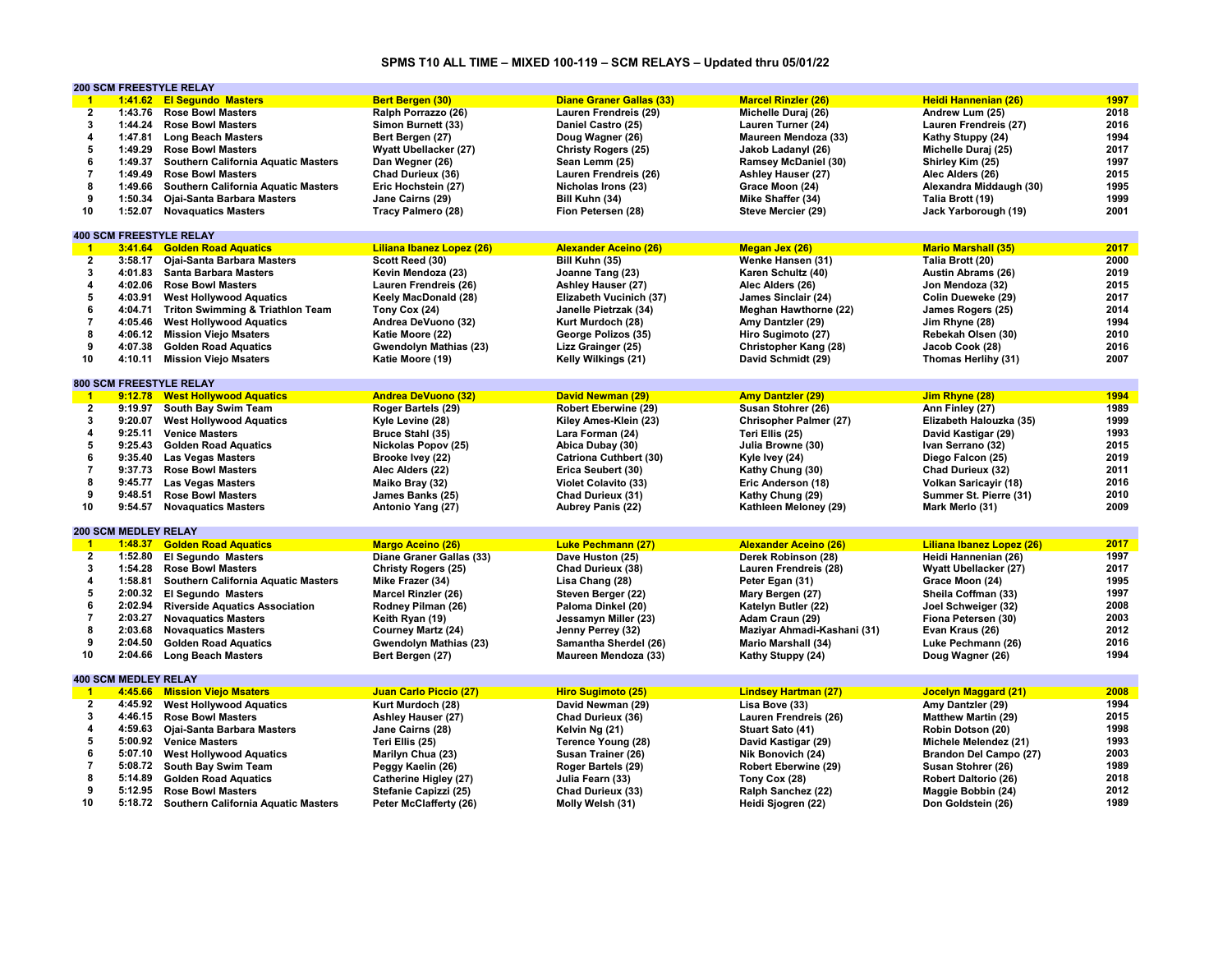# **SPMS T10 ALL TIME – MIXED 120-159 – SCM RELAYS – Updated thru 05/01/22**

|                         |                             | <b>200 SCM FREESTYLE RELAY</b>              |                             |                             |                                 |                                 |      |
|-------------------------|-----------------------------|---------------------------------------------|-----------------------------|-----------------------------|---------------------------------|---------------------------------|------|
| $\blacksquare$          | 1:41.37                     | <b>El Segundo Masters</b>                   | <b>Bert Bergen (33)</b>     | <b>Paige Francis (22)</b>   | <b>Diane Graner Gallas (36)</b> | <b>Derek Robinson (31)</b>      | 2000 |
| $\overline{2}$          | 1:44.56                     | <b>Golden Road Aquatics</b>                 | <b>Megan Melgaard (38)</b>  | Megan Jex (27)              | Jacob Cook (30)                 | Luke Pechmann (28)              | 2018 |
| 3                       | 1:48.73                     | <b>Mission Viejo Masters</b>                | Hiro Sugimoto (26)          | Cynthia Lewis (34)          | Rebekah Olsen (29)              | Steve Gunnell (39)              | 2009 |
| 4                       |                             | 1:50.58 Las Vegas Masters                   | Dan Wegner (42)             | Karin Wegner (41)           | Melissa Giovanni (34)           | Chris Counts (37)               | 2013 |
| 5                       |                             | 1:50.61 South Bay Swim Team                 | Ann Finley (30)             | Dede Moore (32)             | Brian Johnson (31)              | Robert Eberwine (32)            | 1992 |
| 6*                      | 1:50.72                     | <b>West Hollywood Aquatics</b>              | Kurt Smith (33)             | Morri Spang (37)            | Andrea DeVuono (32)             | James Ballard (36)              | 1994 |
| 6*                      | 1:50.72                     | <b>El Segundo Masters</b>                   | Mary Bergen (27)            | Sheila Coffman (33)         | Brian Kelca (37)                | Frank Wattles (27)              | 1997 |
| 8                       |                             |                                             |                             |                             |                                 |                                 | 2017 |
|                         | 1:50.73                     | <b>West Hollywood Aquatics</b>              | Elizabeth Vucinich (37)     | Colin Dueweke (29)          | Sam Stryker (27)                | Keely MacDonald (28)            |      |
| 9                       | 1:51.61                     | South Bay Swim Team                         | Beth Silver (31)            | Robert Eberwine (31)        | Brian Kelca (31)                | Dede Moore (31)                 | 1991 |
| 10                      | 1:52.50                     | <b>Novaquatics Masters</b>                  | Marcel Rinzler (36)         | Meredith Choy (27)          | Tara Anderson (28)              | Adam Craun (33)                 | 2007 |
|                         |                             |                                             |                             |                             |                                 |                                 |      |
|                         |                             | <b>400 SCM FREESTYLE RELAY</b>              |                             |                             |                                 |                                 |      |
| $\mathbf{1}$            | 3:48.17                     | <b>Golden Road Aquatics</b>                 | <b>Megan Melgaard (38)</b>  | Megan Jex (27)              | <b>Luke Pechmann (28)</b>       | Tony Cox (28)                   | 2018 |
| $\overline{2}$          | 3:54.16                     | <b>Southern California Aquatic Masters</b>  | Christopher Beach (39)      | Jennifer Bronson (27)       | Jenny Cook (50)                 | Erik Hochstein (40)             | 2008 |
| 3                       | 4:00.22                     | <b>West Hollywood Aquatics</b>              | Nikola Delic (33)           | Elizabeth Vucinich (38)     | Keely MacDonald (29)            | Sam Stryker (28)                | 2018 |
| $\overline{\mathbf{4}}$ | 4:03.20                     | <b>Las Vegas Masters</b>                    | Kate Hibbard (32)           | Dan Wegner (45)             | Dannica Brennan (25)            | <b>Billy Gaines (35)</b>        | 2016 |
| 5                       | 4:05.36                     | <b>Novaquatics Masters</b>                  | Jan Tichy (29)              | Cynthia Lewis (36)          | Lexie Kelly (25)                | Chris Ciborowski (39)           | 2011 |
| 6                       | 4:05.98                     | <b>Southern California Aquatic Masters</b>  | Michael Heather (35)        | Clay Evans (35)             | Diane Graner (25)               | Joanne Beck (25)                | 1989 |
| $\overline{\mathbf{7}}$ | 4:07.59                     | <b>UCLA Bruin Masters</b>                   | Scott Begin (38)            | Sarah Turner (33)           | Joan Ver Halen (26)             | Gerry Rodrigues (33)            | 1995 |
| 8                       | 4:08.09                     | <b>Las Vegas Masters</b>                    | Jarvis Marlow (41)          | Melissa Giovanni (38)       | Mary Lee (35)                   | Randy Jackson (35)              | 2017 |
| 9                       |                             |                                             |                             |                             |                                 |                                 | 2011 |
|                         | 4:08.28                     | South Bay Swim Team                         | Jeff Hart (25)              | Amy Hoang (31)              | Van Hoang (32)                  | Nathan Stalker (37)             | 2007 |
| 10                      | 4:09.82                     | <b>Novaguatics Masters</b>                  | Marcel Rinzler (36)         | Adam Craun (33)             | Kaitlin Lyons (28)              | Meredith Choy (27)              |      |
|                         |                             |                                             |                             |                             |                                 |                                 |      |
|                         |                             | <b>800 SCM FREESTYLE RELAY</b>              |                             |                             |                                 |                                 |      |
| $-1$                    |                             | 8:25.57 Novaguatics Masters                 | <b>Cynthia Lewis (37)</b>   | Evan Kraus (26)             | <b>Amy Collins (41)</b>         | Dickie Fernandez (41)           | 2012 |
| $\overline{2}$          | 8:38.70                     | <b>Orange Coast Masters Swimming</b>        | Chris Egan (35)             | Aleah Amr (26)              | Kate Egan (38)                  | Keith Ryan (25)                 | 2009 |
| 3                       | 8:57.55                     | <b>Mission Viejo Masters</b>                | George Polizos (35)         | Rebekah Olsen (30)          | Cynthia Lewis (35)              | Steve Gunnell (40)              | 2010 |
| 4                       | 9:11.86                     | <b>Las Vegas Masters</b>                    | Jarvis Marlow (41)          | Susan Hitch (39)            | Mary Lee (35)                   | Randy Jackson (35)              | 2017 |
| 5                       |                             | 9:18.62 Long Beach Grunions                 | Erin Garriepy (33)          | <b>Brian Kremers (39)</b>   | Jacqueline Cole (32)            | Ryan Blaney (35)                | 2012 |
| 6                       | 9:21.72                     | <b>Santa Barbara Masters</b>                | Roland Smith (38)           | Emi Umezawa (24)            | Scott Reed (36)                 | Katie Burch (29)                | 2006 |
| $\overline{7}$          | 9:25.22                     | <b>West Hollywood Aquatics</b>              | James Manning (33)          | Elizabeth Vucinich (37)     | Keely MacDonald (28)            | Craig Sinel (43)                | 2017 |
| 8                       | 9:35.68                     | <b>West Hollywood Aquatics</b>              | Kathleen Walsh (33)         | Lisa Bove (33)              | Gary Quinn (36)                 | <b>Bruce Hatton (37)</b>        | 1994 |
| 9                       | 9:45.06                     | South Bay Swim Team                         | Nathan Stalker (37)         | Amy Hoang (31)              | Van Hoang (32)                  | James Hoeschler (49)            | 2011 |
| 10                      | 9:47.39                     | <b>Mesa Aquatic Masters</b>                 | Lindsey Kroeger (24)        | Matt Schmidt (27)           | Erin McIntyre (25)              | Chris Engelhart (44)            | 2006 |
|                         |                             |                                             |                             |                             |                                 |                                 |      |
|                         | <b>200 SCM MEDLEY RELAY</b> |                                             |                             |                             |                                 |                                 |      |
|                         |                             |                                             |                             |                             |                                 |                                 |      |
| $\overline{1}$          | 1:50.88                     | <b>Golden Road Aquatics</b>                 | <b>Megan Melgaard (38)</b>  | <b>Mike Alexandroz (33)</b> | Tony Cox (28)                   | Megan Jex (27)                  | 2018 |
| $\overline{2}$          |                             | 1:53.07 El Segundo Masters                  | Paige Francis (22)          | Bert Bergen (33)            | <b>Marcel Rinzler (29)</b>      | Diane Graner Gallas (36)        | 2000 |
| 3                       | 1:54.87                     | <b>West Hollywood Aquatics</b>              | Christopher Gibson (34)     | Steven Van Deventer (25)    | Elizabeth Vucinich (37)         | Keely MacDonald (28)            | 2017 |
| 4                       | 1:58.43                     | <b>UCLA Bruin Masters</b>                   | Gerry Rodrigues (33)        | Rory Barish (39)            | Joan Ver Halen (26)             | Mark Snyder (36)                | 1995 |
| 5                       | 1:59.32                     | <b>Southern California Aquatic Masters</b>  | Clay Evans (35)             | Peter McClafferty (26)      | Diane Graner (25)               | Shannon Sullivan (35)           | 1989 |
| 6                       | 1:59.47                     | <b>Mission Viejo Masters</b>                | Cynthia Lewis (34)          | Hiro Sugimoto (26)          | Rebekah Olsen (29)              | Steve Gunnell (39)              | 2009 |
| $\overline{7}$          | 2:00.20                     | <b>Ojai-Santa Barbara Masters</b>           | Scott Reed (30)             | Wenke Hansen (31)           | Jane Cairns (30)                | Bill Kuhn (35)                  | 2000 |
| 8                       | 2:02.15                     | <b>Las Vegas Masters</b>                    | Dannica Brennan (25)        | Nick Boshoff (48)           | <b>Billy Gaines (35)</b>        | Kate Hibbard (32)               | 2016 |
| 9                       | 2:02.72                     | <b>Westside Masters</b>                     | Bonnie Durdy (30)           | Greg Holland (29)           | Cindy Schilling (35)            | Michael Blatt (33)              | 1988 |
| 10                      | 2:03.59                     | <b>Triton Swimming &amp; Triathlon Team</b> | James Rogers (25)           | Helene Hirsch (57)          | Tony Cox (24)                   | <b>Meghan Hawthorne (22)</b>    | 2014 |
|                         |                             |                                             |                             |                             |                                 |                                 |      |
|                         | <b>400 SCM MEDLEY RELAY</b> |                                             |                             |                             |                                 |                                 |      |
| $\mathbf{1}$            | 4:19.94                     | <b>Rose Bowl Masters</b>                    | <b>Simon Burnett (34)</b>   | <b>Chad Durieux (38)</b>    | <b>Lauren Frendreis (28)</b>    | <b>Ann Tsuchiya (28)</b>        | 2008 |
| $\overline{2}$          | 4:20.53                     | <b>Ojai-Santa Barbara Masters</b>           | Scott Reed (29)             | Wenke Hansen (30)           | Mike Shaffer (34)               | Jane Cairns (29)                | 1994 |
|                         |                             |                                             |                             |                             |                                 |                                 |      |
| $\mathbf 3$             | 4:22.07                     | <b>Rose Bowl Masters</b>                    | Ed Moses (30)               | Chad Durieux (31)           | Dawn M Heckman (33)             | Kathy G Chung (29)              | 2015 |
| 4                       | 4:22.21                     | <b>West Hollywood Aquatics</b>              | Elizabeth Vucinich (37)     | Nikoa Delic (32)            | Niccolo Frosini (30)            | Keely MacDonald (28)            | 1998 |
| 5                       | 4:25.44                     | <b>Mission Viejo Masters</b>                | <b>Brendan Herlihy (32)</b> | Cynthia Lewis (33)          | David W Schmidt (30)            | Rebekah Olsen (28)              | 1993 |
| 6                       | 4:28.27                     | <b>Novaquatics Masters</b>                  | Cynthia Lewis (37)          | Steve West (40)             | Bernie Zeruhn (41)              | Amy S. Collins (41)             | 2003 |
| $\overline{7}$          | 4:28.82                     | <b>Golden Road Aquatics</b>                 | Megan Melgaard (38)         | Kenny Duarte (29)           | <b>Billy Gaines (37)</b>        | Kate Hibbard (34)               | 2018 |
| 8                       | 4:29.39                     | <b>Mission Viejo Masters</b>                | Hiro Sugimoto (27)          | Cynthia Lewis (35)          | George Polizos (35)             | Rebekah Olsen (30)              | 1989 |
| 9                       | 4:36.94                     | <b>Novaquatics Masters</b>                  | <b>Marcel Rinzler (40)</b>  | Scott Jackson (36)          | Amy S Collins (40)              | <b>Astrid A Cybuolskis (37)</b> | 2012 |
| 10                      | 4:37.86                     | <b>Las Vegas Masters</b>                    | Dannica Brennan (25)        | John Houx (35)              | <b>Billy Gaines (35)</b>        | Kate Hibbard (32)               | 1989 |
|                         |                             |                                             |                             |                             |                                 |                                 |      |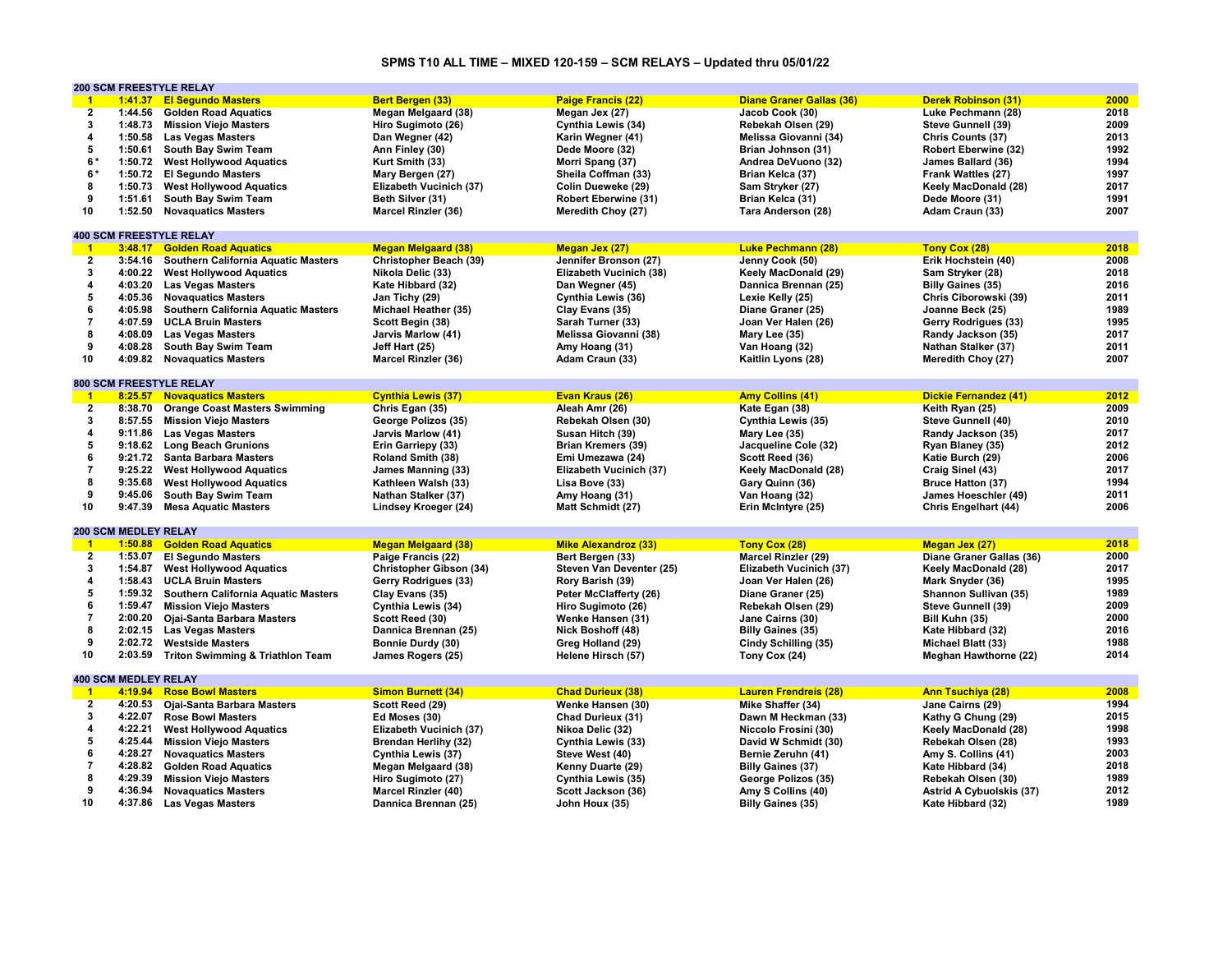# **SPMS T10 ALL TIME – MIXED 160-199 – SCM RELAYS – Updated thru 05/01/22**

|                         |                             | <b>200 SCM FREESTYLE RELAY</b>             |                             |                              |                               |                              |      |
|-------------------------|-----------------------------|--------------------------------------------|-----------------------------|------------------------------|-------------------------------|------------------------------|------|
| $^{\circ}$ 1            | 1:49.69                     | <b>Southern California Aquatic Masters</b> | Chris Wall (46)             | Rada Owen (30)               | <b>Daniel Muth (42)</b>       | Jenny Cook (50)              | 2008 |
| $\overline{2}$          | 1:51.11                     | <b>Novaquatic Masters</b>                  | Ahelee Sue Osborn (49)      | Mike McNeill (40)            | <b>Susanne Simpson (47)</b>   | Katsuya Takahashi (40)       | 2007 |
| $\mathbf{3}$            | 1:53.89                     | Southern California Aquatic Masters        | Bonnie Adair (40)           | Stephen Wilder (42)          | Diana Todd (49)               | James La Montagne (44)       | 1992 |
| 4                       | 1:55.43                     | <b>Las Vegas Masters</b>                   | Nick Boshoff (48)           | Dan Wegner (45)              | Maiko Bray (32)               | Karin Wegner (44)            | 2016 |
| 5                       | 1:55.60                     | Southern California Aquatic Masters        | James Belardi (38)          | Peter O'Keeffe (45)          | Karen Melick (38)             | Bonnie Adair (43)            | 1995 |
| 6                       | 1:56.63                     | <b>UCLA Bruin Masters</b>                  | Heather Shannon (45)        | Gerry Rodrigues (44)         | Randy Eickhoff (41)           | Marcy Smith (49)             | 2006 |
| $\overline{7}$          | 1:56.76                     | <b>Conejo Valley Masters</b>               | Michael Boosin (53)         | Doug Koehler (53)            | Becky Cleavenger (56)         | Cindie Boosin (37)           | 2019 |
| 8                       |                             |                                            |                             |                              |                               | <b>Wayne Deloney (46)</b>    | 2006 |
|                         | 1:57.49                     | <b>Mission Viejo Masters</b>               | Lisa Augerson (43)          | Raymond Borzone (47)         | Tami Engel (43)               |                              |      |
| 9                       | 1:58.01                     | <b>Southern California Aquatic Masters</b> | Parks Wesson (36)           | John Quinn (47)              | Barbara Held (44)             | Bonnie Adair (45)            | 1997 |
| 10                      | 1:58.22                     | <b>Santa Clarita Masters Club</b>          | Michael LaRue (52)          | James Harris (61)            | Cindy Marnoch (49)            | Jennifer Whitcomb (35)       | 2009 |
|                         |                             |                                            |                             |                              |                               |                              |      |
|                         |                             | <b>400 SCM FREESTYLE RELAY</b>             |                             |                              |                               |                              |      |
| $\blacksquare$          |                             | 4:02.73 Novaquatic Masters                 | <b>Bernie Zeruhn (41)</b>   | <b>Amy Collins (41)</b>      | <b>Megan Hedges (40)</b>      | <b>Steve West (40)</b>       | 2012 |
| $\overline{2}$          | 4:04.64                     | <b>Novaguatic Masters</b>                  | <b>Marcel Rinzler (35)</b>  | Alison McGookin (31)         | Susanne Simpson (46)          | Paul Carter (49)             | 2006 |
| 3                       | 4:09.73                     | <b>Conejo Valley Masters</b>               | Becky Cleavenger (51)       | Lisa Schoenneman (52)        | Michael Boosin (48)           | Stephen Ball (44)            | 2014 |
| $\overline{\mathbf{4}}$ |                             | 4:11.16 Las Vegas Masters                  | Nick Boshoff (49)           | Karin Wegner (45)            | Susan Hitch (39)              | Dan Wegner (46)              | 2017 |
| 5                       |                             | 4:11.24 Conejo Valley Masters              | Doug Koehler (47)           | Becky Cleavenger (50)        | Lisa Schoenneman (51)         | Eric Marnoch (47)            | 2013 |
| 6                       | 4:20.27                     | <b>Conejo Valley Masters</b>               | Kelly Karren (42)           | Doug Koehler (49)            | Deanna Koehler (46)           | Leslie Monroe (41)           | 2015 |
| $\overline{7}$          |                             | 4:20.56 Mission Viejo Masters              | Jeff Kuykendall (41)        | David Sumner (40)            | Cynthia Lewis (35)            | T Sorenson (44)              | 2010 |
| 8                       |                             | 4:26.25 Las Vegas Masters                  | Nick Boshoff (48)           | John Houx (35)               | Megan Andrus (35)             | Karin Wegner (44)            | 2016 |
| 9                       | 4:28.20                     | <b>West Hollywood Aquatics</b>             | Paulo Figueiredo (49)       | Jessica Seaton (42)          | Andrea DeVuono (33)           | James Ballard (38)           | 1995 |
| 10                      | 4:34.31                     | South Bay Swim Team                        | Nathan Stalker (38)         | David Neillan (46)           | Dede Moore (52)               | Cynthia Snyder (47)          | 2012 |
|                         |                             |                                            |                             |                              |                               |                              |      |
|                         |                             | <b>800 SCM FREESTYLE RELAY</b>             |                             |                              |                               |                              |      |
| $\blacksquare$          |                             | 8:41.06 UCLA Bruin Masters                 | <b>Gerry Rodrigues (45)</b> | Jeff Pickett (33)            | <b>Laurie Dodd (35)</b>       | Jenny Cook (49)              | 2007 |
| $\overline{2}$          |                             | 8:54.31 UCLA Bruin Masters                 | Gerry Rodrigues (44)        | Randy Eickhoff (41)          | Laurie Dodd (34)              | Heather Shannon (45)         | 2006 |
| 3                       |                             |                                            |                             |                              |                               |                              | 2016 |
|                         |                             | 9:06.94 Las Vegas Masters                  | Melissa Giovanni (37)       | <b>Billy Gaines (35)</b>     | Karin Wegner (44)             | Dan Wegner (45)              |      |
| 4                       | 9:08.71                     | <b>Conejo Valley Masters</b>               | Becky Cleavenger (56)       | Doug Koehler (53)            | Eve Maidenberg (43)           | Andrew Barmann (26)          | 2019 |
| 5                       |                             | 9:10.75 Las Vegas Masters                  | Nick Boshoff (49)           | Karin Wegner (45)            | Kari Adams (51)               | Dan Wegner (46)              | 2017 |
| 6                       | 9:29.28                     | Los Angeles Peninsula Swimmers             | Buzz Harper (46)            | Steve Van Nort (54)          | Machiko Watanabe (27)         | Barbara Goodwin (41)         | 2005 |
| $\overline{7}$          |                             | 9:34.55 Mission Viejo Masters              | Andy Perer (44)             | Jessica Helliwell (34)       | <b>Phillip Albright (49)</b>  | T Sorenson (43)              | 2009 |
| 8                       | 9:50.29                     | <b>Novaquatic Masters</b>                  | <b>Marcel Rinzler (39)</b>  | <b>Heather Martinez (34)</b> | Julia Juliusson (45)          | James Riddle (48)            | 2010 |
| 9                       |                             | 10:06.59 Golden Road Aquatics              | Matt Reason (45)            | Heidi Sheaks (50)            | <b>Christine Hammond (55)</b> | Casey Powers (29)            | 2019 |
| 10                      |                             | 10:16.83 Mission Viejo Masters             | Jeff Kuykendall (41)        | Steve Ripic (37)             | T Sorenson (44)               | Therese O'Rourke (48)        | 2010 |
|                         |                             |                                            |                             |                              |                               |                              |      |
|                         | <b>200 SCM MEDLEY RELAY</b> |                                            |                             |                              |                               |                              |      |
| $\mathbf{1}$            | 2:00.06                     | <b>Southern California Aquatic Masters</b> | <b>Lars Reierson (38)</b>   | <b>Karen Melick (46)</b>     | <b>Paul Carter (46)</b>       | <b>Joanne Reirson (32)</b>   | 2003 |
| $\overline{2}$          | 2:01.04                     | <b>Southern California Aquatic Masters</b> | Clay Evans (44)             | Paul Henne (51)              | Shirley Kim (25)              | Bonnie Adair (45)            | 1997 |
| 3                       |                             | 2:01.11 Novaguatic Masters                 | Megan Hedges (40)           | Steve West (40)              | Bernie Zeruhn (41)            | Amy Collins (41)             | 2012 |
| $\overline{\mathbf{4}}$ | 2:01.50                     | Southern California Aquatic Masters        | Peter O'Keeffe (51)         | Karen Melick (44)            | Paul Carter (44)              | Dawn Heckman (24)            | 2001 |
| 5                       | 2:01.59                     | <b>West Hollywood Aquatics</b>             | Andrea DeVuono (32)         | Karen Melick (37)            | <b>Michael Mealiffe (53)</b>  | Thomas Reudy (39)            | 1994 |
| 6                       | 2:01.67                     | Southern California Aquatic Masters        | Rada Owen (30)              | Jenny Cook (50)              | Erik Hochstein (40)           | Daniel Muth (42)             | 2008 |
| $\overline{7}$          | 2:02.60                     | Southern California Aquatic Masters        | Clay Evans (42)             | Paul Henne (49)              | <b>Bonnie Adair (43)</b>      | Alexandra Middaugh (30)      | 1995 |
| 8                       | 2:07.10                     | <b>Las Vegas Masters</b>                   | Dan Wegner (46)             | Nick Boshoff 49)             | Susan Hitch (39)              | Karin Wegner (45)            | 2017 |
| 9                       | 2:07.80                     | <b>West Hollywood Aquatics</b>             | Kiley Ames-Klein (30)       | Tom Reudy (52)               | Scott Tobin (40)              | Amy Dantzler (42)            | 2006 |
|                         |                             |                                            |                             |                              |                               |                              |      |
| 10                      |                             | 2:08.12 Rose Bowl Masters                  | Karen Younkins (33)         | Kendra Wilson (38)           | Ross Breitenbach (51)         | Julio Cienega (53)           | 2019 |
|                         |                             |                                            |                             |                              |                               |                              |      |
|                         | <b>400 SCM MEDLEY RELAY</b> |                                            |                             |                              |                               |                              |      |
| $\blacktriangleleft$    |                             | 4:35.15 West Hollywood Aquatics            | <b>Andrea De Vuono (32)</b> | <b>Karen Melick (37)</b>     | <b>Michael Mealiffe (53)</b>  | <b>Thomas Reudy (39)</b>     | 1994 |
| $\overline{2}$          |                             | 4:46.30 Las Vegas Masters                  | Dan Wegner (46)             | Nick Boshoff (49)            | Susan Hitch (39)              | Karin Wegner (45)            | 2017 |
| 3                       | 4:48.31                     | <b>Novaquatic Masters</b>                  | Jim Dietrich (40)           | Cynthia Lewis (36)           | Gerard Von Hoffmann (55)      | Lana Encheff (33)            | 2011 |
| 4                       | 4:48.70                     | <b>West Hollywood Aquatics</b>             | Kiley Ames-Klein (30)       | Tom Reudy (52)               | Joel McKenna (36)             | Amy Dantzler (42)            | 2006 |
| 5                       | 4:52.32                     | <b>Las Vegas Masters</b>                   | Dan Wegner (45)             | Nick Boshoff (48)            | Megan Andrus (35)             | Karin Wegner (44)            | 2016 |
| 6                       |                             | 4:52.56 Conejo Valley Masters              | Michael Boosin (50)         | Jennifer Weiderman (50)      | Leslie Monroe (42)            | Daisuke Ito (36)             | 2016 |
| $\overline{7}$          | 4:56.21                     | <b>Novaquatic Masters</b>                  | James Riddle (44)           | <b>Michael Collins (40)</b>  | Susanne Simpson (46)          | Jill Rendl (39)              | 2006 |
| 8                       | 4:58.19                     | <b>Novaguatic Masters</b>                  | Grant Wilson (52)           | John Dauser (53)             | Heidi Kraus (28)              | Lana Kraus (31)              | 2009 |
| 9                       | 4:58.54                     | <b>Novaquatic Masters</b>                  | Jill Rendl (45)             | Gerard Von Hoffmann (56)     | Pete Shim (40)                | <b>Astrid Cybulskis (38)</b> | 2012 |
| 10                      |                             | 5:07.52 Santa Barbara Masters              | Brooke Green (40)           | David Johannsen (65)         | Karen Schultz (40)            | Carl Parker (43)             | 2019 |
|                         |                             |                                            |                             |                              |                               |                              |      |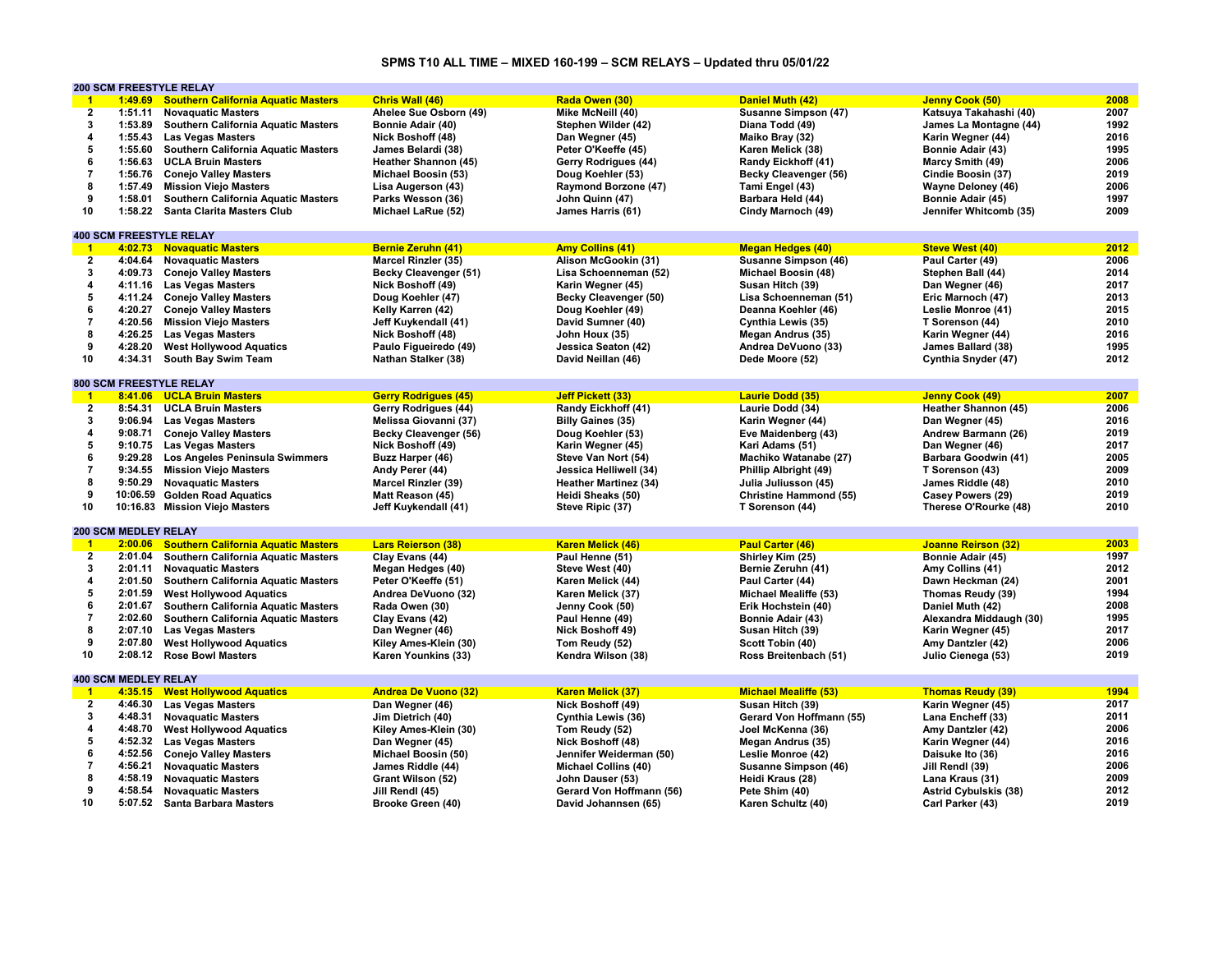# **SPMS T10 ALL TIME – MIXED 200-239 – SCM RELAYS – Updated thru 05/01/22**

|                         |                             | <b>200 SCM FREESTYLE RELAY</b>                         |                               |                               |                               |                              |      |
|-------------------------|-----------------------------|--------------------------------------------------------|-------------------------------|-------------------------------|-------------------------------|------------------------------|------|
| $\overline{1}$          |                             | 1:51.24 Southern California Aquatic Masters            | <b>Arlette Godges (45)</b>    | John Quinn (59)               | <b>James McCloskey (45)</b>   | Jenny Cook (51)              | 2009 |
| $\overline{2}$          | 1:52.16                     | <b>Conejo Valley Masters</b>                           | <b>Becky Cleavenger (54)</b>  | Arlette Godges (53)           | Doug Koehler (51)             | Kelly Karren (44)            | 2017 |
| $\mathbf{3}$            | 1:52.40                     | <b>Conejo Valley Masters</b>                           | <b>Matthew Biondi (48)</b>    | Robert Rosen (63)             | Lisa Schoenneman (51)         | Becky Cleavenger (50)        | 2013 |
| 4                       | 1:54.17                     | <b>Conejo Valley Masters</b>                           | Nick Boshoff (45)             | Robert Rosen (63)             | Becky Cleavenger (50)         | Lisa Schoenneman (51)        | 2013 |
| 5                       | 1:57.70                     | Los Angeles Peninsula Swimmers                         | Duncan McBride (52)           | Laurie Ayoob (49)             | Greg Heyes (52)               | Traci Granger (48)           | 2006 |
| 6                       | 1:58.04                     | <b>Novaquatics Masters</b>                             | James Riddle (44)             | Carol Jewell (64)             | Susanne Simpson (46)          | Paul Carter (49)             | 2006 |
| $\overline{7}$          | 1:58.65                     | Los Angeles Peninsula Swimmers                         | Kenneth Shoor (57)            | Traci Granger (47)            | Jane McCall (46)              | Duncan McBride (51)          | 2005 |
| 8                       |                             |                                                        |                               |                               |                               |                              |      |
|                         | 1:58.91                     | <b>Rose Bowl Masters</b>                               | Cecile Boysen (54)            | Kim O'Grady (57)              | Thomas Taylor (59)            | Dan Stephenson (61)          | 2018 |
| 9                       | 1:59.06                     | <b>Conejo Valley Masters</b>                           | Andrew Barmann (26)           | Robert Rosen (69)             | Jennifer Weiderman (53)       | <b>Becky Cleavenger (56)</b> | 2019 |
| 10                      | 1:59.73                     | <b>Rose Bowl Masters</b>                               | Kim O'Grady (56)              | Thomas Taylor (58)            | Nancy Leichter (46)           | Eric Hilger (50)             | 2017 |
|                         |                             |                                                        |                               |                               |                               |                              |      |
|                         |                             | <b>400 SCM FREESTYLE RELAY</b>                         |                               |                               |                               |                              |      |
| $\blacktriangleleft$    | 4:05.67                     | <b>Southern California Aquatic Masters</b>             | John Quinn (59)               | <b>Arlette Godges (45)</b>    | Jenny Cook (51)               | <b>James McCloskey (45)</b>  | 2009 |
| $\mathbf{2}$            |                             | 4:06.25 Conejo Valley Masters                          | Scott Adair (53)              | Arlette Godges (52)           | Becky Cleavenger (53)         | Michael Boosin (50)          | 2016 |
| 3                       | 4:24.20                     | Los Angeles Peninsula Swimmers                         | Ann Finley (53)               | Traci Granger (57)            | <b>Chuck Ponthier (52)</b>    | David Lindstedt (59)         | 2015 |
| $\overline{4}$          | 4:24.76                     | <b>Conejo Valley Masters</b>                           | Jennifer Weiderman (52)       | Cynthia Zutter (53)           | Doug Koehler (52)             | Kelly Karren (45)            | 2018 |
| 5                       | 4:27.29                     | Southern California Aquatic Masters                    | Clay Evans (41)               | Bonnie Adair (42)             | Frank Piemme (69)             | Diana Todd (51)              | 1994 |
| 6                       | 4:28.24                     | Los Angeles Peninsula Swimmers                         | Chuck Ponthier (53)           | Ann Finley (54)               | Barbara Goodwin (52)          | Duncan McBride (52)          | 2016 |
| $\overline{7}$          | 4:31.08                     | <b>Las Vegas Masters</b>                               | Dale Webster (50)             | Joanne Saul-Zachau (61)       | Michelle Ashworth (56)        | Dan Wegner (48)              | 2019 |
| 8                       | 4:34.71                     | <b>Las Vegas Masters</b>                               | Kari Adams (51)               | Robert Mitchell (59)          | Joanne Saul-Zachau (59)       | Laurence Jaffee (57)         | 2017 |
| 9                       | 4:38.85                     |                                                        |                               |                               |                               |                              | 2005 |
|                         |                             | <b>Novaquatics Masters</b><br><b>Rose Bowl Masters</b> | Gerard Von Hoffmann (49)      | Elizabeth Deschenes (52)      | Kim Thornton (53)             | Paul Carter (48)             | 2014 |
| 10                      | 4:43.49                     |                                                        | <b>Kayley Vernallis (54)</b>  | <b>Cheryl Simmons (47)</b>    | Erik Sterne (62)              | <b>Patrick McGinley (51)</b> |      |
|                         |                             |                                                        |                               |                               |                               |                              |      |
|                         |                             | <b>800 SCM FREESTYLE RELAY</b>                         |                               |                               |                               |                              |      |
| $-1$                    |                             | 9:14.14 Conejo Valley Masters                          | <b>Arlette Godges (53)</b>    | <b>Becky Cleavenger (54)</b>  | Doug Koehler (51)             | <b>Kelly Karren (44)</b>     | 2017 |
| $\overline{2}$          | 9:24.11                     | <b>Conejo Valley Masters</b>                           | Kelly Karren (45)             | Becky Cleavenger (55)         | Jennifer Weiderman (52)       | Doug Koehler (52)            | 2018 |
| 3                       | 9:35.49                     | <b>Mission Viejo Masters</b>                           | Ahelee Sue Osborn (51)        | Brian Busacca (50)            | Michael Heather (55)          | Kelly Richell (44)           | 2009 |
| 4                       | 9:50.94                     | <b>Las Vegas Masters</b>                               | Dale Webster (50)             | Joanne Saul-Zachau (61)       | Karin Wegner (47)             | Dan Wegner (48)              | 2019 |
| 5                       | 9:52.78                     | <b>Las Vegas Masters</b>                               | Laurence Jaffee (56)          | Michelle Ashworth (53)        | Kari Adams (50)               | Gabriel Osorio (52)          | 2016 |
| 6                       | 9:59.99                     | <b>Southern California Aquatic Masters</b>             | Dan Leonard (55)              | Jenny Cook (51)               | Bill Ireland (50)             | Melissa Latt (46)            | 2009 |
| $\overline{7}$          |                             | 10:20.08 Golden Road Aquatics                          | Steve Kim (41)                | <b>Christine Hammond (53)</b> | Carolyn Zderko (50)           | Dan Jensen (59)              | 2017 |
| 8                       |                             | 10:25.82 Las Vegas Masters                             | Michelle Ashworth (54)        | Mitchell Kohlbecker (43)      | Joanne Saul-Zachau (59)       | Robert Mitchell (59)         | 2017 |
| 9                       |                             | 10:32.98 Golden Road Aquatics                          | Tom Burke (59)                | Carolyn Zderko (51)           | <b>Christine Hammond (54)</b> | <b>Bruce Menefee (59)</b>    | 2018 |
| 10                      |                             | 10:38.72 Mission Viejo Masters                         | <b>Beverly Montrella (71)</b> | Michael Heather (63)          | Heidi Walker (42)             | <b>Brendan Herlihy (41)</b>  | 2017 |
|                         |                             |                                                        |                               |                               |                               |                              |      |
|                         |                             |                                                        |                               |                               |                               |                              |      |
|                         | <b>200 SCM MEDLEY RELAY</b> |                                                        |                               |                               |                               |                              |      |
| $\blacksquare$          |                             | 2:10.49 Los Angeles Peninsula Swimmers                 | <b>Susan Kingston (47)</b>    | <b>Gregory Willis (61)</b>    | <b>Traci Granger (51)</b>     | <b>Duncan McBride (55)</b>   | 2009 |
| $\overline{2}$          | 2:11.07                     | <b>UCLA Bruin Masters</b>                              | Peter O'Keeffe (59)           | Heather Shannon (48)          | Christie Ciraulo (56)         | Chris Hauty (53)             | 2009 |
| 3                       | 2:12.20                     | Southern California Aquatic Masters                    | Bonnie Adair (44)             | Karen Melick (39)             | Gary Langendoen (51)          | <b>Bob Congelliere (67)</b>  | 1996 |
| $\overline{\mathbf{4}}$ | 2:12.68                     | Southern California Aquatic Masters                    | Peter O'Keeffee (45)          | Karen Melick (38)             | Diana Todd (52)               | <b>Bob Congelliere (66)</b>  | 1995 |
| 5                       | 2:13.80                     | Los Angeles Peninsula Swimmers                         | Jane McCall (46)              | Kenneth Shoor (57)            | Traci Granger (47)            | Duncan McBride (51)          | 2005 |
| 6                       | 2:14.57                     | Los Angeles Peninsula Swimmers                         | Ann Finley (53)               | David Lindstedt (59)          | Traci Granger (57)            | Duncan McBride (61)          | 2015 |
| $\overline{7}$          | 2:15.34                     | Southern California Aquatic Masters                    | Donald Snyder (51)            | Karen Melick (53)             | Brad Magit (52)               | Jenny Cook (52)              | 2010 |
| 8                       | 2:16.11                     | <b>Conejo Valley Masters</b>                           | Kelly Karren (48)             | Jennifer Weiderman (55)       | Mark Buckley (68)             | <b>Becky Cleavenger (58)</b> | 2021 |
| 9                       | 2:16.74                     | <b>Rose Bowl Masters</b>                               | Dan Stephenson (56)           | <b>Cheryl Simmons (46)</b>    | Drew Skelly (47)              | Susan Gold (53)              | 2013 |
| 10                      | 2:17.33                     | Los Angeles Peninsula Swimmers                         | Ann Finley (54)               | <b>Charlie Raine (56)</b>     | David Lindstedt (60)          | Dede Moore (56)              | 2016 |
|                         |                             |                                                        |                               |                               |                               |                              |      |
|                         | <b>400 SCM MEDLEY RELAY</b> |                                                        |                               |                               |                               |                              |      |
| $\blacktriangleleft$    | 4:36.96                     |                                                        |                               |                               |                               |                              | 2009 |
|                         |                             | <b>Southern California Aquatic Masters</b>             | Doug Kajiwara (52)            | Dan Leonard (55)              | <b>Arlette Godges (45)</b>    | Jenny Cook (51)              | 2018 |
| $\mathbf{2}$            | 4:37.00                     | <b>Conejo Valley Masters</b>                           | Jill Gellatly (51)            | Doug Koehler (52)             | Kelly Karren (56)             | Becky Cleavenger (55)        |      |
| 3                       | 4:54.17                     | <b>Novaguatics Masters</b>                             | Don Cholodenko (52)           | John Dauser (52)              | Susanne Simpson (48)          | Ahelee Sue Osborn (50)       | 2008 |
| 4                       | 4:57.71                     | <b>Rose Bowl Masters</b>                               | Lisa Hilger (53)              | Winston Uchiyama (55)         | Kayley Vermallis (52)         | <b>Patrick McGinley (49)</b> | 2012 |
| 5                       | 5:01.18                     | Southern California Aquatic Masters                    | Hubie Kerns (61)              | Karen Melick (53)             | Jenny Cook (52)               | Chris Wall (48)              | 2010 |
| 6                       | 5:06.78                     | Los Angeles Peninsula Swimmers                         | Jane McCall (46)              | Kenneth Shoor (57)            | Traci Granger (47)            | Duncan McBride (51)          | 2005 |
| $\overline{7}$          |                             | 5:14.32 Las Vegas Masters                              | Robert Mitchell (59)          | Laurence Jaffee (57)          | Kari Adams (51)               | Joanne Saul-Zachau (59)      | 2017 |
| 8                       | 5:15.22                     | <b>Santa Barbara Masters</b>                           | Brooke Green (38)             | David Johannsen (63)          | <b>Mariah Reading (23)</b>    | Jeff Farrell (80)            | 2017 |
| 9                       | 5:18.51                     | <b>Las Vegas Masters</b>                               | Dan Wegner (48)               | Dale Webster (50)             | Joanne Saul-Zachau (61)       | Michelle Ashworth (56)       | 2019 |
| 10                      | 5:30.90                     | <b>Mission Viejo Masters</b>                           | Kim Burton (52)               | Douglas Barker (51)           | Michael Heather (60)          | Gwynne Steidle (52)          | 2014 |
|                         |                             |                                                        |                               |                               |                               |                              |      |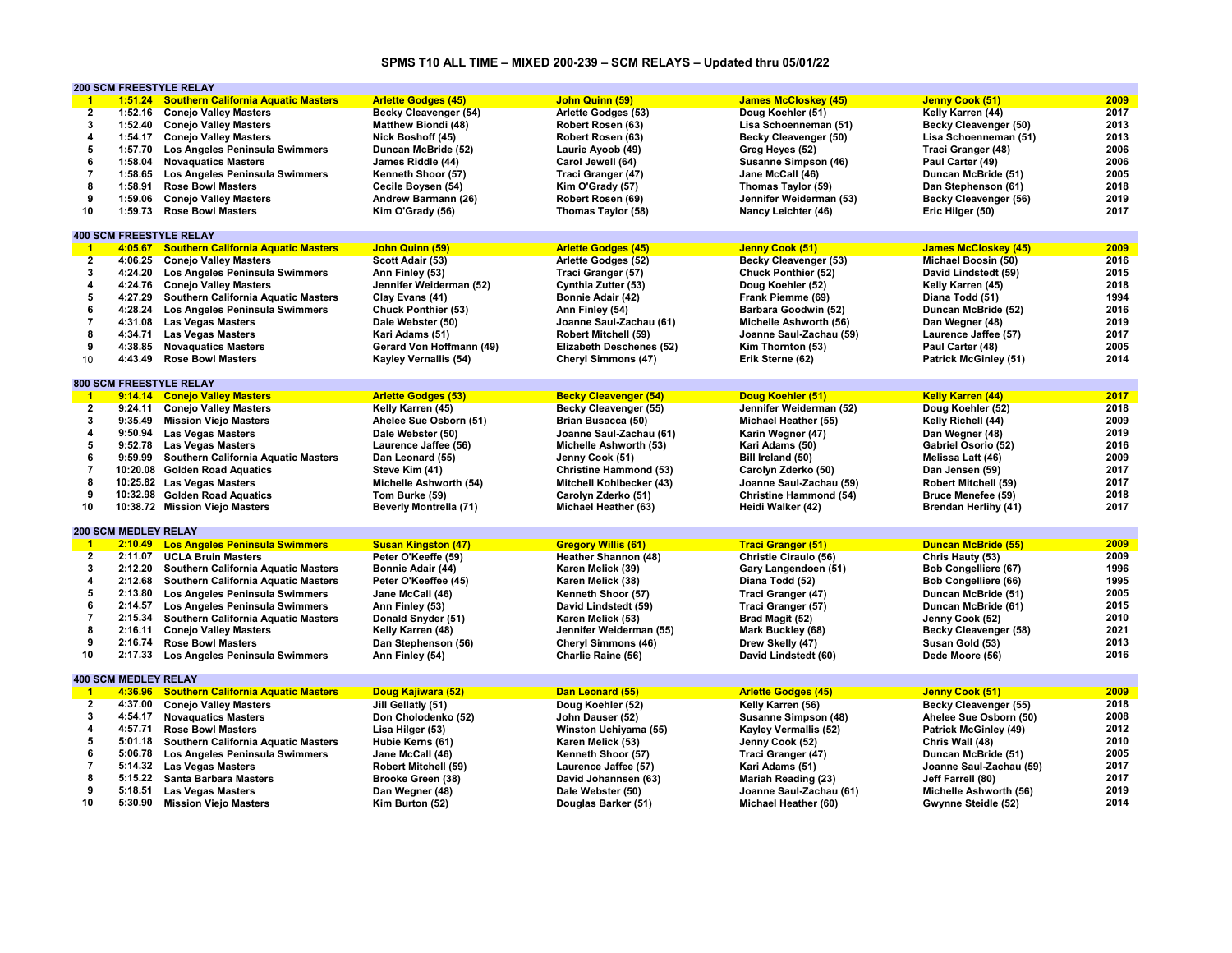## **SPMS T10 ALL TIME – MIXED 240-279 – SCM RELAYS – Updated thru 05/01/22**

|                         | <b>200 SCM FREESTYLE RELAY</b> |                                              |                                    |                                |                               |                                     |      |
|-------------------------|--------------------------------|----------------------------------------------|------------------------------------|--------------------------------|-------------------------------|-------------------------------------|------|
| $-1$                    | 2:11.27                        | <b>Conejo Valley Masters</b>                 | Doug Koehler (52)                  | <b>Clive Edwards (65)</b>      | <b>Niki Stokols (61)</b>      | <b>Nancy Kirckpatrick-Reno (63)</b> | 2018 |
| $\overline{2}$          | 2:11.90                        | <b>Mission Viejo Masters</b>                 | Yona Tadir (72)                    | Michael Heather (61)           | Gwynne Steidle (53)           | <b>Sherry Wendzel Brooks (55)</b>   | 2015 |
| 3                       | 2:16.07                        | <b>Conejo Valley Masters</b>                 | James Aamoth (57)                  | Keith Robinson (60)            | Cynthia Zutter (53)           | Diane Smith (73)                    | 2018 |
| $\overline{\mathbf{4}}$ |                                | 2:19.42 Conejo Valley Masters                | Mark Losinski (58)                 | Diane Smith (69)               | Robert Rosen (64)             | Nancy Kirckpatrick-Reno (59)        | 2014 |
| 5                       |                                | 2:20.93 Mission Viejo Masters                | <b>Bonnie Spivey (54)</b>          | John Campbell (65)             | Kim Burton (50)               | Jim Stewart (71)                    | 2012 |
| 6                       | 2:21.30                        | <b>Mission Viejo Masters</b>                 | <b>Beverly Montrella (66)</b>      | Mark Longworth (61)            | Jim Stewart (71)              | T Sorenson (46)                     | 2012 |
| $\overline{7}$          | 2:24.67                        | Southern California Aquatic Masters          | Jurgen Schmidt (71)                | Sylvia Glenn (56)              | Bob Merrick (74)              | Bonnie Adair (42)                   | 1994 |
| 8                       | 2:25.87                        | <b>Conejo Valley Masters</b>                 | Mark Losinski (59)                 | Frank Freeman (70)             | Diane Smith (70)              | Nancy Kirckpatrick-Reno (60)        | 2015 |
| 9                       |                                |                                              |                                    |                                |                               |                                     |      |
|                         | 2:27.18                        | <b>Mission Viejo Masters</b>                 | Kim Burton (48)                    | Michael Heather (56)           | Deborah Rabboin (59)          | Robert Rolph (79)                   | 2010 |
| 10                      | 2:30.01                        | <b>Novaquatics Masters</b>                   | Henrietta Spencer (65)             | Kristi Dauser (53)             | Mike Selna (61)               | Henry Greenberg (61)                | 2009 |
|                         |                                |                                              |                                    |                                |                               |                                     |      |
|                         |                                | <b>400 SCM FREESTYLE RELAY</b>               |                                    |                                |                               |                                     |      |
| $\overline{1}$          |                                | 4:24.25 Conejo Valley Masters                | <b>Arlette Godges (54)</b>         | <b>Becky Cleavenger (55)</b>   | <b>Robert Rosen (68)</b>      | <b>Mark Buckley (65)</b>            | 2018 |
| $\mathbf{2}$            | 4:30.56                        | <b>Novaguatic Masters</b>                    | George Serbia (61)                 | <b>Michael Collins (55)</b>    | Ming Robinson (58)            | Ellen Shockro (79)                  | 2021 |
| 3                       | 5:02.96                        | <b>Las Vegas Masters</b>                     | <b>Rick Fulljames (66)</b>         | Michelle Ashworth (54)         | Diana Dolan LaMar (60)        | Joseph Wyson (61)                   | 2017 |
| $\overline{\mathbf{4}}$ | 5:07.71                        | <b>West Hollywood Aquatics</b>               | Jessica Seaton (64)                | Olivia Karlin (53)             | Mauro Bordovsky (61)          | Charles Larson (65)                 | 2017 |
| 5                       | 5:14.05                        | <b>Conejo Valley Masters</b>                 | Jennifer Weiderman (47)            | Gabriel Salazar (57)           | Frank Freeman (68)            | Diane Smith (68)                    | 2013 |
| 6                       | 5:15.35                        | <b>West Hollywood Aquatics</b>               | Paulo Figueiredo (70)              | Jessica Seaton (63)            | Olivia Karlin (52)            | Charles larson (64)                 | 2016 |
| $\overline{7}$          | 5:16.79                        | <b>Mission Viejo Masters</b>                 | <b>Beverly Montrella (71)</b>      | Michael Heather (63)           | Jeanne McCleave (63)          | Jeffrey Taylor (61)                 | 2017 |
| 8                       | 5:27.94                        | <b>Mission Viejo Masters</b>                 | Gwen Uthus (53)                    | <b>Beverly Montrella (61)</b>  | <b>Michael Colonnese (63)</b> | James Clyne (66)                    | 2007 |
| 9                       | 5:30.42                        | <b>Novaguatics Masters</b>                   | <b>Maark McCartin (57)</b>         | Kim Thornton (59)              | Ellen Shockro (69)            | Tom Angell (71)                     | 2011 |
| 10                      | 5:44.39                        | <b>Conejo Valley Masters</b>                 | <b>Francis Shelley (51)</b>        | Niki Stokols (57)              | Lloyd Johnson (74)            | Diane Smith (69)                    | 2014 |
|                         |                                |                                              |                                    |                                |                               |                                     |      |
|                         |                                | <b>800 SCM FREESTYLE RELAY</b>               |                                    |                                |                               |                                     |      |
| $\overline{1}$          |                                | 11:04.83 Novaguatic Masters                  | <b>Debbie Bradbury (70)</b>        | George Serbia (61)             | <b>Ming Robinson (58)</b>     | <b>Michael Collins (55)</b>         | 2021 |
| $\overline{2}$          |                                | 11:30.92 Las Vegas Masters                   | <b>Beverly Meteyer (63)</b>        | Carolyn Battin (62)            | Dave Arpin (57)               | Rick Fulljames (65)                 | 2016 |
| 3                       |                                |                                              |                                    |                                |                               |                                     | 2017 |
|                         |                                | 11:34.02 Las Vegas Masters                   | Joseph Wyson (61)                  | <b>Rick Fulljames (66)</b>     | Gina Waymire (54)             | Diana Dolan LaMar (60)              |      |
| 4                       |                                | 12:13.15 Southern California Aquatic Masters | Lee Arth (69)                      | Sylvia Glenn (56)              | Bob Merrick (74)              | Bonnie Adair (42)                   | 1994 |
| 5                       |                                | 12:45.32 Mission Viejo Masters               | Kim Burton (48)                    | <b>Beverly Montrella (64)</b>  | Michael Heather (56)          | Robert Rolph (79)                   | 2010 |
| 6                       |                                | 12:47.36 Rose Bowl Masters                   | <b>Maurine Kornfeld (96)</b>       | <b>Patrick McGinley (54)</b>   | Andre Passos (44)             | Heidi Khalil (46)                   | 2017 |
| $\overline{7}$          |                                | 12:49.10 Mission Viejo Masters               | Robert Rolph (77)                  | Michael Colonnese (64)         | Gwen Uthus (54)               | Robin Smith (53)                    | 2008 |
| 8                       |                                | 13:23.70 Rose Bowl Masters                   | <b>Maurine Kornfeld (96)</b>       | Lauren Frendreis (28)          | <b>Patrick McGinley (54)</b>  | <b>Michael Farmer (70)</b>          | 2017 |
| 9                       |                                | 13:32.13 Ojai-Santa Barbara Masters          | Gay Collins (64)                   | Malchia Olshan (63)            | John Bleck (61)               | Jeff Farrell (57)                   | 1994 |
| 10                      |                                | 13:41.88 Triton Swimming & Triathlon Team    | Romy Beattie (53)                  | Chris Georges (57)             | Kris Cook (65)                | Wendy Scherwat Ducourneau (65)      | 2015 |
|                         |                                |                                              |                                    |                                |                               |                                     |      |
|                         | <b>200 SCM MEDLEY RELAY</b>    |                                              |                                    |                                |                               |                                     |      |
| $-1$                    |                                |                                              |                                    |                                |                               |                                     |      |
| $\overline{2}$          |                                | 2:04.82 Novaguatics Masters                  | <b>Jamie Fowler (60)</b>           | <b>Henry Vehovec (61)</b>      | <b>Katie Osborne (56)</b>     | <b>Veronica Hibben (63)</b>         | 2019 |
|                         |                                |                                              |                                    |                                |                               |                                     |      |
|                         |                                | 2:16.90 Los Angeles Peninsula Swimmers       | Laurie Ayoob (60)                  | David Lindstedt (61)           | <b>Traci Granger (59)</b>     | Duncan McBride (63)                 | 2017 |
| 3                       | 2:17.66                        | <b>Conejo Valley Masters</b>                 | Nancy Kirkpatrick-Reno (64)        | Clive Edwards (66)             | <b>Bradford Stanley (59)</b>  | Becky Cleavenger (56)               | 2019 |
| 4                       | 2:28.19                        | <b>Las Vegas Masters</b>                     | Carolyn Battin (62)                | Joseph Wyson (60)              | Laurence Jaffee (56)          | <b>Beverly Meteyer (63)</b>         | 2016 |
| 5                       | 2:33.61                        | <b>Conejo Valley Masters</b>                 | Nancy Kirkpatrick-Reno (59)        | Lloyd Johnson (74)             | Terry Hearst (58)             | Niki Stokols (57)                   | 2014 |
| 6                       | 2:34.30                        | <b>Conejo Valley Masters</b>                 | Nancy Kirkpatrick-Reno (61)        | Deanna Koehler (47)            | Robert Rosen (66)             | Frank Freeman (71)                  | 2016 |
| $\overline{7}$          | 2:42.01                        | <b>Mission Viejo Masters</b>                 | Jim Stewart (69)                   | <b>Bonnie Spivey (52)</b>      | Michael Heather (56)          | Beverly Montrella (64)              | 2010 |
| 8                       | 2:43.39                        | Southern California Aquatic Masters          | Sylvia Glenn (56)                  | Bob Merrick (74)               | Bonnie Adair (42)             | Frank Piemme (69)                   | 1994 |
| 9                       | 2:46.81                        | <b>Las Vegas Masters</b>                     | Michelle Ashworth (54)             | Diana Dolan LaMar (60)         | Joseph Wyosn (61)             | <b>Rick Fulljames (66)</b>          | 2017 |
| 10                      | 2:49.23                        | <b>Conejo Valley Masters</b>                 | Diane Smith (65)                   | Lloyd Johnson (70)             | Becky Cleavenger (47)         | Frank Freeman (65)                  | 2010 |
|                         |                                |                                              |                                    |                                |                               |                                     |      |
|                         | <b>400 SCM MEDLEY RELAY</b>    |                                              |                                    |                                |                               |                                     |      |
| $\overline{1}$          | 5:23.61                        | <b>Conejo Valley Masters</b>                 | <b>Nancy Kirkpatrick-Reno (63)</b> | <b>Clive Edwards (65)</b>      | <b>Mark Buckley (65)</b>      | <b>Cynthia Zutter (53)</b>          | 2018 |
| $\overline{2}$          |                                | 5:42.88 Las Vegas Masters                    | Carolyn Battin (62)                | Joseph Wyson (60)              | Laurence Jaffee (56)          | <b>Beverly Meteyer (63)</b>         | 2016 |
| 3                       | 6:10.57                        | <b>Conejo Valley Masters</b>                 | Diane Smith (69)                   | Lloyd Johnson (74)             | Deanna Koehler (45)           | Robert Rosen (64)                   | 2014 |
| 4                       | 6:15.03                        | <b>West Hollywood Aquatics</b>               | Errol Graham (60)                  | Jessica Seaton (66)            | Charles Myers (66)            | Olivia Karlin (55)                  | 2019 |
| 5                       | 6:24.17                        | <b>Novaguatics Masters</b>                   | Mike Selna (61)                    | Kristi Dauser (53)             | Henry Greenberg (61)          | Henrietta Spencer (65)              | 2009 |
| 6                       | 6:31.43                        | <b>Mission Viejo Masters</b>                 | Rudolf Graef (76)                  | Mark Longworth (56)            | <b>Beverly Montrella (61)</b> | Gwen Uthus (53)                     | 2007 |
| $\overline{7}$          | 6:32.23                        | <b>Golden Road Aquatics</b>                  | John Allaire (62)                  | Wendy Scherwat Ducourneau (65) | Tom Burke 962)                | Heidi Sheaks (52)                   | 2021 |
| 8                       | 6:42.80                        | <b>West Hollywood Aquatics</b>               | Jessica Seaton (63)                | <b>Charles Myers (63)</b>      | David Kirvan (52)             | Jan Levinrad (69)                   | 2016 |
| 9                       | 6:48.76                        | <b>West Hollywood Aquatics</b>               | Errol Graham (59)                  | Jessica Seaton (65)            | Raymond Camacho (54)          | Mary Church (68)                    | 2018 |
| 10                      | 7:12.31                        | <b>West Hollywood Aquatics</b>               | Errol Graham (54)                  | Jessica Seaton (60)            | Neal Wiener (69)              | Mary Church (63)                    | 2013 |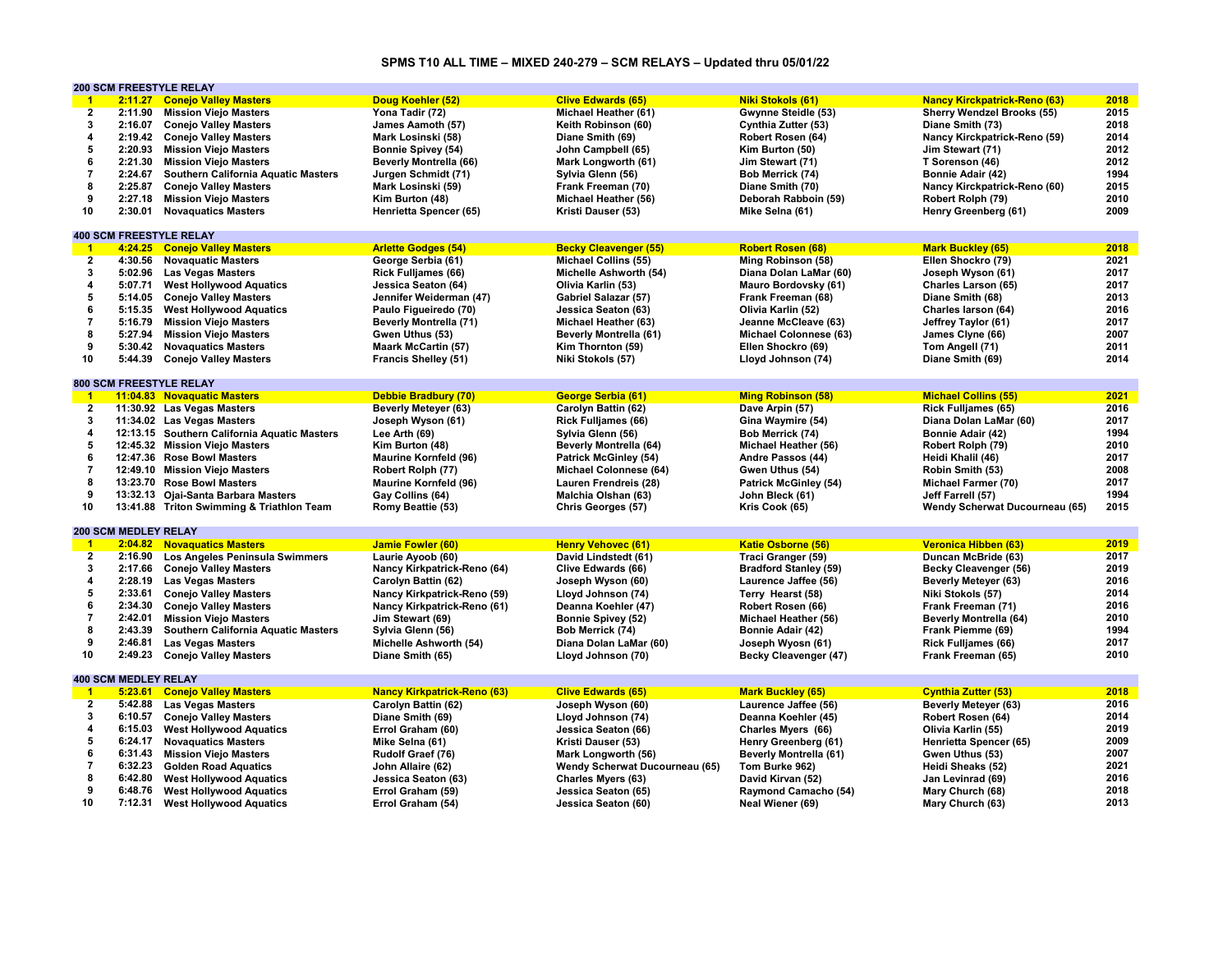## **SPMS T10 ALL TIME – MIXED 280-319 – SCM RELAYS – Updated thru 05/01/22**

|    |         | <b>200 SCM FREESTYLE RELAY</b>      |                              |                              |                              |                               |      |
|----|---------|-------------------------------------|------------------------------|------------------------------|------------------------------|-------------------------------|------|
|    | 2:35.56 | <b>Ojai-Santa Barbara Masters</b>   | <b>Frank Piemme (70)</b>     | <b>Grace Altus (71)</b>      | Ruth Baar (72)               | <b>Jurgen Schmidt (72)</b>    | 1995 |
|    | 2:42.06 | Oiai-Santa Barbara Masters          | Frank Piemme (74)            | Malchia Olshan (68)          | Jurgen Schmidt (76)          | Ruth Baar (76)                | 1999 |
|    | 2:44.26 | Ojai-Santa Barbara Masters          | Jurgen Schmidt (75)          | Frank Piemme (73)            | Malchia Olshan (67)          | Gay Collins (68)              | 1998 |
|    | 2:44.45 | Ojai-Santa Barbara Masters          | John Melville (74)           | Grace Altus (70)             | Ruth Baar (71)               | Boyd Ford (69)                | 1994 |
|    | 2:54.11 | <b>Rose Bowl Masters</b>            | <b>Maurine Kornfeld (97)</b> | Ellen Shockro (76)           | Dan Stephenson (61)          | Frank Campbell (60)           | 2018 |
|    | 3:00.44 | <b>Mission Viejo Masters</b>        | <b>Maurine Kornfeld (87)</b> | Beverly Montrella (62)       | James Clyne (67)             | Robert Rolph (77)             | 2008 |
|    | 3:03.34 | Ojai-Santa Barbara Masters          | Peggy Sanborn (71)           | Boyd Ford (73)               | Tom Mitchell (65)            | Grace Altus (74)              | 1998 |
|    | 3:03.83 | <b>Long Beach Masters</b>           | Brion Winship (76)           | <b>Robert Smith (78)</b>     | Margo Bouer (59)             | <b>Maurine Kornfeld (73)</b>  | 1994 |
|    | 3:09.55 | <b>Long Beach Masters</b>           | Emile Achee (66)             | Louis Giberson (73)          | <b>Madeleine Miller (83)</b> | <b>Maxine Merlino (81)</b>    | 1993 |
| 10 | 3:10.85 | <b>Mission Viejo Masters</b>        | Michael Colonnese (64)       | <b>Maurine Kornfeld (87)</b> | <b>Margrit Graef (77)</b>    | Robert Rolph (77)             | 2008 |
|    |         |                                     |                              |                              |                              |                               |      |
|    |         | <b>400 SCM FREESTYLE RELAY</b>      |                              |                              |                              |                               |      |
|    | 5:49.30 | <b>Ojai-Santa Barbara Masters</b>   | <b>Frank Piemme (70)</b>     | Ruth Baar (73)               | <b>Grace Altus (71)</b>      | <b>Jurgen Schmidt (72)</b>    | 1995 |
|    | 6:15.84 | <b>Novaguatics Masters</b>          | Tom Angell (70)              | Dionne Caldwell (78)         | Ellen Shockro (68)           | <b>Richard Andersen (66)</b>  | 2010 |
|    | 6:28.71 | <b>Mission Viejo Masters</b>        | <b>Maurine Kornfeld (90)</b> | Alison Mitchell (57)         | Jim Stewart (70)             | Michael Colonnese (67)        | 2011 |
|    | 6:32.39 | <b>Mission Viejo Masters</b>        | <b>Maurine Kornfeld (89)</b> | Jim Stewart (69)             | Michael Colonnese (66)       | Beverly Montrella (64)        | 2010 |
|    | 6:57.01 | <b>Rose Bowl Masters</b>            | Kristin Bennet (61)          | Winston Uchiyama (61)        | <b>Michael Farmer (71)</b>   | <b>Maurine Kornfeld (97)</b>  | 2018 |
|    | 7:01.91 | <b>Mission Viejo Masters</b>        | Rudolf Graef (76)            | <b>Margrit Graef (76)</b>    | Robert Rolph (76)            | Alison Mitchell (53)          | 2007 |
|    | 7:19.20 | <b>Long Beach Masters</b>           | <b>Maurine Kornfeld (72)</b> | <b>Madeleine Miller (83)</b> | Emile Achee (66)             | William Proleau (72)          | 1993 |
|    | 7:24.30 | Southern California Aquatic Masters | Kotoko Kroesen (70)          | Marie Wallace (65)           | Jurgen Schmidt (71)          | Bob Merrick (74)              | 1994 |
|    | 7:25.03 | <b>Rose Bowl Masters</b>            | Kristin Bennett (59)         | <b>Maurine Kornfeld (95)</b> | Peter Ronay (74)             | John House (75)               | 2016 |
| 10 | 7:35.30 | <b>Long Beach Grunions</b>          | Stan Smith (72)              | Patricia Hayes (66)          | Anita Cole (72)              | Eric Miller (72)              | 2019 |
|    |         |                                     |                              |                              |                              |                               |      |
|    |         | <b>800 SCM FREESTYLE RELAY</b>      |                              |                              |                              |                               |      |
|    |         | 14:35.74 Ojai-Santa Barbara Masters | Ruth Baar (71)               | <b>Grace Altus (70)</b>      | <b>John Melville (74)</b>    | <b>Boyd Ford (69)</b>         | 1994 |
|    |         | 15:16.82 Mission Viejo Masters      | Rudolf Graef (76)            | <b>Margrit Graef (76)</b>    | Robert Rolph (76)            | <b>Beverly Montrella (61)</b> | 2007 |
|    |         | 16:01.30 Rose Bowl Masters          | Peter Ronay (77)             | William Fleming (84)         | Lin Huang (62)               | Lynda Leopold (71)            | 2019 |
|    |         | 17:10.31 Novaquatics Masters        | Everett Smethurst (75)       | Dionne Caldwell (78)         | <b>Maureen McKinley (57)</b> | Eugene Paul (82)              | 2010 |
|    |         |                                     |                              |                              |                              |                               |      |

**5 6**

**7**

**8 9**

**10**

|    | 2:55.31                     | <b>Ojai-Santa Barbara Masters</b>   | <b>Gay Collins (65)</b>       | <b>Frank Piemme (70)</b>      | Jurgen Schmidt (72)           | <b>Ruth Baar (73)</b>        | 1995 |
|----|-----------------------------|-------------------------------------|-------------------------------|-------------------------------|-------------------------------|------------------------------|------|
|    | 3:03.21                     | <b>Novaguatics Masters</b>          | <b>Everett Smethurst (84)</b> | Lisa Cannon (61)              | Veronica Hibben (63)          | <b>Fred Anderson</b>         | 2019 |
|    | 3:08.46                     | <b>Mission Viejo Masters</b>        | Jim Stewart (68)              | <b>Margrit Graef (78)</b>     | Dick Stewart (69)             | Bonnie Kotzbach (65)         | 2009 |
|    | 3:20.49                     | Ojai-Santa Barbara Masters          | Jack Spracklin (68)           | Maggie Mors (72)              | Grace Altus (74)              | Woody Gair (68)              | 1998 |
|    | 3:22.51                     | Ojai-Santa Barbara Masters          | Gay Gollins (68)              | Frank Piemme (73)             | Malchia Olshan (67)           | Jurgen Schmidt (75)          | 1998 |
|    | 3:23.12                     | <b>Mission Viejo Masters</b>        | Rudolf Graef (76)             | Margrit Graef (76)            | <b>Beverly Montrella (61)</b> | Robert Rolph (76)            | 2007 |
|    | 3:30.38                     | <b>Long Beach Masters</b>           | <b>Maurine Kornfeld (72)</b>  | Margo Bouer (59)              | <b>Walter Pfeiffer (81)</b>   | <b>Woody Bowersock (81)</b>  | 1994 |
|    | 3:32.21                     | <b>Rose Bowl Masters</b>            | <b>Maurine Kornfeld (95)</b>  | Kristin Bennett (59)          | John House (75)               | Michael Farmer (69)          | 2016 |
|    | 3:36.47                     | <b>Long Beach Masters</b>           | Brion Winship (72)            | Ernest Van Horn (74)          | <b>Maxine Merlino (78)</b>    | <b>Maurine Kornfeld (68)</b> | 1990 |
| 10 | 3:42.24                     | <b>Coast Masters</b>                | Margo Bouer (64)              | <b>Maurine Kornfeld (78)</b>  | Bob Merrick (79)              | <b>Woody Bowersock (86)</b>  | 1999 |
|    |                             |                                     |                               |                               |                               |                              |      |
|    | <b>400 SCM MEDLEY RELAY</b> |                                     |                               |                               |                               |                              |      |
|    | 7:01.87                     | <b>Mission Viejo Masters</b>        | <b>Jim Stewart (70)</b>       | <b>Beverly Montrella (65)</b> | <b>Howard Burns (60)</b>      | <b>Maurine Kornfeld (90)</b> | 2011 |
|    | 7:36.53                     | <b>Mission Viejo Masters</b>        | Rudolf Graef (75)             | <b>Margrit Graef (75)</b>     | Mark Longworth (55)           | <b>Maurine Kornfeld (85)</b> | 2006 |
|    | 7:53.94                     | <b>Mission Viejo Masters</b>        | John Campbell (65)            | Robert Rolph (81)             | <b>Bonnie Spivey (54)</b>     | <b>Maurine Kornfeld (91)</b> | 2012 |
|    | 8:02.63                     | <b>Mission Viejo Masters</b>        | <b>Maurine Kornfeld (87)</b>  | Margrit Graef (77)            | Michael Colonnese (64)        | Robert Rolph (77)            | 2008 |
|    | 8:07.14                     | <b>Mission Viejo Masters</b>        | Robert Rolph (76)             | Margrit Graef (76)            | Michael Heather (53)          | <b>Maurine Kornfeld (86)</b> | 2007 |
|    | 8:52.03                     | <b>Las Vegas Masters</b>            | <b>Walter Butler (85)</b>     | Bob Stone (76)                | Gina Waymire (54)             | Pam Conboy (71)              | 2017 |
|    | 9:12.17                     | <b>Rose Bowl Masters</b>            | <b>Maurine Kornfeld (97)</b>  | <b>Michael Farmer (71)</b>    | Nancy Niebrugge (60)          | William Fleming (83)         | 2018 |
|    | 9:35.61                     | <b>Coast Masters</b>                | <b>Madeleine Miller (87)</b>  | Jack Burgan (75)              | Margo Bouer (62)              | Emile Achee (70)             | 1997 |
|    |                             | 11:14.36 Ojai-Santa Barbara Masters | Jennie Taylor (81)            | Boyd Ford (73)                | Eleanor Brown (72)            | John Melville (79)           | 1998 |
| 10 |                             |                                     |                               |                               |                               |                              |      |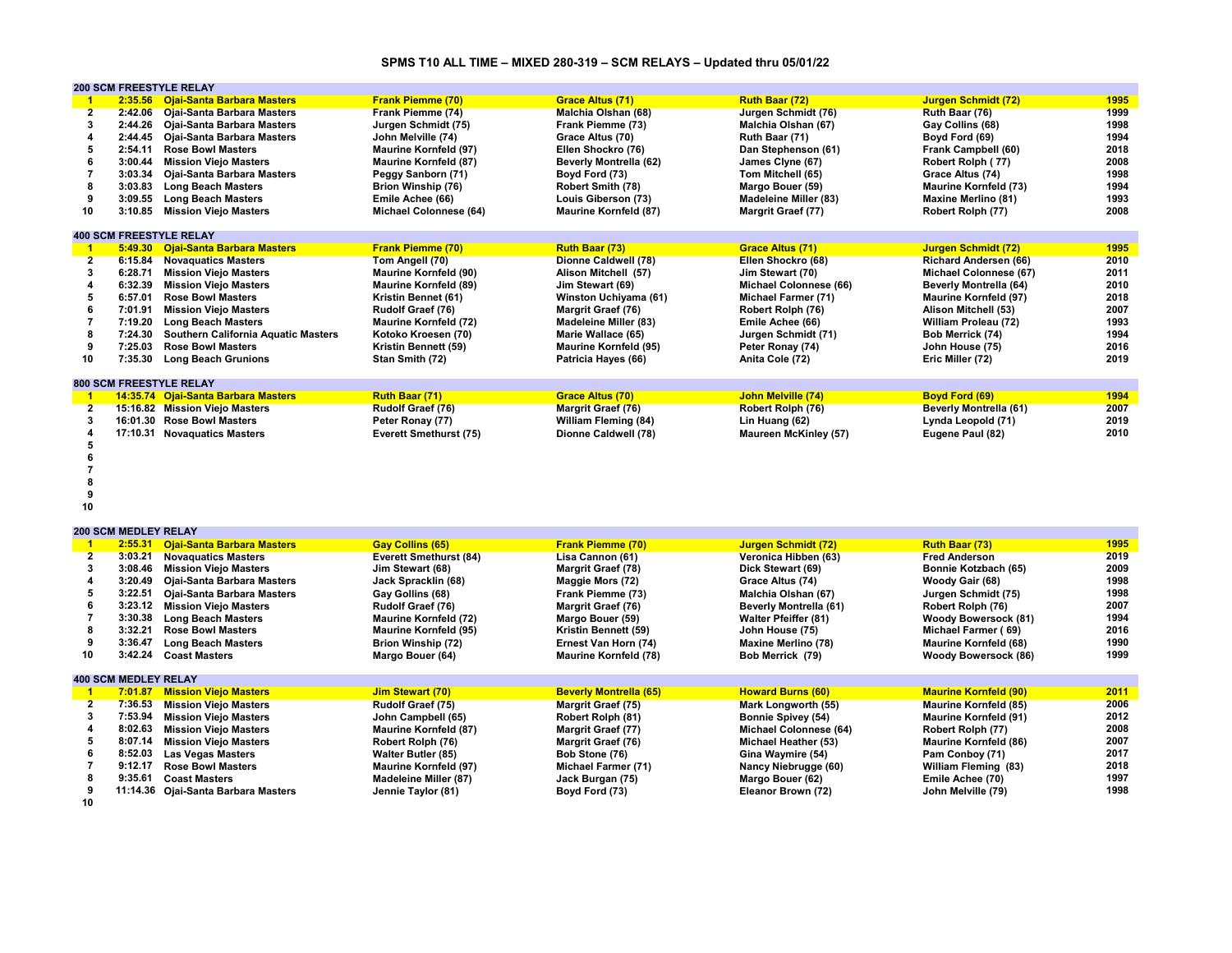# **SPMS T10 ALL TIME – MIXED 320-359 – SCM RELAYS – Updated thru 05/01/22**

|    | <b>200 SCM FREESTYLE RELAY</b> |                                    |                             |                              |                             |                            |      |  |  |
|----|--------------------------------|------------------------------------|-----------------------------|------------------------------|-----------------------------|----------------------------|------|--|--|
|    |                                | 2:51.09 Santa Barbara Masters      | <b>Frank Piemme (79)</b>    | <b>Grace Altus (80)</b>      | <b>Ruth Baar (82)</b>       | <b>Jurgen Schmidt (81)</b> | 2004 |  |  |
|    |                                | 3:30.75 Coast Masters              | Louise Bowersock (81)       | <b>Maurine Kornfeld (82)</b> | <b>Walter Pfeiffer (90)</b> | Woody Bowersock (90)       | 2003 |  |  |
|    |                                | 3:31.55 Mission Viejo Masters      | <b>Margrit Graef (81)</b>   | <b>Maurine Kornfeld (91)</b> | <b>Rudolf Graef (81)</b>    | Robert Rolph (81)          | 2012 |  |  |
|    | 3:37.67                        | <b>Long Beach Masters</b>          | <b>Walter Pfeiffer (81)</b> | <b>Woody Bowersock (81)</b>  | Madeleine Miller (84)       | <b>Maxine Merlino (82)</b> | 1994 |  |  |
|    | 3:53.31                        | <b>Coast Masters</b>               | Madeleine Miller (90)       | <b>Maurine Kornfeld (79)</b> | Louis Giberson (80)         | Woody Bowersock (90)       | 2000 |  |  |
|    |                                | 5:38.60 Ojai-Santa Barbara Masters | Gilda Di Pierre (87)        | Jennie Taylor (80)           | R Clark Webster (82)        | Robert Wild (90)           | 1997 |  |  |
|    |                                |                                    |                             |                              |                             |                            |      |  |  |
|    |                                |                                    |                             |                              |                             |                            |      |  |  |
|    |                                |                                    |                             |                              |                             |                            |      |  |  |
| 10 |                                |                                    |                             |                              |                             |                            |      |  |  |

### **400 SCM FREESTYLE RELAY**

|    | 400 SUM FREESTTLE RELAT |  |  |  |  |  |  |  |  |
|----|-------------------------|--|--|--|--|--|--|--|--|
|    | <b>NO RECORD</b>        |  |  |  |  |  |  |  |  |
|    |                         |  |  |  |  |  |  |  |  |
|    |                         |  |  |  |  |  |  |  |  |
|    |                         |  |  |  |  |  |  |  |  |
|    |                         |  |  |  |  |  |  |  |  |
|    |                         |  |  |  |  |  |  |  |  |
|    |                         |  |  |  |  |  |  |  |  |
|    |                         |  |  |  |  |  |  |  |  |
|    |                         |  |  |  |  |  |  |  |  |
| 10 |                         |  |  |  |  |  |  |  |  |

| <b>800 SCM FREESTYLE RELAY</b> |                        |                              |                             |                         |                             |      |  |  |  |
|--------------------------------|------------------------|------------------------------|-----------------------------|-------------------------|-----------------------------|------|--|--|--|
|                                | 20:15.22 Coast Masters | <b>Madeleine Miller (88)</b> | <b>Woody Bowersock (85)</b> | <b>Margo Bouer (63)</b> | <b>Walter Pfeiffer (85)</b> | 1998 |  |  |  |
|                                |                        |                              |                             |                         |                             |      |  |  |  |
|                                |                        |                              |                             |                         |                             |      |  |  |  |
|                                |                        |                              |                             |                         |                             |      |  |  |  |
|                                |                        |                              |                             |                         |                             |      |  |  |  |
|                                |                        |                              |                             |                         |                             |      |  |  |  |
|                                |                        |                              |                             |                         |                             |      |  |  |  |
|                                |                        |                              |                             |                         |                             |      |  |  |  |
|                                |                        |                              |                             |                         |                             |      |  |  |  |

#### **200 SCM MEDLEY RELAY**

|  | 3:35.60 Santa Barbara Masters | <b>Ruth Baar (82)</b>        | <b>Frank Piemme (79)</b>     | Jurgen Schmidt (81)          | <b>Grace Altus (80)</b>     | 2004 |
|--|-------------------------------|------------------------------|------------------------------|------------------------------|-----------------------------|------|
|  | 3:54.19 Coast Masters         | <b>Madeleine Miller (88)</b> | <b>Maxine Merlino (86)</b>   | <b>Bob Merrick (78)</b>      | Woody Bowersock (85)        | 1998 |
|  | 3:56.40 Long Beach Masters    | <b>Maxine Merlino (82)</b>   | <b>Madeleine Miller (84)</b> | <b>Walter Pfeiffer (81)</b>  | <b>Woody Bowersock (81)</b> | 1994 |
|  | 4:23.80 Rose Bowl Masters     | <b>Maurine Kornfeld (98)</b> | <b>William Fleming (84)</b>  | Zhong Quan Wang (76)         | Lynda Leopold (71)          | 2019 |
|  | 4:48.95 Coast Masters         | Woody Bowersock (90)         | <b>Walter Pfeiffer (90)</b>  | <b>Maurine Kornfeld (82)</b> | Louise Bowersock (81)       | 2003 |
|  | 4:51.08 Long Beach Masters    | <b>Brion Winship (75)</b>    | <b>Maxine Merlino (81)</b>   | <b>Madeleine Miller (83)</b> | Don Neefe (85)              | 1993 |
|  |                               |                              |                              |                              |                             |      |
|  |                               |                              |                              |                              |                             |      |
|  |                               |                              |                              |                              |                             |      |

| 11:14.66 Coast Masters | <b>Maxine Merlino (86)</b> | <b>Madeleine Miller (88)</b> | <b>Walter Pfeiffer (85)</b> | <b>Woody Bowersock (85)</b> | 200 C |
|------------------------|----------------------------|------------------------------|-----------------------------|-----------------------------|-------|
|                        |                            |                              |                             |                             |       |
|                        |                            |                              |                             |                             |       |

- **5**
- 
- 
- 
-